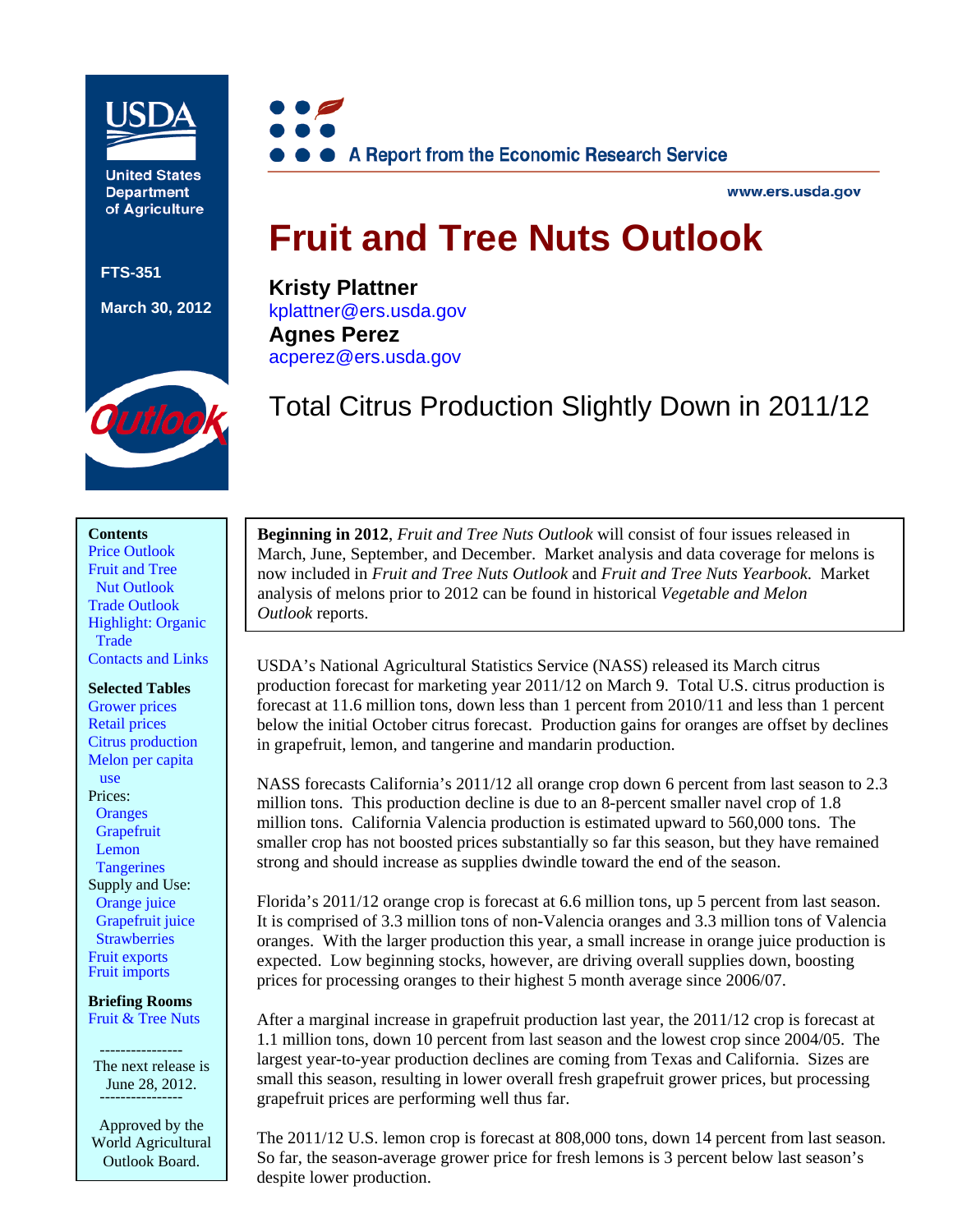#### <span id="page-1-0"></span>*Fruit and Tree Nut Grower Prices Higher in Early 2012*

The index of prices received by fruit and tree nut growers averaged 153 (1990- 92=100) the first 2 months of 2012, 5 percent above the same period last year. This increase reflects higher price indexes in January (at 152 compared with 150 in January 2011) and February (at 154 relative to 142 in February 2011) (fig. 1). Driving up the index in both months were higher grower prices for oranges (fresh and processed, except fresh oranges in January), lemons, and fresh apples (table 1). Price declines for other major domestically produced fruit this winter, particularly pears, strawberries, and grapefruit, were not enough to offset these price gains.

Smaller crops of Washington apples as well as California oranges and lemons contributed to the grower price gains in early 2012. Meanwhile, larger supplies of pears, strawberries, and grapefruit are driving down prices for those fruit. Monthly grower prices for fresh apples in January and February 2012 continue to average above the same period a year ago as has been the case since August 2011—the starting month for the 2011/12 U.S. apple marketing season. Historically producing more than half of U.S. fresh-market apples, reduced production in Washington State has likely affected overall U.S. fresh apples supplies, creating upward price pressure this season as the market continues to face strong demand. With the season now more than halfway finished, supplies are waning, providing continued strength to grower prices.

Fresh orange prices in January 2012 averaged 10 percent below the same time the previous year but strong prices for processing-use oranges boosted the overall average price for the month to \$7.09 per box—higher than the same period in the last 4 years. Although Florida expects to produce more oranges in 2011/12, shortterm supply disruptions resulting from a short cold snap in January led to strong prices for the State's oranges which largely serve the juice processing sector. At the

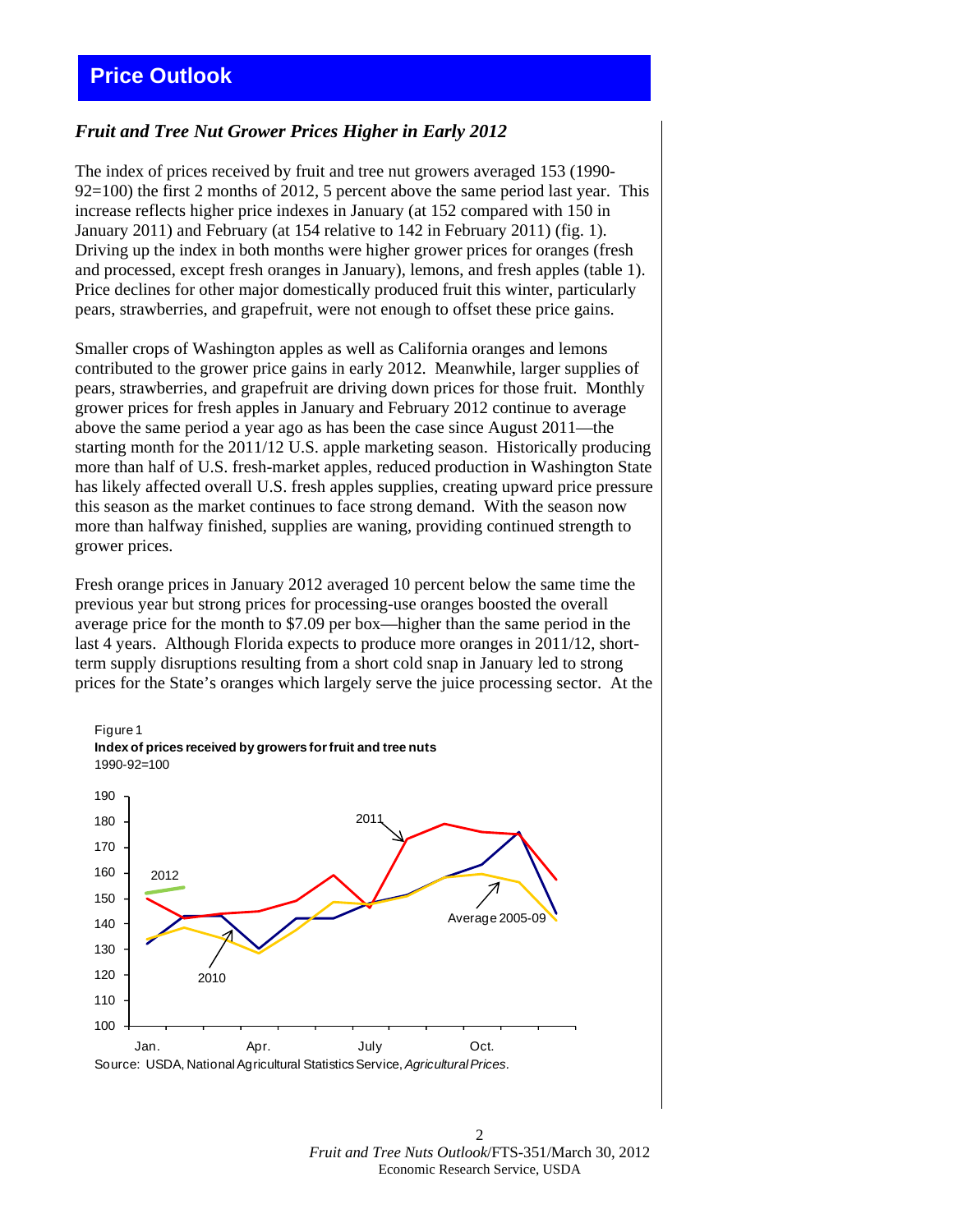<span id="page-2-0"></span>

| Table 1--Monthly fruit prices received by U.S. growers |         |          |                                          |          |                |          |
|--------------------------------------------------------|---------|----------|------------------------------------------|----------|----------------|----------|
|                                                        | 2011    |          | 2012                                     |          | 2011-12 change |          |
| Commodity                                              | January | February | January                                  | February | January        | February |
|                                                        |         |          | -Dollars per box----------------------   |          |                | Percent  |
| Citrus fruit: 1/                                       |         |          |                                          |          |                |          |
| Grapefruit, all                                        | 6.94    | 6.31     | 5.78                                     | 5.96     | $-16.7$        | $-5.5$   |
| Grapefruit, fresh                                      | 10.49   | 9.20     | 7.88                                     | 7.87     | $-24.9$        | $-14.5$  |
| Lemons, all                                            | 8.84    | 3.91     | 14.37                                    | 11.54    | 62.6           | 195.1    |
| Lemons, fresh                                          | 14.80   | 12.46    | 21.35                                    | 18.41    | 44.3           | 47.8     |
| Oranges, all                                           | 6.58    | 6.50     | 7.09                                     | 7.64     | 7.8            | 17.5     |
| Oranges, fresh                                         | 11.94   | 9.52     | 10.83                                    | 10.37    | $-9.3$         | 8.9      |
|                                                        |         |          | -Dollars per pound---------------------- |          |                |          |
| Noncitrus fruit:                                       |         |          |                                          |          |                |          |
| Apples, fresh 2/                                       | 0.300   | 0.280    | 0.354                                    | 0.354    | 18.0           | 26.4     |
| Grapes, fresh 2/                                       | --      |          | 0.340                                    |          | --             | --       |
| Peaches, fresh 2/                                      | --      | --       | --                                       | --       | --             | $- -$    |
| Pears, fresh 2/                                        | 0.320   | 0.318    | 0.255                                    | 0.236    | $-20.2$        | $-25.8$  |
| Strawberries, fresh                                    | 2.170   | 1.260    | 1.380                                    | 1.090    | $-36.4$        | $-13.5$  |

1/ Equivalent on-tree price.

2/ Equivalent packinghouse-door returns for CA, NY (apples only), OR (pears only), and

WA (apples, peaches, and pears). Prices as sold for other States.

Source: USDA, National Agricultural Statistics Service, *Agricultural Prices* .

same time, USDA, Agricultural Marketing Service (AMS) data show California orange shipments almost 1 percent above the same period last year when their growers also experienced weather-related harvesting delays. California orange shipments in January ran slightly higher despite expected reduced production, driving down fresh orange prices. Smaller fruit size due to dry conditions during the growing season also likely contributed to the lower January fresh orange price compared with the previous year. Lower shipments in February relative to the same time last year drove fresh oranges prices higher. California oranges account for a majority of U.S. fresh-market oranges and therefore bear the most influence on the U.S. fresh orange price. Both color and rind quality of the California orange crop have benefitted from some cold days in January while rains during the month helped increase fruit size. Together, these two positive attributes have improved overall crop quality, boding well for prices for the remainder of the season.

With 2011/12 production down 7 percent from the previous season, California lemon shipments ran below year-ago levels in January and February, driving up fresh lemon prices for those months relative to the same time last year. As this season's supplies diminish and demand increases with the onset of warmer weather, lemon prices are likely to strengthen seasonally through the next few months.

#### *Consumer Price Index for Fresh Fruit Drops During First 2 Months of 2012*

The Consumer Price Index (CPI) for fresh fruit in January and February 2012 fell below the CPI reported for those same months in 2011, reversing the trend of higher CPI since April last year. The January CPI, at 333.1 (1982-84=100), was down 3 percent from the same time last year while the February CPI, at 328.3 (1982- 84=100), was down almost 1 percent (fig. 2). Pulling down the CPI were lower retail prices in both those months for nearly all the fresh fruit in the Bureau of Labor Statistics commodity basket.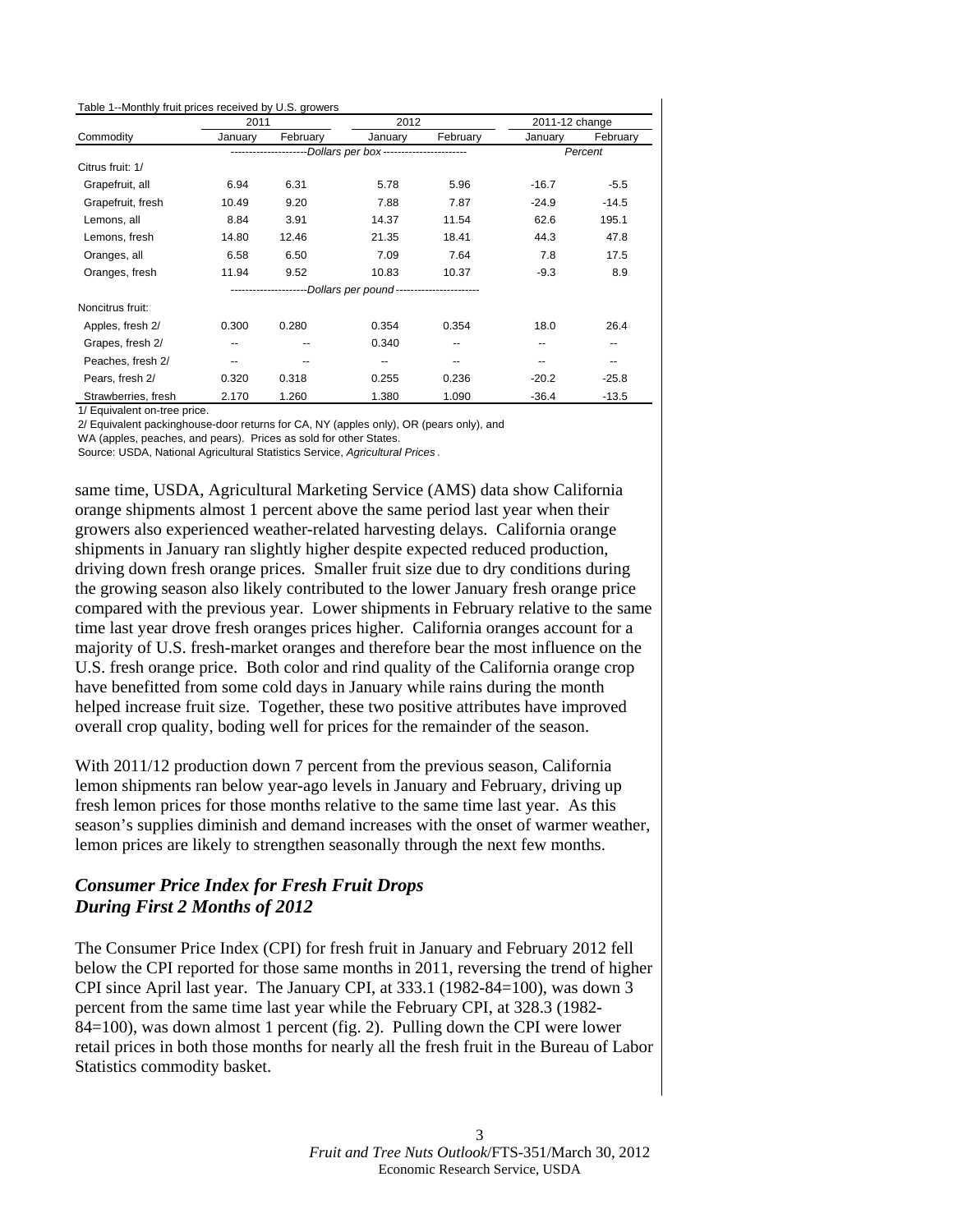

Source: U.S. Department of Labor, Bureau of Labor Statistics, http://www.bls.gov/data/home.htm.

Strawberry retail prices are showing the largest declines from a year ago thus far (table 2). Retailers have had plenty of strawberries to promote this past winter given the larger supplies moving in the market thus far from Florida, California, and Mexico compared to last year. While Florida shipments already ended in March, those from Mexico are winding down. Harvest in California, meanwhile, is fully underway, bringing in heavy volume to retailers, likely holding strawberry prices below year-ago levels this spring.

Citrus fruit retail prices were down in early 2012 compared with the same time a year ago despite overall smaller domestic crops destined for fresh use. Navel orange retail prices were down 12 percent and 14 percent for January and February, respectively. After battling cold temperatures in December 2011, warmer weather this January advanced fruit growth, speeding up harvesting of the California navel orange crop. Heavy volume moving in the market from California, along with increased imports, contributed to the lower retail prices for navel oranges early this year. Prices are likely to strengthen this spring as California expects to finish shipping much sooner than previously anticipated.

While U.S. lemon production is down, domestic demand is being aided by increased imports thus far, primarily from Mexico. Likewise, increased grape supplies from Chile and other Southern Hemisphere suppliers such as Brazil, Peru, and Argentina in December 2011 provided ample supplies in the United States for retailers to promote through early 2012. Retail lemon prices fell 2 percent in February from the same time a year ago and Thompson seedless grape prices declined 4 percent. Meanwhile, large late-season pear supplies from the Pacific Northwest continue to hold their retail prices below year-ago levels.

Weather-related supply gaps in banana-producing regions last fall led to lower banana imports in the United States toward the end of last year. Even though imports picked up in January, retail banana prices during that month rose 1 percent to \$0.60 per pound from the same time the previous year. Though prices remained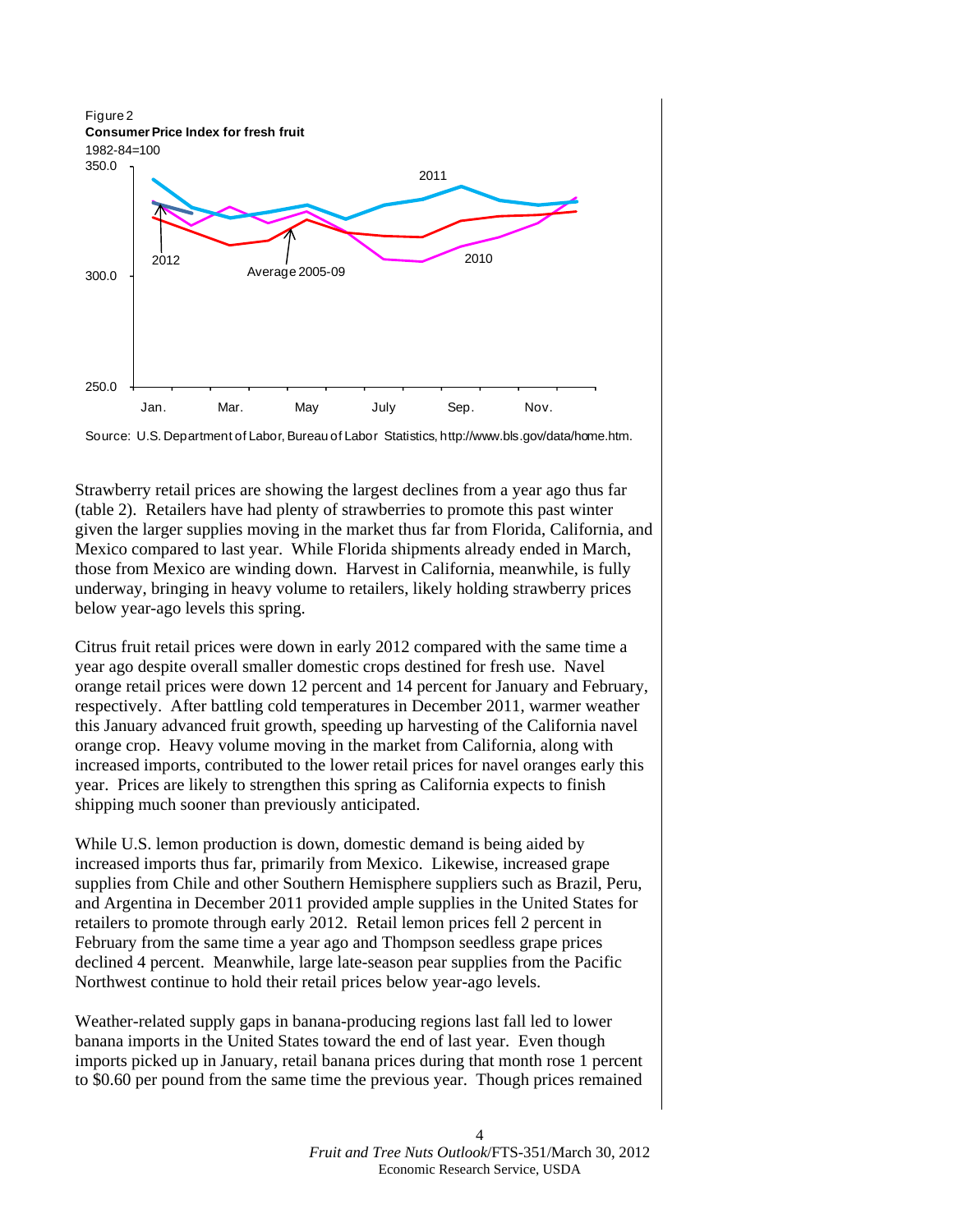<span id="page-4-0"></span>fairly unchanged from the \$0.60 per pound average in January, February prices averaged 4 percent below the February 2011 average price despite AMS shipment data showing import supplies running tight that month.

|                              |             | 2011    |                 | 2012            |          | 2011-12 change |                 |
|------------------------------|-------------|---------|-----------------|-----------------|----------|----------------|-----------------|
| Commodity                    | Unit        | January | February        | January         | February | January        | February        |
|                              |             |         | --- Dollars --- | --- Dollars --- |          |                | --- Percent --- |
| Fresh:                       |             |         |                 |                 |          |                |                 |
| Valencia oranges             | Lb.         |         |                 |                 |          |                |                 |
| Navel oranges                | Lb.         | 1.052   | 0.989           | 0.929           | 0.852    | $-11.7$        | $-13.9$         |
| Grapefruit                   | Lb.         | 0.916   | 0.880           | 0.847           | 0.876    | $-7.5$         | $-0.5$          |
| Lemons                       | Lb.         | 1.651   | 1.670           | 1.466           | 1.485    | $-11.2$        | $-11.1$         |
| Red Delicious apples         | Lb.         | 1.241   | 1.311           | 1.272           | 1.282    | 2.5            | $-2.2$          |
| <b>Bananas</b>               | Lb.         | 0.596   | 0.625           | 0.604           | 0.603    | 1.3            | $-3.5$          |
| Peaches                      | Lb.         | --      |                 | --              |          | --             | ۰.              |
| Anjou pears                  | Lb.         | 1.417   | 1.370           | 1.316           | 1.284    | $-7.1$         | $-6.3$          |
| Strawberries 1/              | 12-oz. pint | 3.003   | 2.417           | 2.225           | 2.041    | $-25.9$        | $-15.6$         |
| Thompson seedless grapes     | Lb.         | 3.002   | 2.393           | 2.648           | 2.294    | $-11.8$        | $-4.1$          |
| Processed:                   |             |         |                 |                 |          |                |                 |
| Orange juice, concentrate 2/ | 16-fl. oz.  | 2.461   | 2.434           | 2.753           | 2.769    | 11.9           | 13.8            |
| Wine                         | liter       | 7.972   | 11.230          | 8.469           | 11.222   | 6.2            | $-0.1$          |

Table 2--U.S. monthly retail prices, selected fruit, 2011-12

-- Insufficient marketing to establish price. 1/ Dry pint. 2/ Data converted from 12-fluid-ounce containers.

Source: U.S. Dept. of Labor, Bureau of Labor Statistics (http://www.bls.gov/data/home.htm).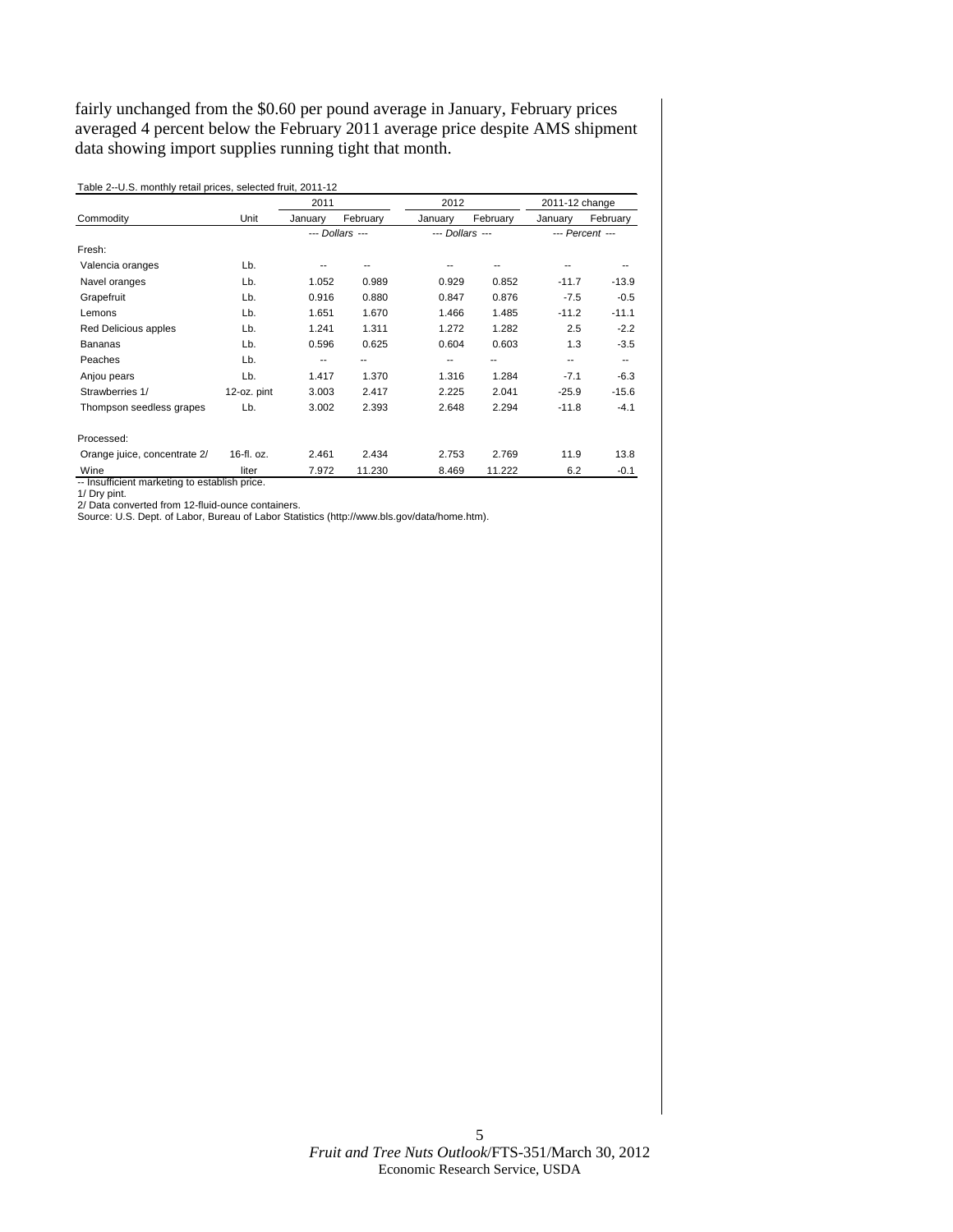#### <span id="page-5-0"></span>*U.S. Citrus Production Forecast Down Marginally From 2010/11*

USDA's National Agricultural Statistics Service (NASS) released its March citrus production forecast for marketing year 2011/12 on March 9.The U.S. citrus crop is forecast at 11.6 million tons, 1 percent less than the previous season (table 3). NASS forecast the 2011/12 all orange crop at 9.0 million tons, a 2-percent increase from the previous season, with the largest year-to-year gains coming from Florida's Valencia, early-to-mid-season, and navel orange crops. Since the initial October *Crop Production* forecast of 8.99 million tons, all orange production has been revised upward, mainly due to changes in Florida's orange production. California's non-Valencia harvest is expected to be 8 percent lower than last season's crop while the Valencia harvest is up 4 percent. Texas navel orange production is forecast down 24 percent, due to combined effects of drought and last year's winter freeze, but Valencia production is up 27 percent. Grapefruit production in the United States is projected to be down 10 percent to 1.1 million tons, while tangerine/mandarin production is expected to decline 1 percent to 624,000 tons. The lemon harvest is forecast down 14 percent in 2011/12, with California production down 7 percent to 780,000 tons.

#### *California's Navel Orange Crop Projected Down in 2011/12*

California's navel orange utilized production forecast by the March USDA-NASS *Crop Production* report is 1.8 million tons for the 2011/12 season, down 8 percent from 2010/11. Despite the freezing temperatures experienced in December and January, production remains unchanged from the initial October 2011 forecast. After the freeze events, the February 13 USDA *California Crop Weather* report indicated minimal frost damage to navels. Growers had 25 nights of freezemitigation efforts in December, according to California Citrus Mutual. Coupled with the weather, dry winter conditions have affected fruit growth, limiting overall fruit size.

Fresh on-tree prices for California all oranges started this season with a November average price at \$15.83 per 80-pound box, 3 percent above last year's price of \$15.32 and higher than the 5-year November price average. Even though production is down this year, prices have been slowly moving downward since November due to seasonal increases in supply (table 4). As the season continues, fresh navel prices can be expected to remain strong as the weather-induced smaller crop begins to be felt across the country.

The overall average price for November 2011 through February 2012 was \$12.51 per box, down from the 2010/11 average of \$12.77. Adjusting for the change in box size in 2010/11, the current season's average price is 2 percent lower than last season year-to-date, and 9 percent below the 5-year average. Data from USDA's Agricultural Marketing Service (AMS) show reported California orange shipments this season through mid-March were 265,160 tons, 1 percent below last season's total shipments to date of 267,380 tons during same time period. The smaller overall size of the fruit has kept prices low this season, but an earlier finish to the harvest should strengthen end-of-season prices.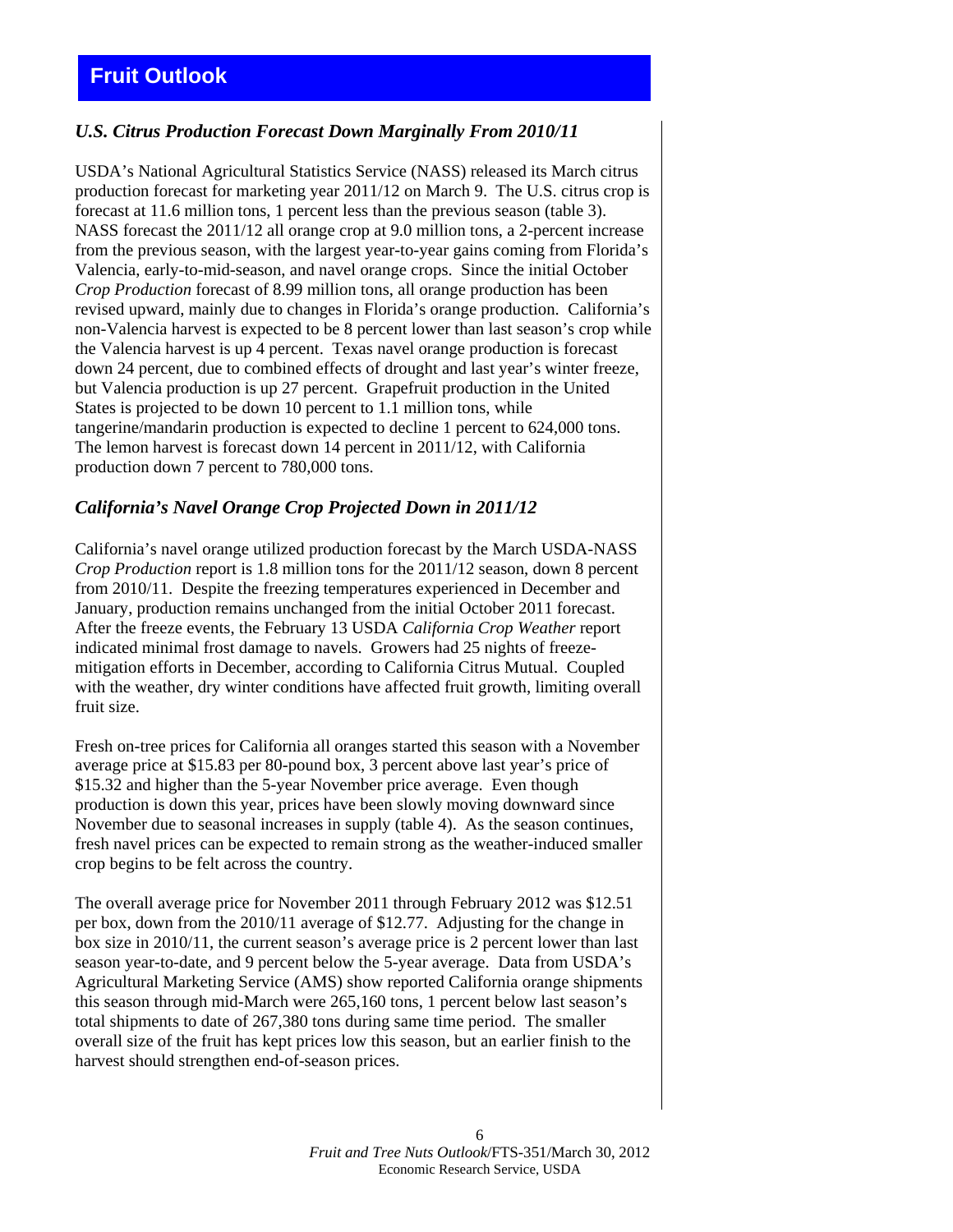<span id="page-6-0"></span>The *2011/12 California Valencia Orange Objective Measurement Report* from NASS' California Field Office was released earlier this month. In the report, bearing acreage continues to decline to 40,000 acres, from 41,000 acres the previous season. Since the 1999/2000 NASS California Field Office Valencia survey, acreage has declined from 71,000 acres to the current estimate of 40,000 acres. Compared to last season, average trees per acre remain steady at 124, with average set per tree at 611, down 3 percent. In contrast to the California navel crop, the average fruit diameter is 2.583 inches as of March 1, 2 percent larger than in 2010/11. The forecast harvest for Valencia oranges is 560,000 tons (equivalent to 28 million boxes), 4 percent above last season's harvest.

|                              |         |                         | Forecast for |         |                      | Forecast for |
|------------------------------|---------|-------------------------|--------------|---------|----------------------|--------------|
| Crop and State               |         | Utilized                | 2011/12      |         | Utilized             | 2011/12      |
|                              | 2009/10 | 2010/11                 | as of 3-2012 | 2009/10 | 2010/11              | as of 3-2012 |
|                              |         | ---- 1,000 boxes 2/---- |              |         | ---- 1,000 tons ---- |              |
| Oranges:                     |         |                         |              |         |                      |              |
| Early/mid-season and navel:  |         |                         |              |         |                      |              |
| California                   | 42,500  | 48,000                  | 44,000       | 1,594   | 1,920                | 1,760        |
| Florida 3/                   | 68,600  | 70,300                  | 74,000       | 3,087   | 3,164                | 3,330        |
| Texas                        | 1,360   | 1,700                   | 1,292        | 58      | 72                   | 55           |
| Total 4/                     | 112,460 | 120,000                 | 119,292      | 4,739   | 5,156                | 5,145        |
| Valencia:                    |         |                         |              |         |                      |              |
| California                   | 14,000  | 13,500                  | 14,000       | 525     | 540                  | 560          |
| Florida                      | 65,000  | 70,000                  | 73,000       | 2,925   | 3,150                | 3,285        |
| Texas                        | 275     | 249                     | 334          | 12      | 11                   | 14           |
| Total                        | 79,275  | 83,749                  | 87,334       | 3,462   | 3,701                | 3,859        |
| All oranges                  | 191,735 | 203,749                 | 206,626      | 8,201   | 8,857                | 9,004        |
| Grapefruit:                  |         |                         |              |         |                      |              |
| California                   | 4,200   | 4,100                   | 3,300        | 141     | 164                  | 132          |
| Florida                      | 20,300  | 19,750                  | 18,700       | 863     | 840                  | 795          |
| Texas                        | 5,600   | 6,300                   | 4,977        | 224     | 252                  | 199          |
| All grapefruit               | 30,100  | 30,150                  | 26,977       | 1,228   | 1,256                | 1,126        |
| Tangerines and mandarins:    |         |                         |              |         |                      |              |
| Arizona                      | 350     | 300                     | 200          | 13      | 12                   | 8            |
| California                   | 9,900   | 9,900                   | 10,300       | 371     | 396                  | 412          |
| Florida                      | 4,450   | 4,650                   | 4,300        | 211     | 221                  | 204          |
| All tangerines and mandarins | 14,700  | 14,850                  | 14,800       | 595     | 629                  | 624          |
| Lemons:                      |         |                         |              |         |                      |              |
| Arizona                      | 2,200   | 2,500                   | 700          | 84      | 100                  | 28           |
| California                   | 20,500  | 21,000                  | 19,500       | 779     | 840                  | 780          |
| All lemons                   | 22,700  | 23,500                  | 20,200       | 863     | 940                  | 808          |
| Tangelos                     |         |                         |              |         |                      |              |
| Florida                      | 900     | 1,150                   | 1,150        | 41      | 52                   | 52           |
| All citrus                   | 260,135 | 273,399                 | 269,753      | 10,928  | 11,734               | 11,614       |

1/ The crop year begins with bloom of the first year shown and ends with completion of the harvest following year.

2/ Net pounds per box: oranges in California (CA)-80 (75 prior to the 2010-2011 crop year), Florida (FL)-90, Texas (TX)-85; grapefruit in CA-80 (67 prior to the 2010-11 crop year), FL-85, TX-80; lemons-80 (76 prior to the

2010-11 crop year); tangelos-90; tangerines and mandarins in AZ and CA-80 (75 prior to the 2010-11 crop year), FL-95. 3/ Includes Temples. 4/ Totals may not be equivalent to the sum of the categories due to rounding. Source: USDA, National Agricultural Statistics Service, *Crop Production,* various issues.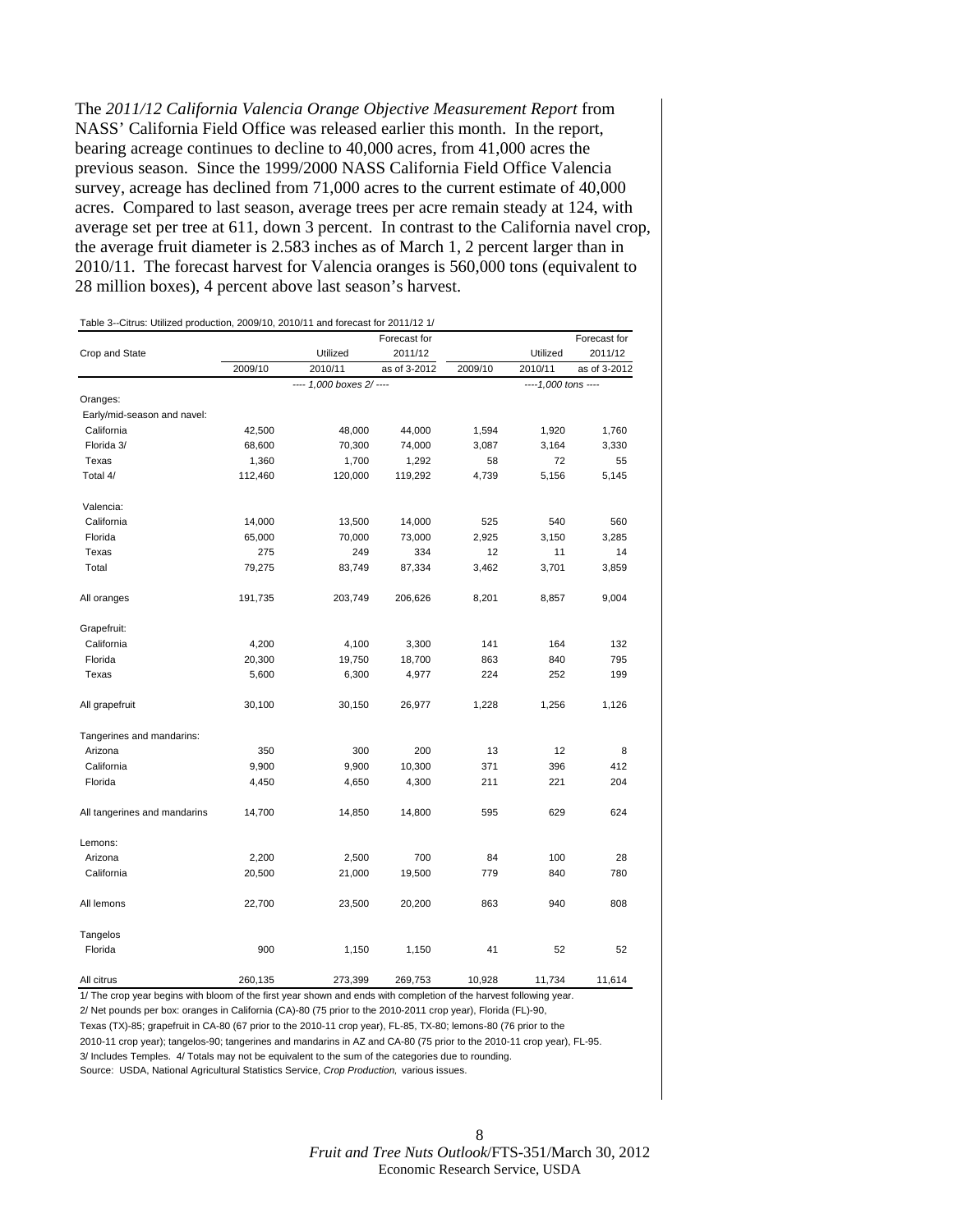<span id="page-7-0"></span>Table 4--Fresh oranges: Average equivalent on-tree prices received by California growers, 2006/07-2011/12

| Month             | 2006/07 | 2007/08 | 2008/09              | 2009/10 | 2010/11 | 2011/12 |
|-------------------|---------|---------|----------------------|---------|---------|---------|
|                   |         |         | ---Dollars/box--- 1/ |         |         |         |
| November          | 9.49    | 15.27   | 14.91                | 17.76   | 15.32   | 15.83   |
| December          | 12.39   | 10.98   | 12.07                | 13.06   | 13.75   | 12.93   |
| January           | 12.39   | 9.48    | 14.17                | 11.56   | 12.35   | 10.93   |
| February          | 24.68   | 8.28    | 12.74                | 10.86   | 9.65    | 10.33   |
| March             | 22.71   | 8.40    | 11.58                | 10.85   | 8.87    |         |
| April             | 22.74   | 7.61    | 10.18                | 10.68   | 9.20    |         |
| May               | 21.98   | 9.28    | 11.37                | 13.34   | 10.63   |         |
| June              | 18.03   | 11.01   | 12.43                | 14.21   | 11.37   |         |
| July              | 16.83   | 7.72    | 10.51                | 12.60   | 9.85    |         |
| August            | 14.63   | 7.72    | 11.01                | 9.29    | 10.95   |         |
| September         | 12.83   | 10.22   | --                   | 9.29    | 11.25   |         |
| October           | 14.74   | 10.12   | --                   | 9.29    | 11.15   |         |
| Nov.-Feb. average | 14.74   | 11.00   | 13.47                | 13.31   | 12.77   | 12.51   |

Source: USDA, National Agricultural Statistics Service, *Agricultural Prices,* various issues. 1/ 75-lb box prior to 2010/11; 80-lb box thereafter.

Total fresh orange exports from November through January 2011/12 were 148,866 short tons, a 9-percent decline from the same period in 2010/11 but 50 percent above 2009/10. However, based on the relationship between average year-to-date exports to season-totals, USDA's Economic Research Service (ERS) projects fresh orange exports will not match 2010/11's 827,929 tons. The current ERS forecast for fresh orange exports is about 650,000 tons. So far this season, Canada remains the top export market with 49,549 tons, but has received 10 percent less U.S. fresh oranges this season over last. For the same period, South Korea received 21,510 tons, followed by Japan with 19,036 tons.

Total fresh orange imports, November through January, were 9,182 tons, more than double the imports for the same period in 2010/11, and 61 percent above the fiveyear average. Typically, imports for the beginning of the season account for an average 6 percent of total annual imports. Mexico is the main supplier of fresh orange imports for 2011/12, with 5,463 tons, up more than double from last season. Rounding out the top three import suppliers are Chile, with 1,582 tons, and South Africa, with 1,534 tons. ERS forecasts fresh orange imports to reach 110,000 tons in 2011/12, down slightly from last season's marketing year total of 111,997 tons, but 10 percent higher than the 5-year average.

### *Florida's Orange Production Estimated Up 5 Percent From 2010/11*

NASS forecast Florida's 2011/12 all orange crop at 6.6 million tons, up 5 percent from last season. The crop includes 3.3 million tons of early-to-mid-season and navel oranges, up 5 percent from last season, and 3.3 million tons of Valencias, up 4 percent. The non-Valencia crop forecast was increased from the February *Crop Production* forecast by 1 percent, but remained unchanged from the initial October forecast. According to the March issue of the USDA-NASS *Citrus Maturity Test Results and Fruit Size* report, 98 percent of the non-Valencia crop had been harvested while 16 percent of the Valencia crop had been harvested as of late February.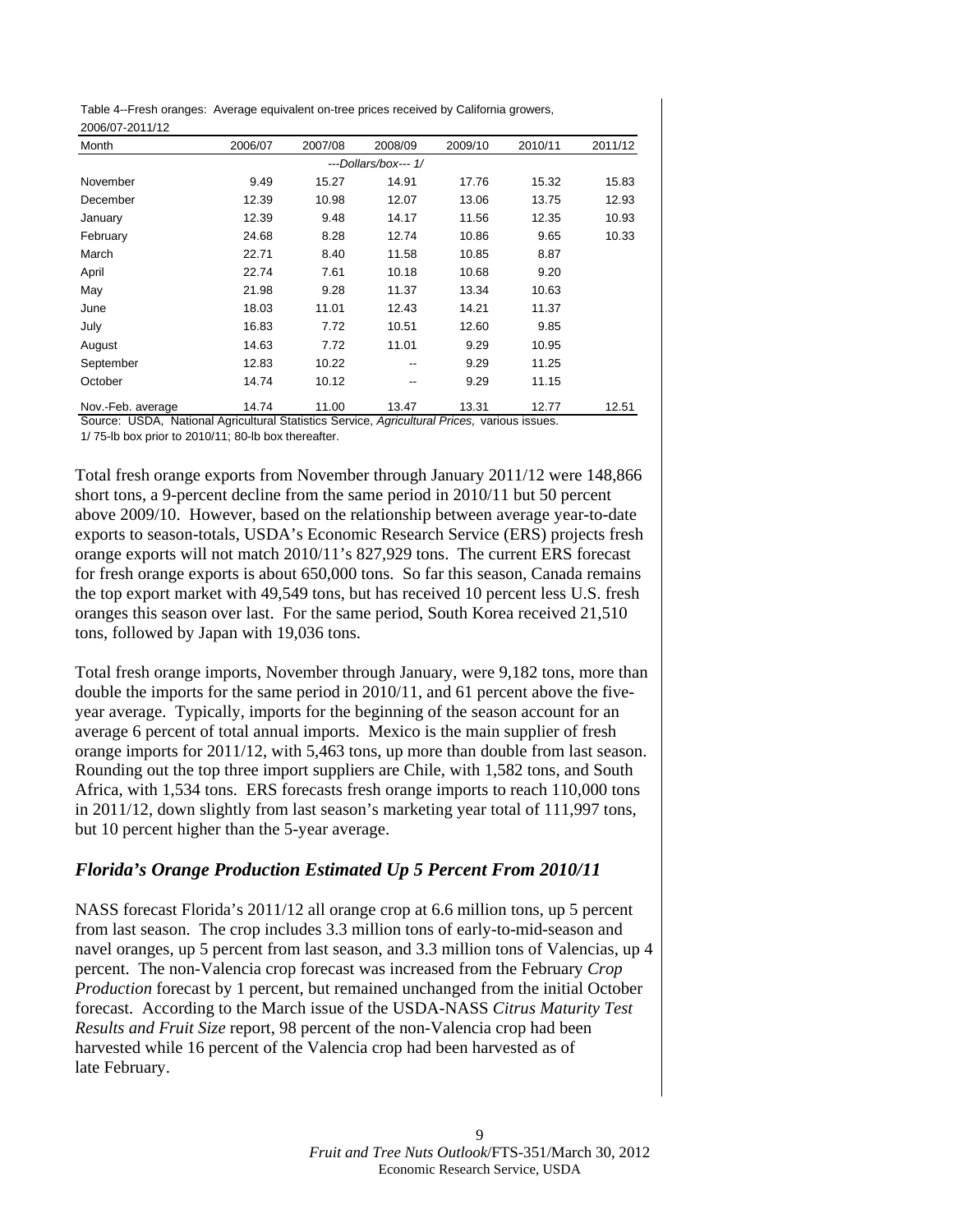This season's crop was affected by a summer drought and a short cold snap that brought freezing temperatures to citrus growing regions in January. Growers, however, applied irrigation to lessen the effects of the drought and freeze protection to mitigate freeze damage. This season's crop is sweet with lower acid levels than last season, aided by both the water stress and the cold temperatures during the growing season. Cold temperatures also provided excellent fruit rind color. As of March, the drop rate is expected to be 7 percent for non-Valencia and 16 percent for Valencia oranges, the same average drop rate as last year.

Since most of Florida's orange production is used for processing, ERS forecasts that the 4 percent larger crop will result in increased orange juice production—up to 946 million gallons from last seasons' 914 million gallons, single-strength equivalent (sse). The overall higher U.S. orange production, the winter freezes (that often cause an increase of oranges sent to processing plants), a forecast decline in global production, climbing orange juice prices, and the concern about carbendazim contamination in imported orange juice were all a basis for this forecast. Along with increased production, the carbendazim contamination may decrease demand for imports this season. The U.S. bans the use of this fungicide on oranges. Starting in mid-January 2012, the U.S. Food and Drug Administration (FDA) requires that imports of all orange juice be tested for the carbendazim fungicide, potentially benefitting demand for domestically grown and processed orange juice. Over the past five seasons, imported orange juice represented an average 18 percent of total domestic supply. For further information on testing and imports, please visit the FDA's import standards website at: (http://www.fda.gov/Food/FoodSafety/Product-

SpecificInformation/FruitsVegetablesJuices/ucm287783.htm).

Lower beginning stocks of orange juice have resulted in increased imports this season through January from the same period last season although import pace is expected to slow for the remainder of the marketing year due to testing for carbendazim on all imported orange juice (table 5). ERS forecasts imports in 2011/12 to total 300 million gallons, up 14 percent from 2010/11 but 12 percent below the 5-year average. Due to the lower beginning stocks, overall supply is projected at 1.7 billion gallons, down 4 percent from last season. Exports are projected down as more domestic production is consumed nationally amplified by the low beginning stocks, ultimately lowering total available supply for exports, as seen so far this season by reduced exports through January. Continuing the trend of reduced domestic use, domestic orange juice consumption is forecast at 1.1 billion gallons in 2011/12, down 6 percent from the previous season and 11 percent less than the 5-year average. As a result, per capita consumption is expected to average 3.34 gallons, 6 percent less than last season.

The projected reduction in domestic consumption is supported by Nielsen retail sales data reported by the Florida Department of Citrus (FDOC). The data indicate that total orange juice sales from October through mid-February this season are down 10 percent compared to the same time last season and prices are up 7 percent. For not-from-concentrate (NFC) orange juice, season-to-date retail sales declined 7 percent, with prices averaging 6 percent higher (from \$6.70 per gallon in 2010/11 to \$7.11 per gallon in 2011/12) (fig. 3). NFC retail sales volumes were lower each month this season compared to corresponding months in 2010/11. Prices have remained above \$7.00 per gallon each month during the 2011/12 orange juice marketing year.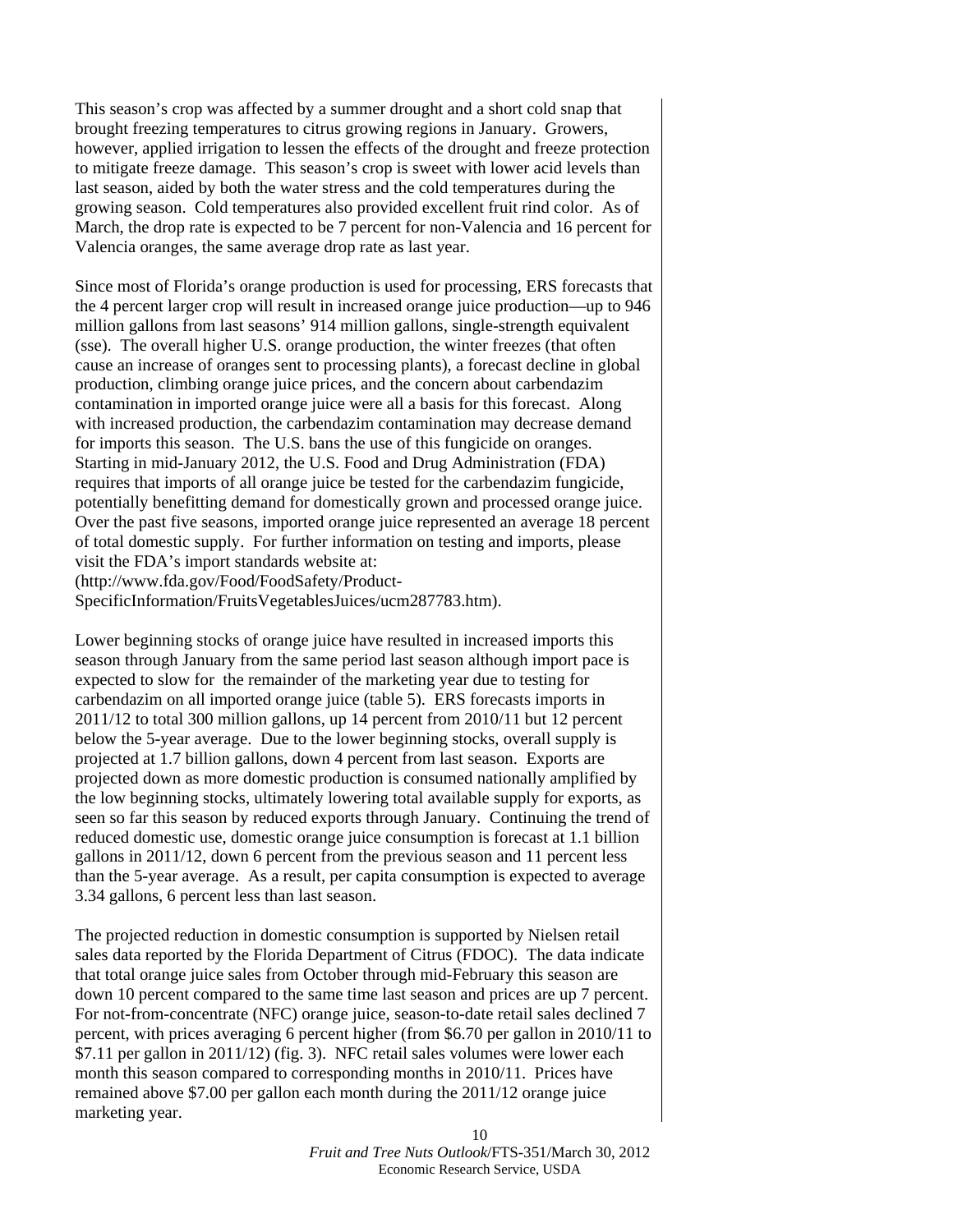<span id="page-9-0"></span>

|            |           | Table 5 --United States: Orange juice supply and utilization, 1986/87 to present |         |        |     |                     |        |             |
|------------|-----------|----------------------------------------------------------------------------------|---------|--------|-----|---------------------|--------|-------------|
|            | Beginning |                                                                                  |         |        |     | Domestic            | Ending | Per capita  |
| Season 1/  | stocks    | Production                                                                       | Imports | Supply |     | Exports consumption | stocks | consumption |
|            |           |                                                                                  |         |        |     |                     |        | Gallons     |
| 1986/87    | 204       | 781                                                                              | 396     | 1,381  | 73  | 1,106               | 201    | 4.57        |
| 1987/88    | 201       | 907                                                                              | 296     | 1,404  | 90  | 1,103               | 212    | 4.52        |
| 1988/89    | 212       | 970                                                                              | 272     | 1,454  | 73  | 1,148               | 233    | 4.66        |
| 1989/90    | 233       | 652                                                                              | 350     | 1,235  | 90  | 920                 | 225    | 3.70        |
| 1990/91    | 225       | 876                                                                              | 320     | 1,422  | 94  | 1,170               | 158    | 4.65        |
| 1991/92    | 158       | 930                                                                              | 286     | 1,374  | 107 | 1,096               | 170    | 4.30        |
| 1992/93    | 170       | 1,207                                                                            | 324     | 1.701  | 114 | 1.337               | 249    | 5.18        |
| 1993/94    | 249       | 1,133                                                                            | 405     | 1.787  | 107 | 1,320               | 360    | 5.04        |
| 1994/95    | 360       | 1,257                                                                            | 198     | 1,815  | 117 | 1,264               | 434    | 4.77        |
| 1995/96    | 434       | 1.271                                                                            | 261     | 1.967  | 119 | 1,431               | 417    | 5.34        |
| 1996/97    | 417       | 1,437                                                                            | 256     | 2,110  | 148 | 1,398               | 564    | 5.16        |
| 1997/98    | 564       | 1.555                                                                            | 281     | 2,400  | 150 | 1,571               | 679    | 5.73        |
| 1998/99    | 679       | 1,236                                                                            | 350     | 2,265  | 147 | 1,585               | 534    | 5.71        |
| 1999/2000  | 534       | 1,493                                                                            | 339     | 2,366  | 146 | 1,575               | 645    | 5.60        |
| 2000/01    | 645       | 1.389                                                                            | 258     | 2.292  | 123 | 1.471               | 698    | 5.18        |
| 2001/02    | 698       | 1,435                                                                            | 189     | 2,322  | 181 | 1,448               | 692    | 5.05        |
| 2002/03    | 692       | 1,250                                                                            | 291     | 2,233  | 103 | 1,426               | 705    | 4.93        |
| 2003/04    | 705       | 1,467                                                                            | 222     | 2,393  | 123 | 1,448               | 822    | 4.96        |
| 2004/05    | 822       | 974                                                                              | 358     | 2,153  | 119 | 1,411               | 623    | 4.79        |
| 2005/06    | 623       | 986                                                                              | 299     | 1.909  | 138 | 1,312               | 459    | 4.41        |
| 2006/07    | 459       | 889                                                                              | 399     | 1.747  | 123 | 1,248               | 376    | 4.15        |
| 2007/08    | 376       | 1,156                                                                            | 406     | 1,938  | 136 | 1,155               | 647    | 3.80        |
| 2008/09    | 647       | 1,060                                                                            | 317     | 2,025  | 125 | 1,206               | 594    | 3.93        |
| 2009/10    | 694       | 837                                                                              | 328     | 1,859  | 147 | 1,155               | 557    | 3.75        |
| 2010/11    | 557       | 914                                                                              | 263     | 1,734  | 214 | 1,112               | 407    | 3.57        |
| 2011/12 f/ | 407       | 962                                                                              | 300     | 1.670  | 145 | 1.050               | 475    | 3.34        |

 $f =$  forecast.

1/ Season begins in October of the first year shown as of 1998/99, prior-year season begins in December.

2/ SSE = single-strength equivalent.

Source: Prepared and calculated by USDA, Economic Research Service.

### Figure 3 **Monthly NFC retail sales and price, 2007/08-2011/12**



Grower prices for Florida's processing oranges averaged 15 percent higher for October through February over the same period last season, averaging \$6.29 per box (table 6). The average price in November was \$6.10 per 90-lb box, 29 percent above the 5-year November average price. After a slight dip in prices in December, grower prices have upward momentum through February. All monthly processed orange grower prices for 2011/12 are above last year's prices. The higher prices are due to lower beginning stocks which are pushing up processor demand even though the orange crop is slightly up this season.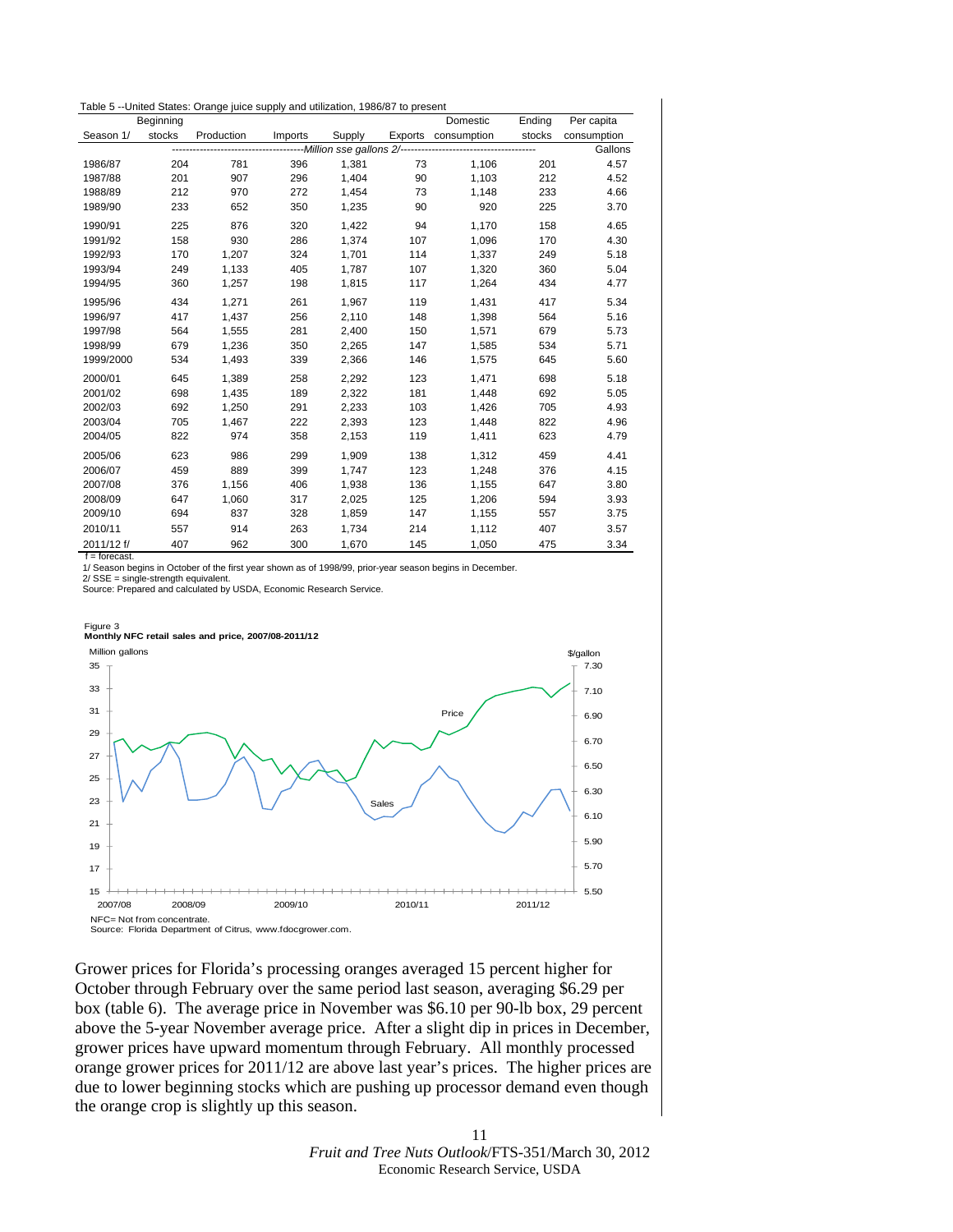Table 6--Processing oranges: Average equivalent on-tree prices received by Florida growers, 2006/07-2011/12

| Month             | 2006/07 | 2007/08 | 2008/09                 | 2009/10 | 2010/11 | 2011/12 |
|-------------------|---------|---------|-------------------------|---------|---------|---------|
|                   |         |         | ---Dollars/90-lb box--- |         |         |         |
| October           | 4.25    | --      | 0.81                    | --      | --      | --      |
| November          | 5.23    | 5.16    | 4.75                    | 3.73    | 4.74    | 6.10    |
| December          | 6.44    | 5.47    | 5.10                    | 5.15    | 5.38    | 5.84    |
| January           | 8.55    | 5.81    | 5.04                    | 5.99    | 5.60    | 6.55    |
| February          | 9.25    | 6.10    | 4.95                    | 6.09    | 6.20    | 6.65    |
| March             | 11.15   | 6.95    | 6.31                    | 7.10    | 6.94    |         |
| April             | 11.45   | 7.32    | 6.63                    | 7.90    | 7.25    |         |
| May               | 11.85   | 7.39    | 6.53                    | 8.10    | 7.70    |         |
| June              | 12.15   | 7.17    | 6.87                    | 8.00    | 8.50    |         |
| Oct.-Feb. average | 6.74    | 5.64    | 4.13                    | 5.24    | 5.48    | 6.29    |

-- = Not available.

Source: USDA, National Agricultural Statistics Service, *Agricultural Prices,* various issues.

#### *Grapefruit Production Declines in 2011/12 after Marginal Increase*

This season's grapefruit forecast is 1.1 million tons, down 10 percent from last season and 8 percent lower than in 2009/10. The 2010/11 grapefruit crop was originally forecast to decline, but ended the season totaling 1.3 million tons, a 2 percent increase from 2009/10, preventing four straight seasons of reduced production. This season's crop, if realized, is forecast to be the lowest since the 1.0 million tons produced in 2004/05. Florida's production is projected down 5 percent from 2010/11 at 795,000 tons. Drought conditions are expected to lower production in Texas by 21 percent while freeze conditions likely reduced the crop in California by 21 percent.

According to data from the Florida Citrus Administrative Committee (FCAC), fresh grapefruit utilization through mid-March was up 4 percent from last season, with the share of production going to fresh market at 40 percent, down from 50 percent last year. Though the crop is down 5 percent and fresh market demand remains virtually unchanged, prices have fallen compared to last season, partially due to smaller fruit size. Equivalent on-tree prices for fresh grapefruit received by growers have averaged \$8.74 per box for the season through February, a decrease of 18 percent below last season (table 7). Excluding the October grower price, all months this season through February have been below last season's prices and below the 5 year average price, with November being the lowest received price at \$7.78 per box.

Shipment data from the FDOC show total shipments of fresh grapefruit through late February, both domestic and export, up 8 percent compared to last year, but 4-week shipments through February 26 are down slightly from last year, representing the end of season wind down, as FCAC data show only 15 percent grapefruit left for harvest as of mid-March, compared to 32 percent remaining during the same period last year. Total international shipments are up 4 percent this year, with Canada up 2 percent and Japan up 6 percent for total fresh grapefruit shipments season-to-date, according to FDOC data.

Grapefruit utilization for processing was up 31 percent this season though mid-March relative to last year, according to FCAC data. Increased processedgrapefruit production can be partially attributed to the smaller sizes; this season 60 percent of the crop is forecast to go to processing, up from 50 percent the previous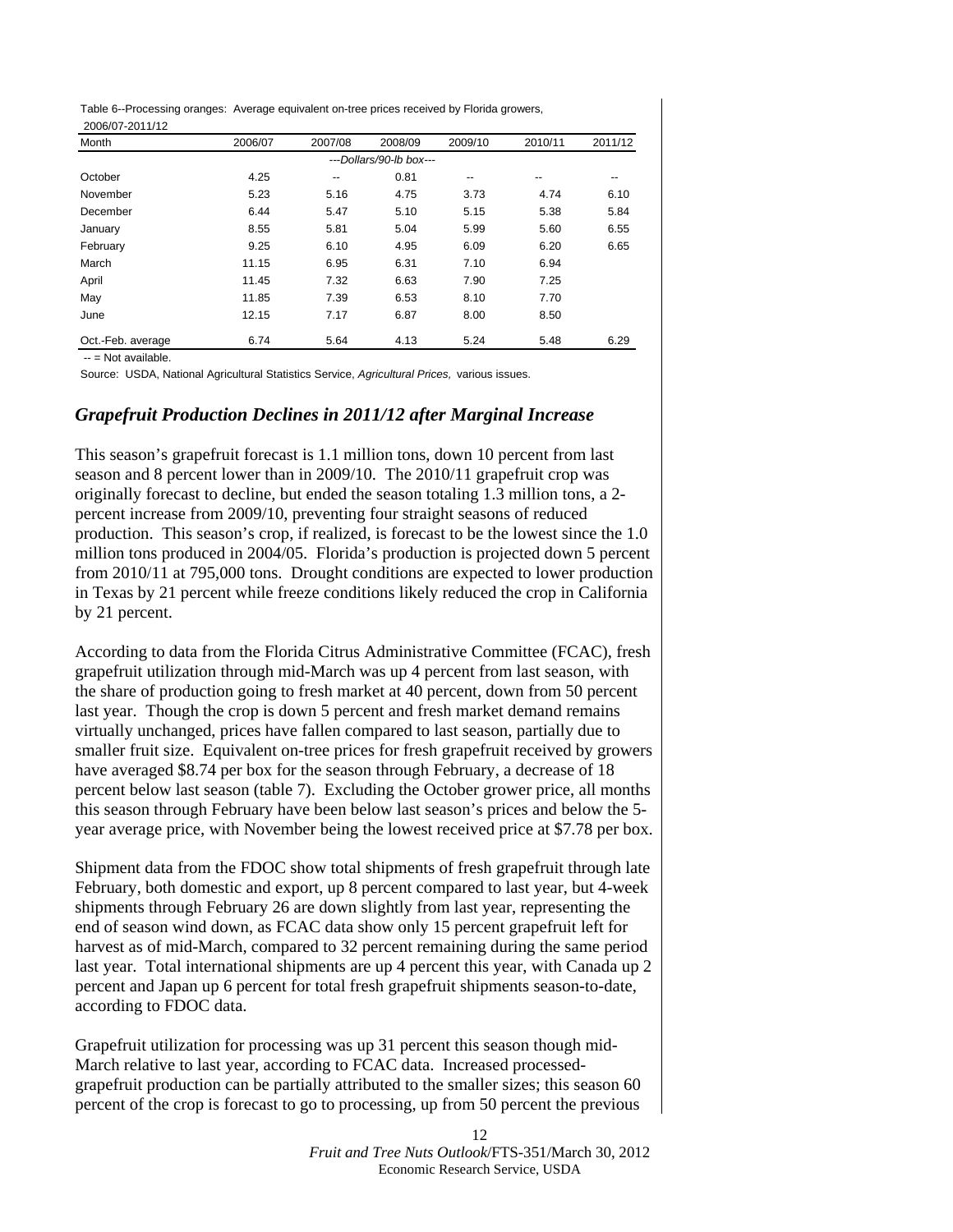<span id="page-11-0"></span>Table 7--Fresh grapefruit: Average equivalent on-tree prices received by U.S. growers, 2005/06-2011/12

| Month             | 2006/07 | 2007/08 | 2008/09                         | 2009/10 | 2010/11 | 2011/12 |
|-------------------|---------|---------|---------------------------------|---------|---------|---------|
|                   |         |         | -Dollars per box 1/------------ |         |         |         |
| October           | 15.15   | 13.16   | 11.96                           | 19.80   | 8.08    | 12.06   |
| November          | 12.41   | 14.01   | 8.18                            | 13.95   | 14.80   | 7.78    |
| December          | 11.89   | 11.16   | 7.89                            | 12.33   | 10.98   | 8.13    |
| January           | 9.95    | 9.35    | 7.08                            | 13.56   | 10.49   | 7.88    |
| February          | 8.27    | 8.26    | 7.44                            | 12.63   | 9.20    | 7.87    |
| March             | 7.77    | 7.66    | 8.00                            | 11.35   | 9.60    |         |
| April             | 8.08    | 8.53    | 8.07                            | 9.03    | 10.35   |         |
| May               | 10.54   | 9.44    | 7.00                            | 7.50    | 10.44   |         |
|                   |         |         |                                 |         |         |         |
| Oct.-Feb. average | 11.53   | 11.19   | 8.51                            | 14.45   | 10.71   | 8.74    |

1/ The net weight of a grapefruit box for Florida: 85 pounds, for Arizona and

California: 80 lb (67 prior to the 2010-11 crop year), for Texas: 80 lb.

Source: USDA, National Agricultural Statistics Service, *Agricultural Prices,* various issues.

| Table 8--Grapefruit juice: Supply and utilization 1991/92-2011/12 |  |
|-------------------------------------------------------------------|--|
|-------------------------------------------------------------------|--|

|            |            | Supply         |           |       |        |                                                      | Utilization |             |
|------------|------------|----------------|-----------|-------|--------|------------------------------------------------------|-------------|-------------|
| Year 1/    |            |                | Beginning |       | Ending |                                                      |             | Consumption |
|            | Production | Imports        | stocks    | Total | stocks | Exports                                              | Total       | Per capita  |
|            |            |                |           |       |        | Million sse gallons 1/------------------------------ |             | Gallons     |
| 1991/92    | 120        | 4              | 42        | 165   | 39     | 23                                                   | 104         | 0.40        |
| 1992/93    | 186        | $\overline{2}$ | 39        | 227   | 70     | 22                                                   | 134         | 0.52        |
| 1993/94    | 169        | 1              | 70        | 240   | 59     | 17                                                   | 163         | 0.62        |
| 1994/95    | 191        | 1              | 59        | 251   | 72     | 22                                                   | 157         | 0.59        |
| 1995/96    | 171        | 1              | 72        | 244   | 66     | 27                                                   | 151         | 0.56        |
| 1996/97    | 192        | $\mathbf 0$    | 66        | 258   | 86     | 21                                                   | 151         | 0.55        |
| 1997/98    | 166        | 0              | 86        | 252   | 68     | 18                                                   | 167         | 0.60        |
| 1998/99    | 171        | 1              | 68        | 240   | 54     | 24                                                   | 161         | 0.58        |
| 1999/2000  | 203        | 5              | 54        | 263   | 82     | 33                                                   | 148         | 0.52        |
| 2000/01    | 183        | 1              | 82        | 266   | 75     | 39                                                   | 152         | 0.53        |
| 2001/02    | 179        | 0              | 75        | 255   | 84     | 36                                                   | 135         | 0.47        |
| 2002/03    | 140        | $\mathbf 0$    | 84        | 224   | 72     | 38                                                   | 114         | 0.39        |
| 2003/04    | 147        | 0              | 72        | 219   | 65     | 42                                                   | 111         | 0.38        |
| 2004/05    | 49         | 11             | 65        | 126   | 35     | 24                                                   | 67          | 0.22        |
| 2005/06    | 81         | 6              | 35        | 122   | 42     | 19                                                   | 61          | 0.21        |
| 2006/07    | 121        | 1              | 42        | 164   | 58     | 20                                                   | 86          | 0.29        |
| 2007/08    | 109        | 0              | 58        | 167   | 60     | 16                                                   | 92          | 0.30        |
| 2008/09    | 84         | 1              | 60        | 144   | 48     | 16                                                   | 81          | 0.26        |
| 2009/10    | 77         | 1              | 48        | 125   | 45     | 13                                                   | 68          | 0.22        |
| 2010/11    | 84         | $\mathbf 0$    | 45        | 129   | 37     | 16                                                   | 77          | 0.24        |
| 2011/12 f/ | 75         | 0              | 37        | 112   | 35     | 12                                                   | 65          | 0.21        |

 $1/single-strength$  equivalent.  $f = forecast$ .

Source: Prepared by USDA, Economic Research Service.

two seasons. This winter's freezes also help explain greater processing utilization, as fruit is quickly harvested after a freeze to prevent further deterioration.

A larger percentage of grapefruit has been sent to processing so far this marketing year with only a small proportion left of unpicked fruit, but the decline in production has led to the ERS forecast of a slight decrease in grapefruit juice production to 75 million gallons by the end of the 2011/12 marketing year, down 10 percent from last season's 84 million gallons (table 8). With beginning stocks at its lowest level since 2005/06, total supplies this season are forecast at 112 million sse gallons. U.S. per capita use of grapefruit juice is forecast down 15 percent this

> *Fruit and Tree Nuts Outlook*/FTS-351/March 30, 2012 Economic Research Service, USDA

13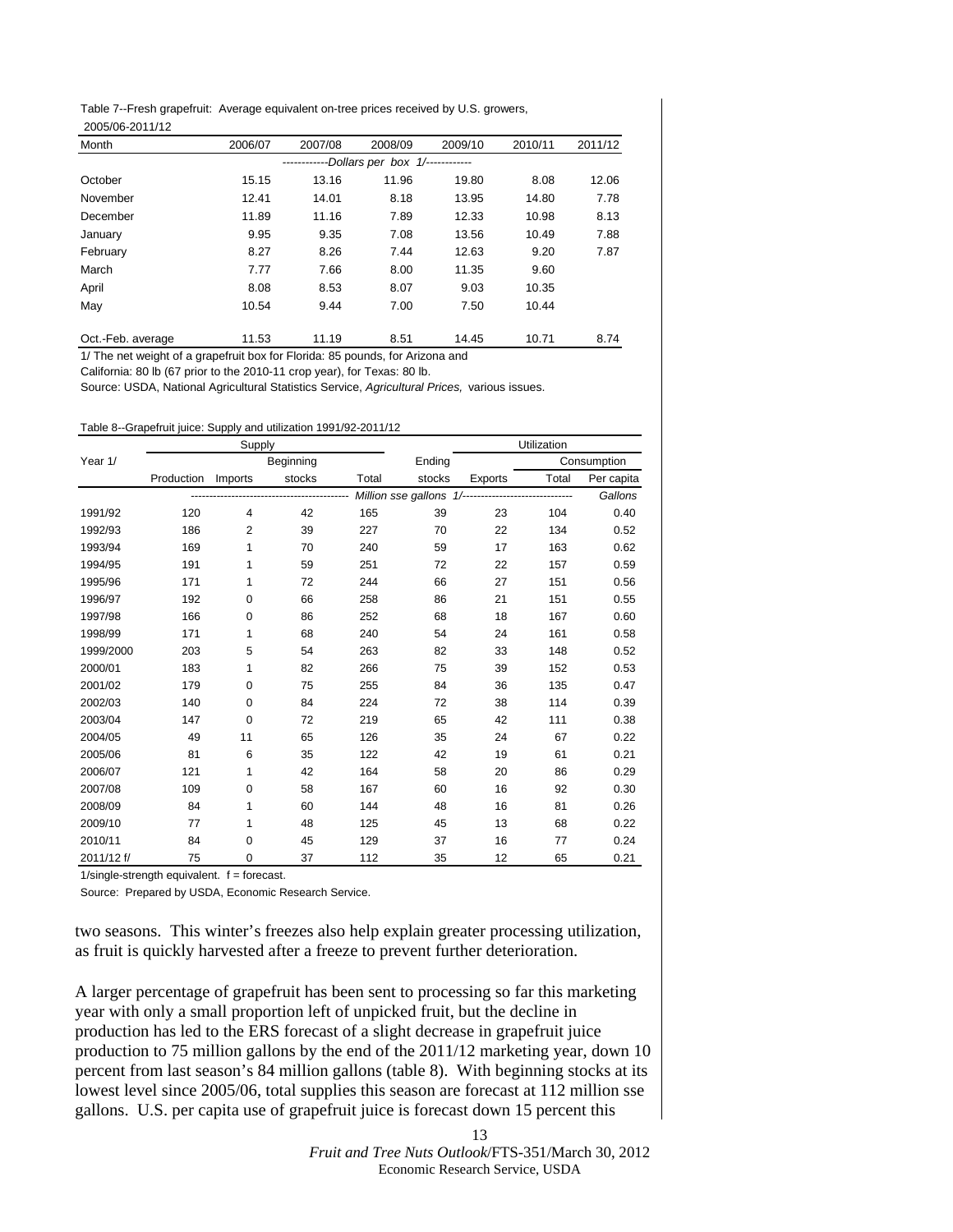Table 9--Processing grapefruit: Average equivalent on-tree prices received by Florida growers, 2006/07-2011/12

| Month            | 2006/07 | 2007/08 | 2008/09                     | 2009/10 | 2010/11 | 2011/12 |
|------------------|---------|---------|-----------------------------|---------|---------|---------|
|                  |         |         | ---Dollars per 85-lb box--- |         |         |         |
| October          | $-0.97$ | $-2.94$ | $-1.27$                     | $-1.65$ | --      | 2.14    |
| November         | 0.18    | $-0.24$ | 0.13                        | 0.48    | 2.53    | 3.40    |
| December         | 0.95    | $-0.16$ | 0.18                        | 1.56    | 2.32    | 3.37    |
| January          | 1.22    | 0.24    | 0.28                        | 2.35    | 3.38    | 3.82    |
| February         | 1.20    | 0.67    | 0.51                        | 2.76    | 3.91    | 4.72    |
| March            | 0.99    | 0.65    | 0.65                        | 2.85    | 3.64    |         |
| April            | 0.77    | 0.56    | 0.77                        | 1.73    | 3.63    |         |
| May              | 0.09    | 0.45    | 0.25                        | 0.93    | 3.30    |         |
| Oct.-Feb. verage | 0.52    | $-0.49$ | $-0.03$                     | 1.10    | 3.04    | 3.49    |

-- = Not available.

Source: USDA, National Agricultural Statistics Service, *Agricultural Prices,* various issues.

season, partially attributed to lower overall domestic supplies. FDOC retail sales report show total grapefruit juice sales volume down 5 percent this marketing year through mid-February.

Florida's processing grapefruit grower prices for this season have been increasing each month, reaching a high of \$4.72 per 85-lb box in February (table 9). Prices have averaged \$3.49 season-to-date, 15 percent higher than in 2010/11 through the same period. February's price was 21 percent higher in 2011/12 than the previous season. As harvest winds down, demand for processing grapefruits should rise, likely continuing the upward pressure on prices in March. The higher prices may affect consumer demand for grapefruit juice as higher grower prices typically lead to higher retail prices.

#### *Lemon Crop Down Significantly From Weather-Induced Losses*

The 2011/12 U.S. lemon crop is forecast at 808,000 tons, down 14 percent from last season, but above the 2007/08 freeze-damaged harvest of 619,000 tons. California's harvest is down 7 percent to 780,000 tons while Arizona's is down 72 percent to 28,000 tons. A freeze last winter caused extensive damage to lemon groves resulting in significant crop loss in Arizona. Dry conditions in California are causing concern for some growers, as low snow pack exacerbates water concerns. Lemon harvest is underway in the San Joaquin Valley and desert region.

Fresh lemon exports are 45,800 tons from August 2011 through January 2012, down 14 percent compared to the same time last season. Japan remains the top export market for U.S. lemons, receiving 17,947 tons to date, down 6 percent through January of last season. Canada and Australia round out the top three export markets but volumes to both markets are down compared to previous years. The lower domestic crop is pushing up 2011/12 imports, which are 27 percent higher than 2010/11 and 25 percent above the 5-year average for shipments August through January. Mexican lemons are supplementing domestic supply, with 29,265 tons from August through January, followed by Chile with 19,144 tons. Both show increased shipments to the United States over last season, with Chile's increase being almost double.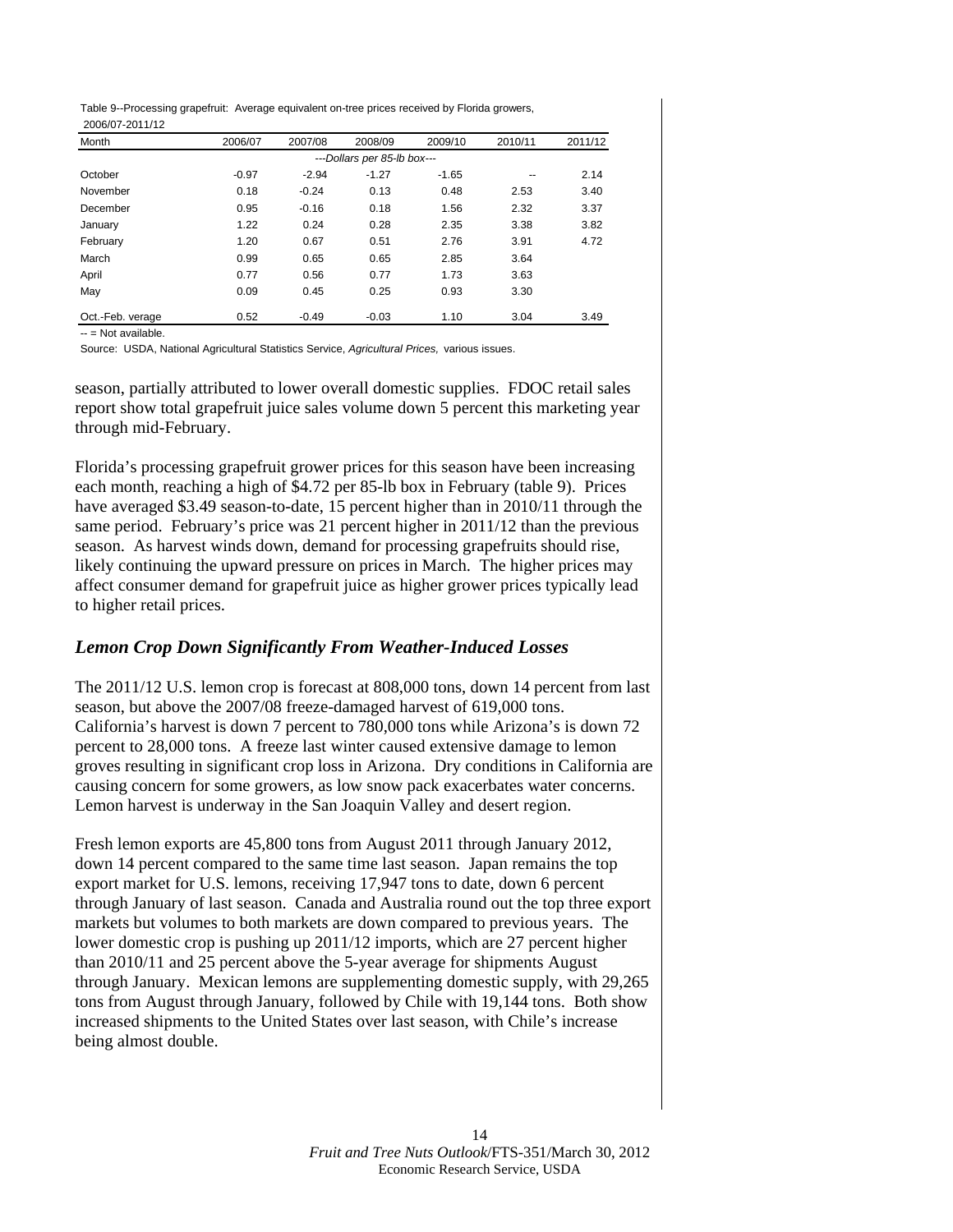<span id="page-13-0"></span>Table 10--Fresh lemons: Average equivalent on-tree prices received by U.S. growers, 2006/07-2011/12

| Month             | 2006/07 | 2007/08 | 2008/09                | 2009/10 | 2010/11 | 2011/12 |
|-------------------|---------|---------|------------------------|---------|---------|---------|
|                   |         |         | --Dollars per box 1/-- |         |         |         |
| August            | 27.01   | 43.40   | 35.58                  | 24.26   | 26.93   | 25.09   |
| September         | 31.37   | 46.10   | 29.81                  | 27.06   | 26.23   | 22.59   |
| October           | 34.03   | 47.98   | 20.15                  | 24.77   | 25.23   | 19.57   |
| November          | 26.55   | 48.00   | 17.85                  | 25.37   | 26.01   | 19.03   |
| December          | 18.31   | 42.66   | 14.06                  | 22.41   | 18.78   | 19.85   |
| January           | 16.24   | 45.50   | 14.24                  | 22.43   | 14.80   | 21.35   |
| February          | 37.31   | 47.10   | 11.27                  | 22.27   | 12.46   | 18.41   |
| March             | 37.71   | 45.90   | 8.85                   | 21.26   | 12.87   |         |
| April             | 36.71   | 43.20   | 8.68                   | 22.86   | 14.83   |         |
| May               | 36.11   | 44.40   | 11.48                  | 23.36   | 16.13   |         |
| June              | 38.21   | 45.90   | 17.38                  | 23.86   | 17.93   |         |
| July              | 40.91   | 43.00   | 22.78                  | 24.96   | 22.43   |         |
| Aug.-Feb. average | 27.26   | 45.82   | 20.42                  | 24.08   | 21.49   | 20.84   |

1/ Beginning in 2010/11, boxes are 80 lbs. Prior to 2010/11, box size was 76 lbs.

Source: USDA, National Agricultural Statistics Service, *Agricultural Prices,* various issues.

Fresh lemon grower prices have averaged \$20.84 per 80-lb box this season through February, ranging from a high of \$25.09 in August to a low of \$19.03 in November (table 10). So far, the season average price is 3 percent below last season's average of \$21.49 per 80-lb box. Even with the expected lower supply, prices have declined through November but have regained ground since December as supplies decline seasonally from southern California and Arizona production areas. Current lemon shipments are at 12,520 tons through mid-March, down 3 percent from last seasonto-date.

#### *Tangerine and Mandarin Production Forecast Slightly Down in 2011/12*

U.S. production of tangerines and mandarins is forecast down less than 1 percent to 624,000 tons in 2011/12 from last season, with production declines from Arizona and Florida offsetting California's increase in production. Arizona's production is down 33 percent this season but it is not as large a producer as California or Florida. Florida's production is down 8 percent, due mainly to freeze damage and declining acreage. California continues to be the leading mandarin producer with a 4-percent larger crop this season. At 412,000 tons, if realized, California's 2011/12 crop would be the largest harvest on record.

Average grower prices per box have averaged \$21.00 per box, down 3 percent from the same time last year (table 11). Prices peaked in December at \$27.88 per box from a low in October of \$12.50 per box. Harvest of Florida's early tangerine varieties has ended for the season, while row count indications from the Florida NASS *Citrus Forecast Maturity Test Results and Fruit Size* reveal that close to 80 percent of Honey tangerines have been harvested. California tangerines/mandarins continue to be harvested and exported as of mid-March.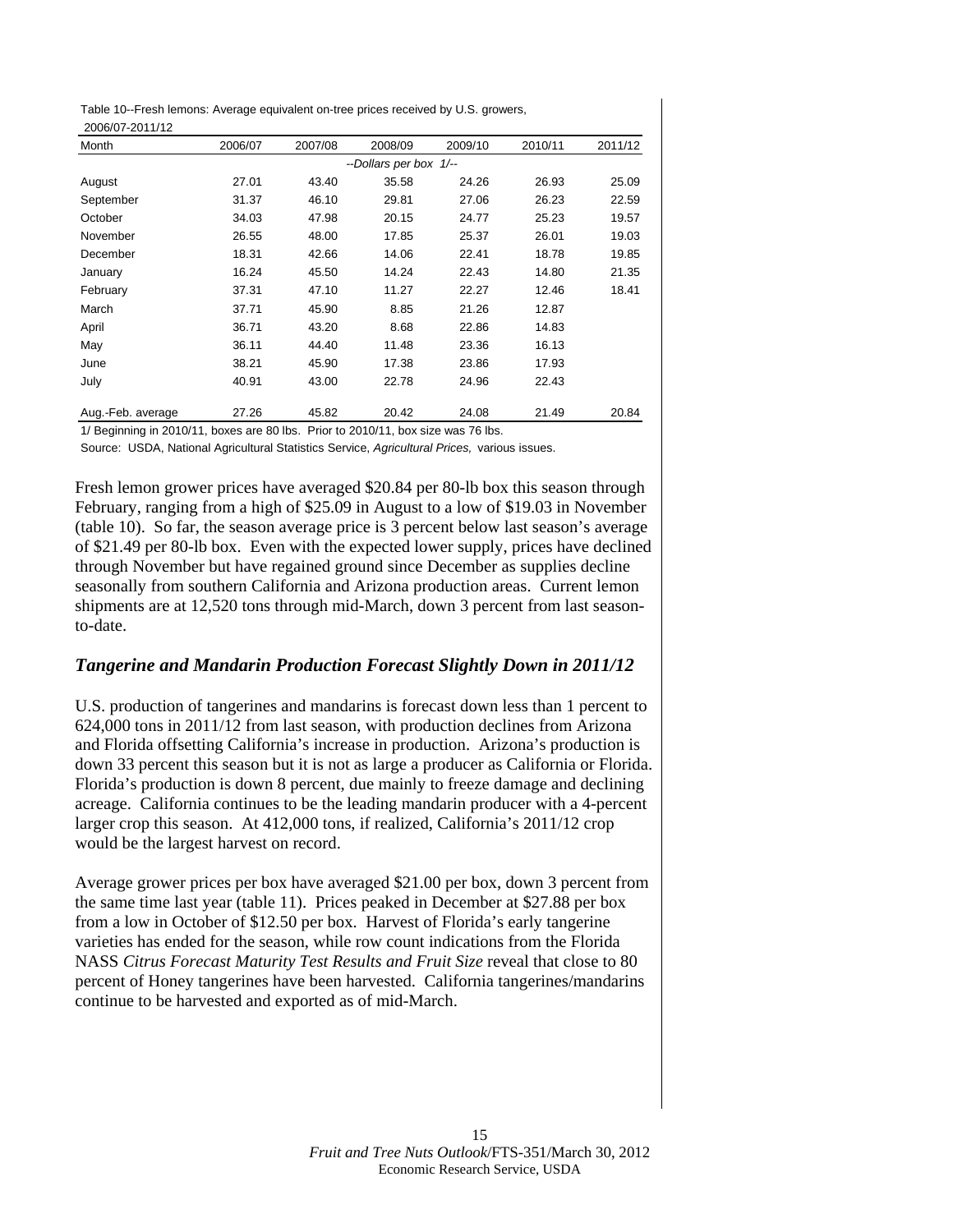<span id="page-14-0"></span>

|                                           | Table 11--Fresh tangerines and mandarins: Average equivalent on-tree prices |
|-------------------------------------------|-----------------------------------------------------------------------------|
| received by U.S. growers, 2005/06-2010/11 |                                                                             |

| Month             | 2006/07 | 2007/08 | 2008/09                | 2009/10 | 2010/11 | 2011/12 |
|-------------------|---------|---------|------------------------|---------|---------|---------|
|                   |         |         | --Dollars per box 1/-- |         |         |         |
| October           | 16.67   | 15.65   | 17.48                  | 14.00   | 12.05   | 12.50   |
| November          | 21.69   | 23.88   | 22.24                  | 26.31   | 34.53   | 22.69   |
| December          | 21.77   | 21.21   | 15.19                  | 25.05   | 30.29   | 27.88   |
| January           | 19.58   | 21.18   | 18.46                  | 19.43   | 21.30   | 20.42   |
| February          | 18.29   | 19.52   | 23.76                  | 11.22   | 18.42   | 21.52   |
| March             | 17.58   | 20.39   | 18.96                  | 16.40   | 15.95   |         |
| April             | 21.02   | 17.45   | --                     | 18.55   | 18.68   |         |
| May               | 20.50   | 6.65    | --                     |         | --      |         |
| Oct.-Feb. average | 19.60   | 20.29   | 19.43                  | 19.20   | 21.60   | 21.00   |

1/ The net weight of a tangerine box for Florida: 95 lbs, for Arizona and

California: 80 lbs (75 prior to the 2010-11 crop year).

Source: USDA, National Agricultural Statistics Service, Agricultural Prices, various issues.

#### *Larger Supplies Weaken Strawberry Prices*

Despite some rains and freezing temperatures this winter, strawberry supplies in Florida and California surpassed those from last year's winter volume and plentiful early-spring supplies continue to put downward pressure on prices. Moreover, favorable growing weather in Mexico has aided their strawberry crop, resulting in increased shipment volumes to the U.S. market so far this season and also contributing to the downward push on prices.

Overall, mild temperatures during the growing season, along with increased acreage, pushed early-season Florida volume up. Freezing temperatures in early January did not have any significant impact on the State's 2012 strawberry crop, with some in the industry suggesting the cold weather even helped with enhancing the quality of the crop. This year's Florida shipments through mid-March are up more than 30 percent in volume from the same time last year but were winding down for the season. In California, shipment volumes as of early March are starting to pick up. Increased fall planted acreage has contributed to the larger supplies out of this production region so far.

With larger overall domestic supplies, 2012 strawberry prices are averaging lower than year-ago levels. U.S. fresh strawberry grower prices declined 36 percent in January to \$1.38 per pound relative to the January 2011 price, and in February, down 13 percent to \$1.09. Prices at the retail level during these two months also averaged lower as reported by the U.S. Department of Labor's Bureau of Labor Statistics (BLS)—down from \$3.00 per 12-oz. dry pint in January 2011 to \$2.23 in January 2012 and from \$2.42 to \$2.04 in February. In comparison, strawberry retail advertised prices tracked by AMS also show the same movement (fig. 4). So far in March, these retail advertised prices continue lower than last year and down from the previous month. In the next few months, prices are likely to continue to weaken as production in California rises to seasonal highs over the spring.

Prior to 2012, the January issue of the NASS *Vegetables* report provided strawberry area forecast for California, Florida, and Oregon. Due to budget constraints, NASS will be releasing only one in-season *Vegetables* report for this year on September 6. The Florida Strawberry Growers Association indicated that the State's 2012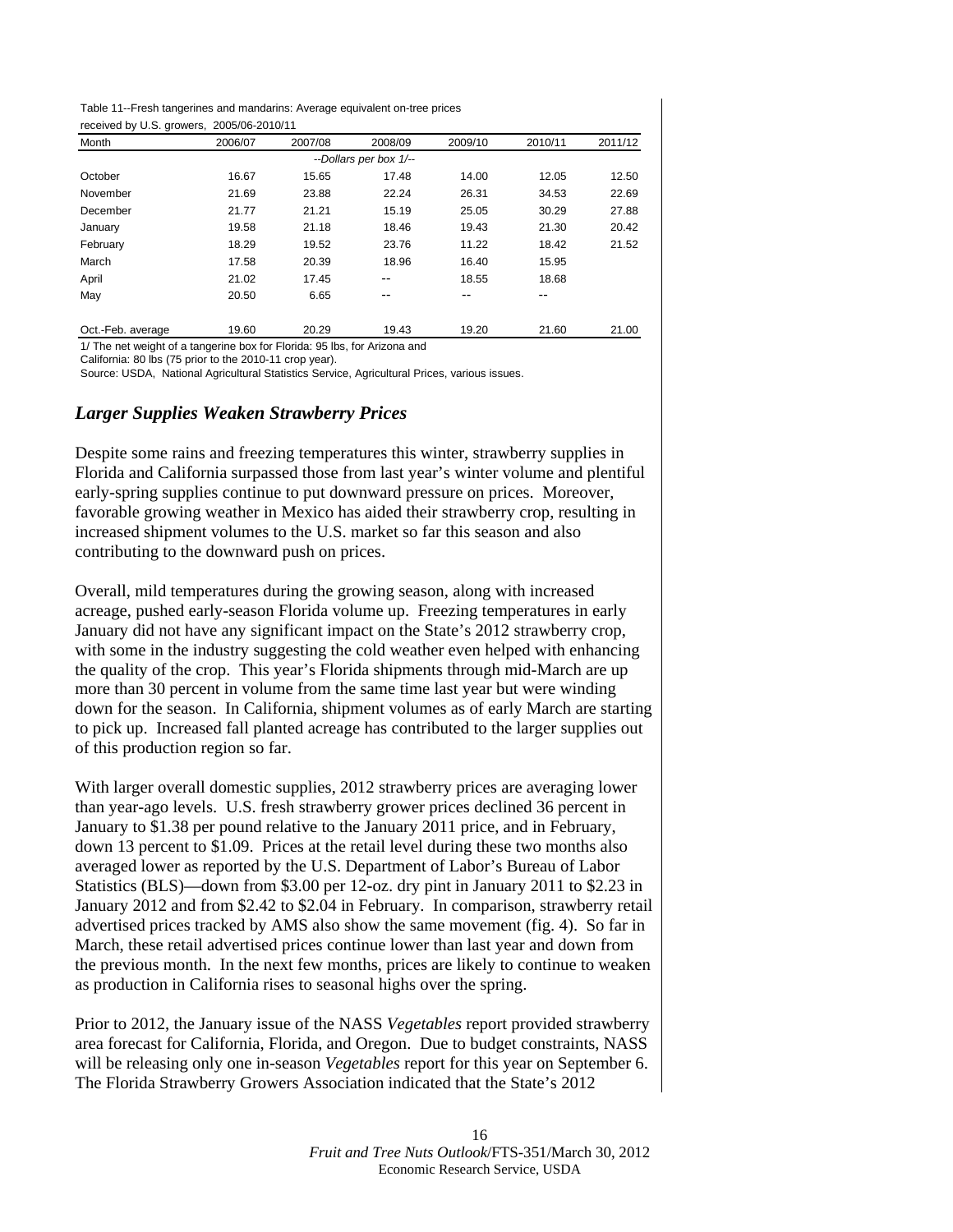Figure 4 **U.S.retail advertised pricesforstrawberrieslower**



Source:USDA, Agricultural Marketing Service*, National Fruit and Vegetable Retail Report,*  http://www.ams.usda.gov/mnreports/fvwretail.pdf

strawberry acreage is expected to increase 16 percent from the over 9,000 acres planted a year ago. Planted acreage in California is also expected to increase in 2012. The California Strawberry Commission's *2012 Acreage Survey* reports nearly a 3-percent increase in the State's strawberry acreage from a year ago. While acreage planted in the fall (referring to fall 2011 which produces for winter, spring, and summer 2012) will account for 90 percent of total acreage, growth is more moderate (up 2 percent) than the expected increase in summer planted acreage (up 8 percent). On the basis of these expected acreage growth rates and last year's NASS acreage data, strawberry area in California in 2012 is projected at 39,000 acres and in Florida at 11,500 acres. Over the past three years, these top two strawberry-producing States together accounted for over 80 percent of total strawberry acreage in the United States.

With the anticipated increases in acreage in California and Florida and the assumption of average yields per acre unchanged from last year, ERS projects U.S. strawberry production will be up 4 percent from a year ago in 2012, reaching around 3.0 billion pounds. If realized, this year's production will be the highest on record. Production in California and Florida will both be up—projected to increase 3 percent and 16 percent, respectively, from a year ago, meaning there would be plenty to move in a market facing ever-growing demand for the fruit.

Although growth in domestic fresh strawberry per capita use has slowed over time, the trend in per capita use remains upward, with estimates in the last 3 years (2009- 11) averaging 7.2 pounds, four times more than the average in the 1970s, more than double those in the 1980s, and nearly double those in the 1990s (table 12). Fresh per capita use has achieved record levels each year since 2002 reaching 7.3 pounds in 2011, 2 percent above the previous peak in 2010. Increased availability and lower prices helped boost demand last year. These same supply-price conditions are anticipated to apply throughout most of this year, aiding domestic and export demand.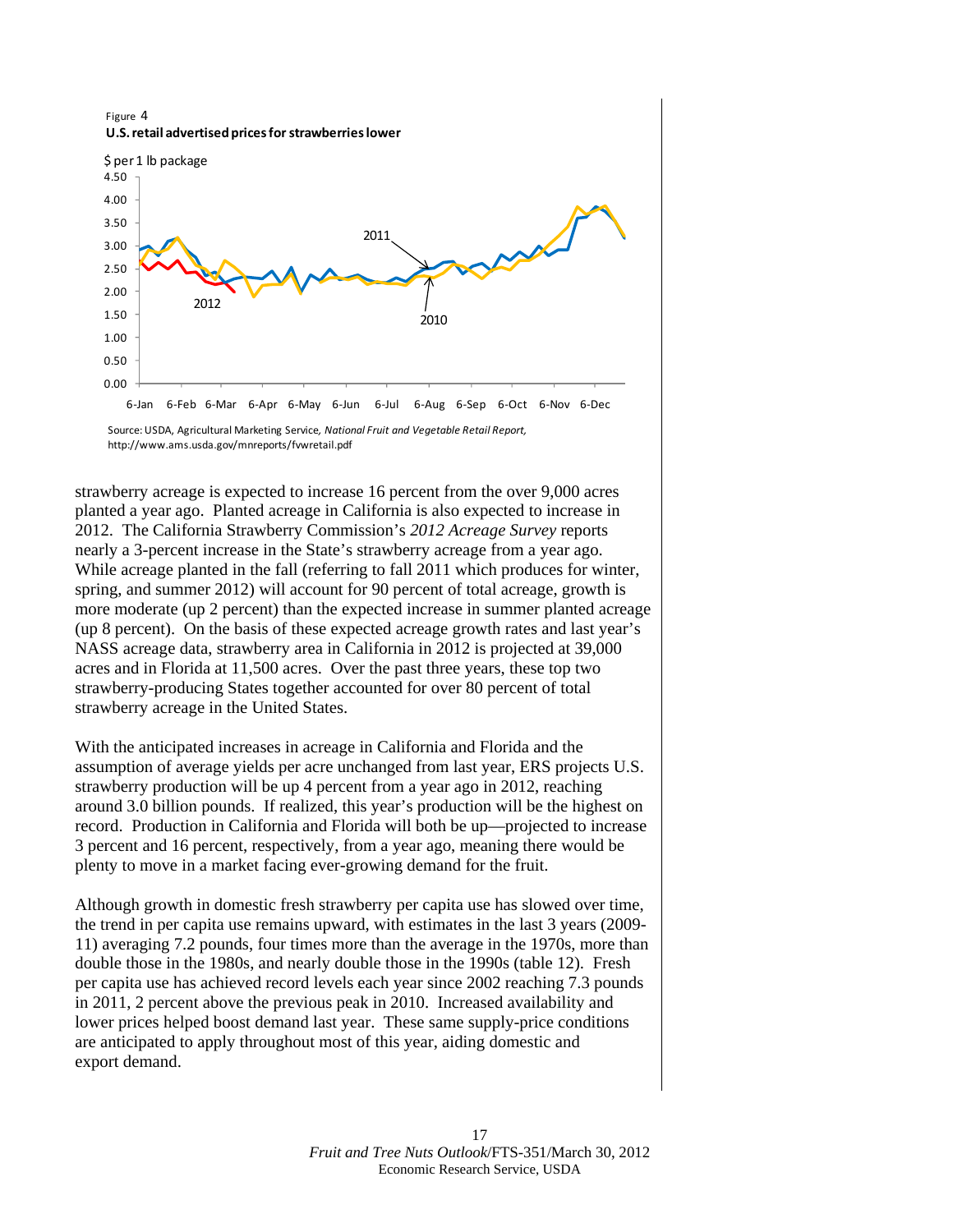<span id="page-16-0"></span>

| Table 12--Fresh strawberries: Supply and utilization in the United States, 1980 to 2011 1/ |
|--------------------------------------------------------------------------------------------|
|--------------------------------------------------------------------------------------------|

|      |                     | Supply  |                      | Utilization |             |            |  |
|------|---------------------|---------|----------------------|-------------|-------------|------------|--|
| Year |                     |         |                      |             | Consumption |            |  |
|      | Utilized production | Imports | <b>Total supply</b>  | Exports     | Total       | Per capita |  |
|      |                     |         | -- Million pounds -- |             |             | Pounds     |  |
| 1980 | 482.1               | 12.7    | 494.8                | 47.1        | 447.7       | 1.97       |  |
| 1981 | 537.5               | 6.7     | 544.2                | 44.4        | 499.8       | 2.17       |  |
| 1982 | 589.6               | 4.5     | 594.1                | 44.0        | 550.1       | 2.37       |  |
| 1983 | 585.4               | 5.1     | 590.5                | 46.4        | 544.1       | 2.32       |  |
| 1984 | 748.2               | 8.8     | 757.0                | 56.3        | 700.7       | 2.96       |  |
| 1985 | 754.1               | 9.6     | 763.7                | 51.5        | 712.2       | 2.99       |  |
| 1986 | 734.8               | 13.0    | 747.8                | 51.5        | 696.3       | 2.89       |  |
| 1987 | 780.4               | 33.2    | 813.6                | 57.1        | 756.5       | 3.12       |  |
| 1988 | 855.5               | 39.4    | 894.9                | 78.0        | 816.9       | 3.33       |  |
| 1989 | 861.6               | 36.0    | 897.6                | 93.0        | 804.7       | 3.25       |  |
| 1990 | 863.6               | 32.2    | 895.8                | 85.7        | 810.1       | 3.24       |  |
| 1991 | 968.2               | 31.5    | 999.7                | 95.2        | 904.4       | 3.57       |  |
| 1992 | 999.7               | 23.8    | 1,023.5              | 102.3       | 921.2       | 3.59       |  |
| 1993 | 1,010.8             | 31.4    | 1,042.2              | 102.1       | 940.1       | 3.62       |  |
| 1994 | 1,147.7             | 43.7    | 1,191.4              | 126.4       | 1,065.0     | 4.05       |  |
| 1995 | 1,145.6             | 58.8    | 1.204.4              | 111.4       | 1.093.1     | 4.10       |  |
| 1996 | 1,212.6             | 67.3    | 1,279.9              | 116.0       | 1,163.9     | 4.32       |  |
| 1997 | 1,201.8             | 31.9    | 1,233.7              | 115.8       | 1,117.9     | 4.10       |  |
| 1998 | 1,132.2             | 58.1    | 1,190.3              | 109.3       | 1,081.1     | 3.92       |  |
| 1999 | 1,305.2             | 94.8    | 1,400.0              | 124.3       | 1,275.7     | 4.57       |  |
| 2000 | 1.433.3             | 76.2    | 1.509.5              | 136.5       | 1.373.0     | 4.86       |  |
| 2001 | 1,259.7             | 70.7    | 1,330.4              | 128.1       | 1,202.3     | 4.21       |  |
| 2002 | 1,406.3             | 89.9    | 1,496.2              | 156.9       | 1,339.3     | 4.65       |  |
| 2003 | 1,642.4             | 90.3    | 1,732.7              | 194.8       | 1,537.9     | 5.29       |  |
| 2004 | 1,694.4             | 94.4    | 1,788.8              | 182.6       | 1,606.3     | 5.48       |  |
| 2005 | 1,811.0             | 122.7   | 1,933.7              | 207.6       | 1,726.1     | 5.83       |  |
| 2006 | 1,910.9             | 153.4   | 2,064.3              | 229.1       | 1,835.2     | 6.14       |  |
| 2007 | 1,973.3             | 157.7   | 2,131.0              | 240.3       | 1,890.7     | 6.27       |  |
| 2008 | 2,091.1             | 143.0   | 2,234.1              | 269.2       | 1,964.9     | 6.45       |  |
| 2009 | 2,288.0             | 187.2   | 2,475.2              | 271.8       | 2,203.3     | 7.17       |  |
| 2010 | 2,320.8             | 198.3   | 2,519.1              | 279.8       | 2,239.4     | 7.22       |  |
| 2011 | 2,333.9             | 243.5   | 2,577.4              | 279.4       | 2,298.0     | 7.34       |  |

1/ Preliminary. Source: USDA, Economic Research Service calculations.

Domestic fresh strawberry production in 2011 was up by a fraction from the previous year at 2.33 billion pounds. Florida's record-large crop in 2011 more than compensated for a fractionally-reduced California crop, while a few other strawberry-producing States also registered production increases. Moreover, U.S. fresh strawberry imports (almost entirely from Mexico) were at an all-time high in 2011, totaling 244 million pounds, up 23 percent over the previous year's record volume. Together, increased domestic production and the rise in imports drove overall fresh strawberry supplies in the United States up 2 percent above the previous year in 2011. Although fresh strawberry grower prices in 2011 averaged 4-percent higher than in 2010 (mostly due to the higher average grower price in California), ample supplies, both from domestic and import sources, translated to lower prices for consumers. The U.S. average retail price for fresh strawberries was \$2.08 in 2011, compared with \$2.19 in 2010.

U.S. fresh strawberry export volume remained relatively unchanged last year from the year before. Despite the lack of growth in export volume, international demand for U.S. fresh strawberries also remained strong in 2011. After yearly increases since 2004, volume remained relatively flat from the 2010 record-high of 279.8 million pounds and amounted to \$359.8 million—the highest on record by far. Shipment volumes rose to two of the industry's largest export markets, Canada (up 1 percent from 2010) and Mexico (up 11 percent). Along with these increases, strong exports to the United Kingdom and to a number of markets in the Caribbean also aided overall export growth in 2011, offsetting declines to major markets in the Far East—Japan and Hong Kong.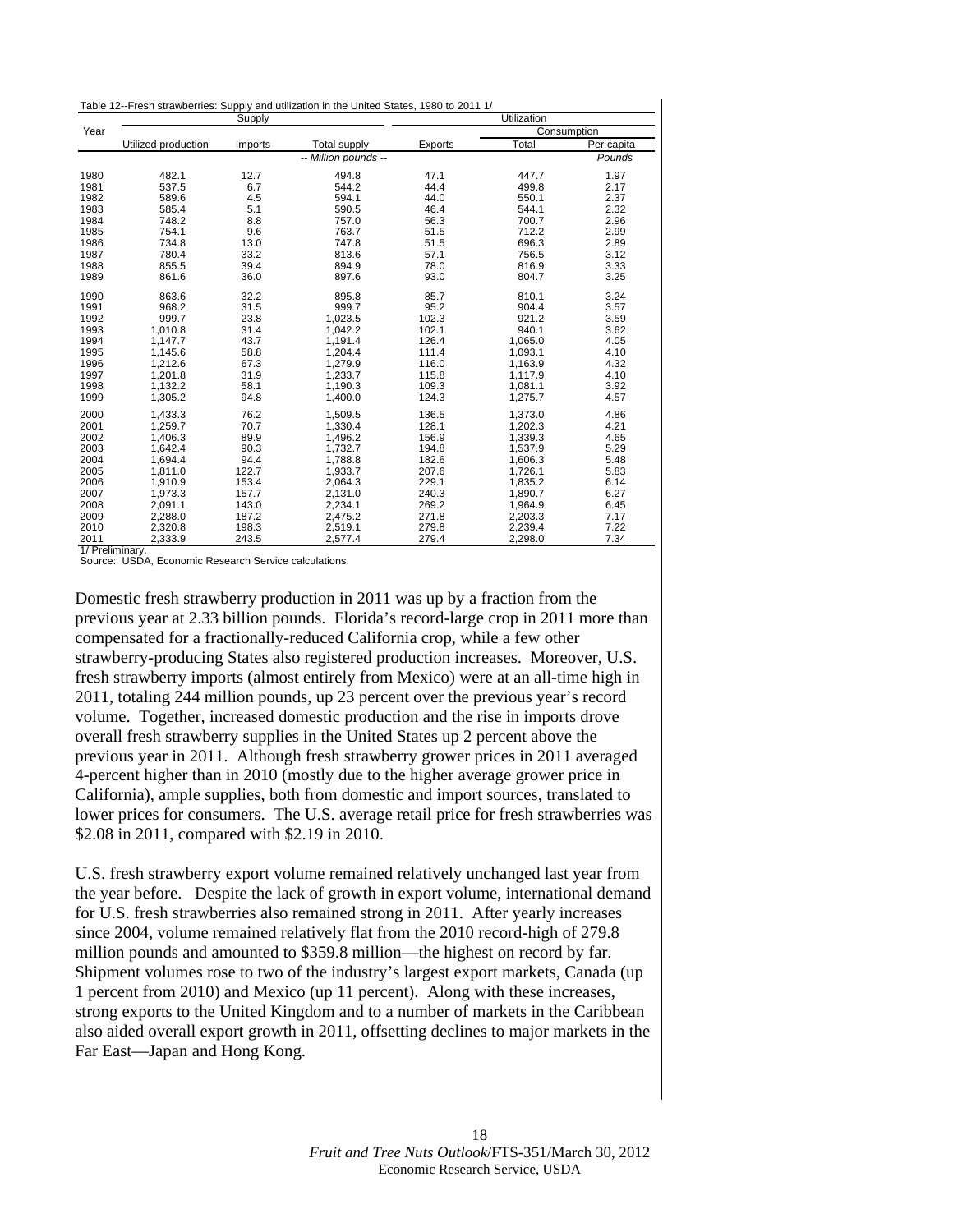|         |                     |         |                                                    |                 |                     |         | Consumption |                              |
|---------|---------------------|---------|----------------------------------------------------|-----------------|---------------------|---------|-------------|------------------------------|
| Year    | Industry<br>pack 2/ | Imports | Beginning<br>stocks                                | Total<br>supply | Ending<br>stocks 3/ | Exports | Total       | Per capita<br>Product weight |
|         |                     |         | -------------------------- Million pounds -------- |                 |                     |         |             |                              |
|         |                     |         |                                                    |                 |                     |         |             | Pounds                       |
| 1980    | 253.1               | 83.5    | 132.5                                              | 469.1           | 151.9               | 4.4     | 312.8       | 1.37                         |
| 1981    | 210.6               | 60.1    | 151.9                                              | 422.6           | 115.2               | 6.6     | 300.8       | 1.31                         |
| 1982    | 272.7               | 34.9    | 115.2                                              | 422.8           | 139.9               | 7.1     | 275.8       | 1.19                         |
| 1983    | 292.7               | 42.6    | 139.9                                              | 475.2           | 176.6               | 5.9     | 292.7       | 1.25                         |
| 1984    | 231.4               | 50.9    | 176.6                                              | 458.9           | 166.0               | 8.0     | 284.9       | 1.21                         |
| 1985    | 229.2               | 59.7    | 166.0                                              | 454.9           | 167.1               | 6.6     | 281.2       | 1.18                         |
| 1986    | 237.6               | 52.5    | 167.1                                              | 457.2           | 146.6               | 8.5     | 302.1       | 1.26                         |
| 1987    | 334.4               | 75.3    | 146.6                                              | 556.3           | 236.0               | 10.8    | 309.5       | 1.27                         |
| 1988    | 274.6               | 64.3    | 236.0                                              | 574.9           | 235.2               | 17.8    | 321.9       | 1.31                         |
| 1989    | 238.2               | 55.0    | 235.2                                              | 528.4           | 167.2               | 20.5    | 340.7       | 1.38                         |
| 1990    | 305.9               | 72.1    | 167.2                                              | 545.2           | 198.3               | 32.8    | 314.1       | 1.26                         |
| 1991    | 330.2               | 70.5    | 198.3                                              | 599.1           | 219.9               | 26.1    | 353.1       | 1.39                         |
| 1992    | 268.5               | 58.2    | 219.9                                              | 546.6           | 173.8               | 30.0    | 342.8       | 1.34                         |
| 1993    | 365.7               | 54.5    | 173.8                                              | 594.0           | 214.1               | 40.4    | 339.5       | 1.31                         |
| 1994    | 369.0               | 55.2    | 214.1                                              | 638.3           | 244.7               | 63.1    | 330.4       | 1.26                         |
| 1995    | 371.1               | 73.5    | 244.7                                              | 689.4           | 255.1               | 53.1    | 381.2       | 1.43                         |
| 1996    | 330.1               | 56.9    | 255.1                                              | 642.1           | 212.0               | 46.9    | 383.2       | 1.42                         |
| 1997    | 328.2               | 61.0    | 212.0                                              | 601.1           | 220.5               | 47.3    | 333.3       | 1.22                         |
| 1998    | 373.8               | 54.2    | 220.5                                              | 648.6           | 201.4               | 59.6    | 387.6       | 1.40                         |
| 1999    | 419.8               | 89.8    | 201.4                                              | 711.0           | 277.7               | 55.6    | 377.7       | 1.35                         |
| 2000    | 439.7               | 78.0    | 277.7                                              | 795.4           | 310.5               | 42.8    | 442.2       | 1.57                         |
| 2001    | 422.4               | 76.0    | 310.5                                              | 808.8           | 243.7               | 42.9    | 522.2       | 1.83                         |
| 2002    | 415.9               | 112.7   | 243.7                                              | 772.2           | 263.7               | 45.4    | 463.1       | 1.61                         |
| 2003    | 429.1               | 120.1   | 263.7                                              | 812.9           | 247.2               | 22.9    | 542.8       | 1.87                         |
| 2004    | 433.6               | 125.7   | 247.2                                              | 806.4           | 293.6               | 22.0    | 490.9       | 1.67                         |
| 2005    | 416.5               | 161.6   | 293.6                                              | 871.7           | 218.8               | 22.2    | 630.7       | 2.13                         |
| 2006    | 458.5               | 181.5   | 218.8                                              | 858.8           | 202.5               | 28.1    | 628.2       | 2.10                         |
| 2007    | 502.2               | 182.2   | 202.5                                              | 886.8           | 280.2               | 32.0    | 574.6       | 1.90                         |
| 2008    | 424.9               | 173.8   | 280.2                                              | 878.9           | 235.2               | 35.0    | 608.6       | 2.00                         |
| 2009    | 482.4               | 170.3   | 235.2                                              | 887.9           | 322.5               | 32.1    | 533.4       | 1.74                         |
| 2010    | 459.0               | 188.0   | 322.5                                              | 969.5           | 263.1               | 34.2    | 672.1       | 2.17                         |
| 2011 3/ | 458.3               | 193.1   | 263.1                                              | 914.6           | 291.7               | 45.1    | 577.8       | 1.85                         |

1/ Preliminary.

2/ After 2002, estimates from the Processing Strawberry Advisory Board of California. Previous estimates from the

American Frozen Food Institute. 2/ Stock data from USDA, National Agricultural Statistics Service, *Cold Storage Summary.*

Source: USDA, Economic Research Service calculations.

U.S. strawberry imports from Mexico were at a record high in 2011 at 242.8 million pounds, nearly the entire volume imported that year. Only a small fraction originated from other sources such as Canada, Argentina, and Peru. Mexico supplies the U.S. strawberry market almost year round but ships heavily during the winter months. U.S. Census Bureau trade data indicate that in January 2011, U.S. fresh strawberry imports were up 48 percent in volume from the same period last year and higher than any January volume in the past decade. More recent import data from the U.S. Census Bureau was not yet available at the time this report was released but AMS weekly shipment data show volumes from Mexico this season through mid-March were up 34 percent over the same period last year.

Despite higher imports, overall domestic supplies of frozen strawberries in 2011 declined moderately from the year before due to lower beginning stocks and relatively flat industry packed volume during the season (table 13). The decline in beginning stocks more than offset the 3-percent increase in frozen strawberry imports. Last year started off with frozen strawberry stocks at 263.2 million pounds, down substantially from the record carry-over of 322.5 million pounds in 2010, based on NASS cold storage data. The Processing Strawberry Advisory Board of California reported total U.S. frozen strawberry pack in 2011 at 458.3 million pounds, only fractionally below the previous year. With reduced overall supplies, the average price U.S. growers received for processing-use strawberries increased 19 percent from a year ago in 2011 to \$0.35 per pound. End-of-year frozen strawberry stocks climbed to 291.7 million pounds, up 11 percent from 2010 ending stocks and 16 percent higher than the previous 5-year average. Slowed movement in the domestic market was partly offset by stronger exports, with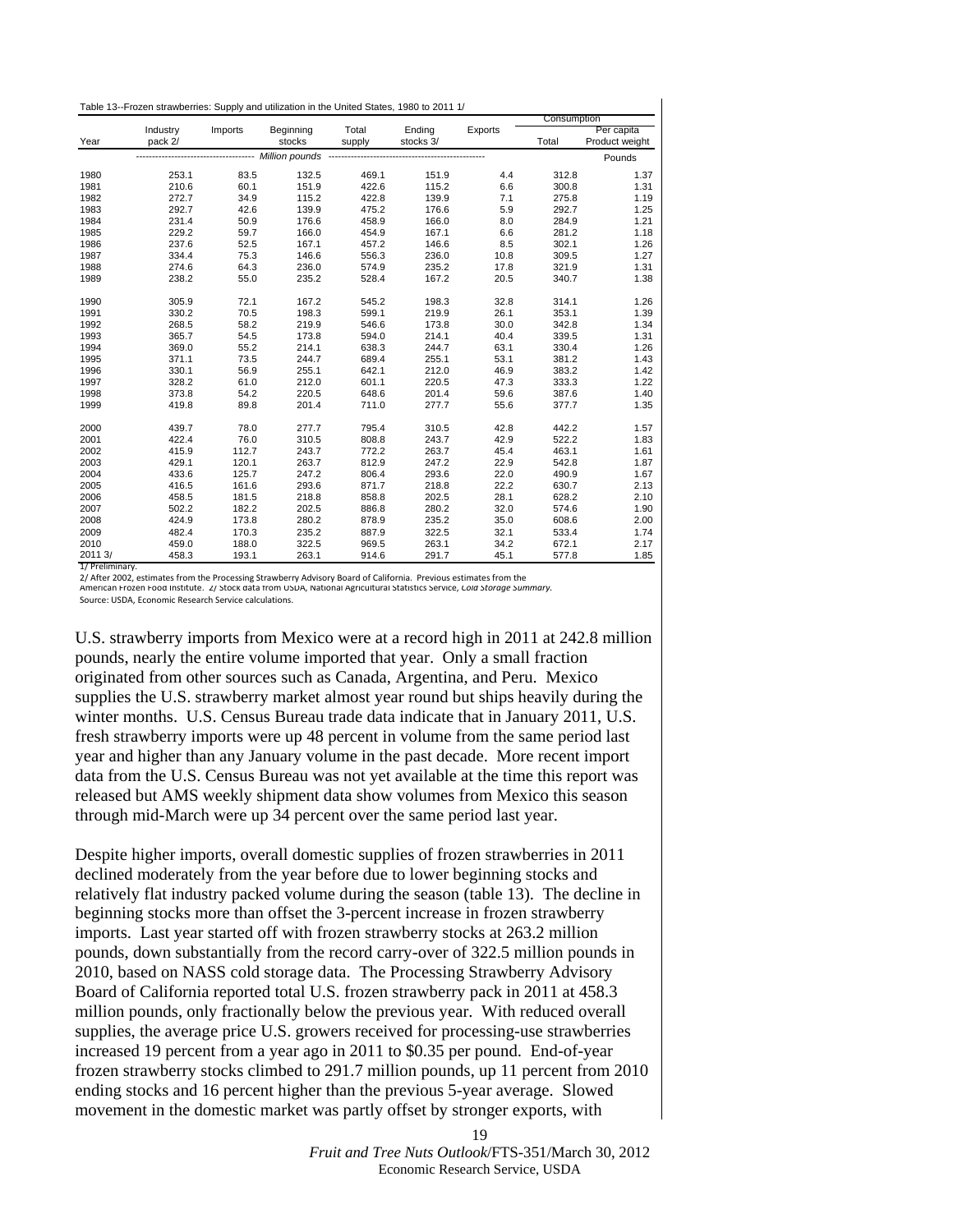volume up to an 8-year high at 45.1 million pounds, valued at \$35.5 million, the highest since 1995. Exports account for less than 5 percent of total frozen strawberry supplies in the United States. Shipment volumes to top export markets—Canada, Japan, and Mexico—posted increases in 2011, along with fairly substantial growths to Taiwan and Singapore and smaller markets in the Middle East and Latin America.

#### *Bountiful Avocado Supplies to Soften Prices*

With last season's below-average avocado crop in California already behind us, Hass avocado prices in the United States continue strong but are returning to more normal levels entering 2012 despite continued higher imports from Mexico—the source for a majority of domestic supplies early in the year. Free-on-board (f.o.b.) shipping-point prices for Mexican avocados crossing through Texas averaged \$31- \$33 per 2-layer carton (size 32s and 36s) in January and February, compared with \$32-\$34 the same time a year ago and \$22-\$24 the same time in 2010. Though available in limited volume in March, increased new crop supplies from California relative to a year ago, combined with increased supplies from Mexico, drove down prices during the month. March f.o.b. prices averaged \$30-\$31 through the second week, compared with \$43-\$44 the same time last year. This 2011/12 marketing season is an "on year" in the alternate-bearing nature of the California avocado crop, meaning that after the small crop in 2010/11, production is making a comeback. Also contributing to the downward pressure on avocado prices this season are higher imports from Chile (relative to last season) even though weatherproblems may have again led to a reduced avocado crop in the country. U.S. avocado imports from Chile are already winding down this season.

The California Avocado Commission indicated production for the 2011/12 season will be over 30 percent bigger than last season. On the basis of this expected growth rate and NASS's 2010/11 production estimate, the Economic Research Service projects production in California for this season at around 200,000 tons (or 400 million pounds), relatively above average of the past 10 years (not including 2005/06 and 2009/10). Last season's "off year" crop declined as much as 54 percent from the 2009/10 bumper harvest, reaching only 126,500 tons (equal to 253 million pounds)—relatively smaller than the average crop size this past decade, excluding the huge harvest of the previous year and the record crop in 2005/06. New crop supplies from California are expected to reach promotable volumes beginning in April with plenty to move throughout the spring and summer.

In Mexico, favorable weather throughout the growing season, continuous implementation of phytosanitary pest control programs, and an "on year" for production all contributed to boosting the country's avocado production in 2011/12. USDA's Foreign Agricultural Service (FAS) forecast Mexico's 2011/12 production to increase to a record 1.25 million metric tons (2.76 billion pounds), up 13 percent from 2010/11. Barring any weather problems, production potential is likely to grow in the coming years as favorable demand in both domestic and international markets have encouraged avocado growers in Mexico to continue to expand production area. Most of Mexico's production is destined for the domestic market but attractive pricing in international markets and full-year access to the U.S. market have driven the growth in exports. Lower production in 2010/11, partly due to rains and freezing temperatures in Mexico's Michoacan growing region, led to a 20-percent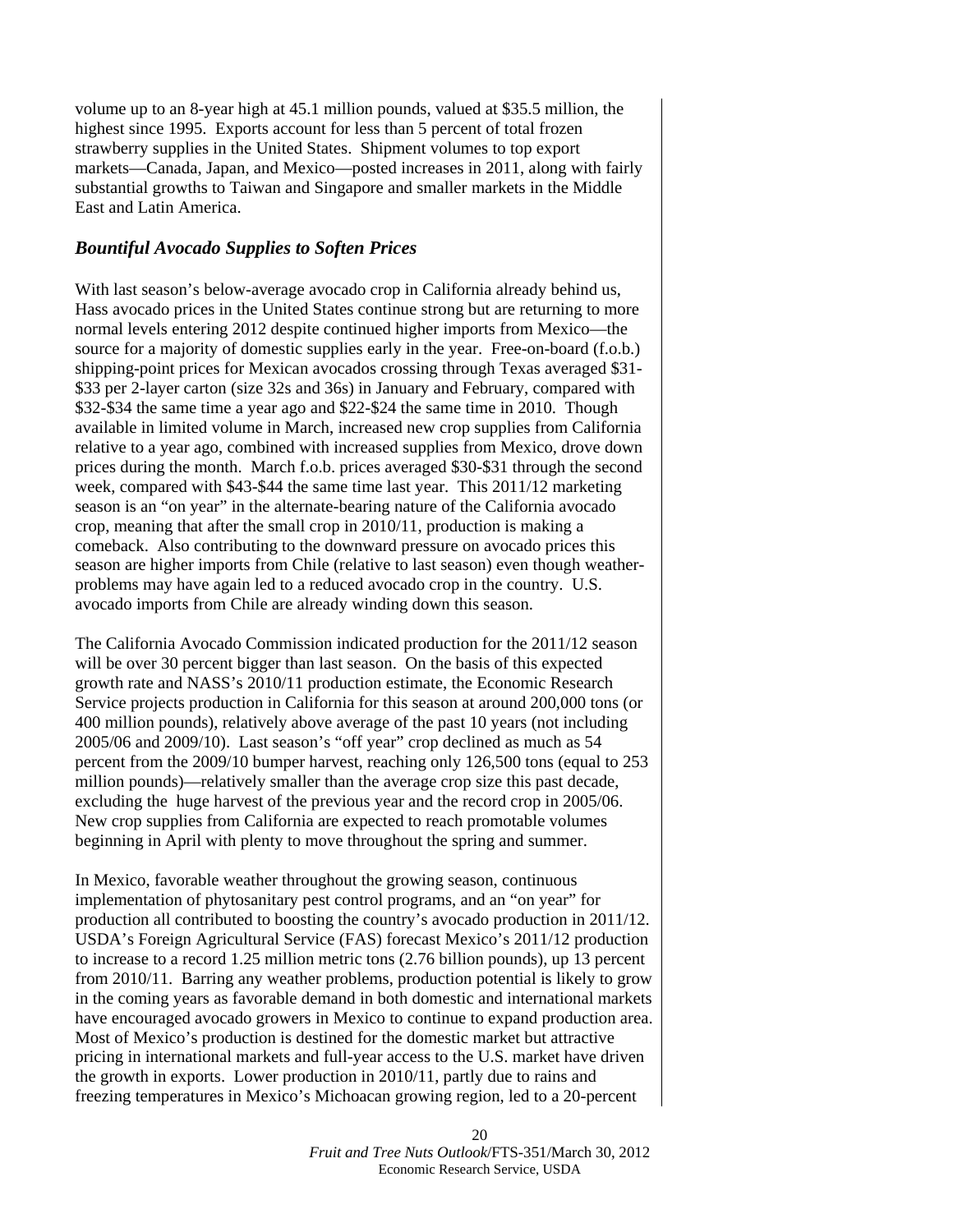decline in the country's overall fresh avocado exports relative to the previous season, according to FAS. However, even with this decline in overall exports, Mexico's exports to the United States in 2010/11 increased 5 percent in volume from the previous season, prompted by the strong prices and supply gaps in the U.S. market due to limited supplies from California and Chile.

Cold and freezing weather, in addition to the alternate-bearing effect on trees, contributed to a smaller avocado crop in Chile last season (July 2010-June 2011). Total exports from Chile fell accordingly, particularly to their main market the United States. According to FAS, both production and exports are expected to decline further in 2011/12, influenced mostly by adverse weather conditions, including a severe drought, and again an "off year" in some production areas. U.S. Census Bureau data, however, show U.S. avocado imports from Chile in 2011/12 through January up 35 percent in volume from the same period in 2010/11, most likely influenced by the strong U.S. prices.

Larger supplies from California, Mexico, and Chile mean demand for avocados in the United States will be met with plentiful supplies during this 2011/12 marketing season. Due to increased supplies, U.S. consumers are seeing lower prices this year through March. Averaging at slightly over \$1 each from January through March, prices were down from the same time a year ago by 4 percent in January, 9 percent in February, and 12 percent in March, based on AMS retail advertised price data.

Domestic avocado demand continues to grow, with per capita use at nearly 4.0 pounds per person, on average, over the past three years (2008/09-2010/11), 66 percent higher than the 2000/01-2002/03 average and more than double the average during the 1990s. In the last 5 years, especially in the advent of Mexico gaining year-round, full access to the U.S. avocado market, the United States has become a net importer of avocados, with imports averaging over 70 percent of net avocado supplies available for domestic consumption. Losing market share to Mexico in the United States, imports from Chile now account for less than 20 percent of total import volume while Mexico is responsible for more than 75 percent. Other avocado sources for the United States include the Dominican Republic, Peru, and New Zealand. Imports from Peru increased significantly in 2011 (calendar year) from the previous year, encouraged not just by the strong market in the United States, but also by the recent relaxation of U.S. import requirements for Peruvian Hass avocados which now can enter the U.S. market without cold treatment or fumigation. The lifting of these import protocols could further Peru's avocado exports to the United States in the coming years, increasing competition in this market, especially with Chile.

On the export side, the expected production gains in California should help promote U.S. avocado exports in 2011/12, especially as the domestic market continues to receive increased imports. More than likely, exports will advance from the 16 million pounds the United States exported in 2010/11. However, whether or not this season's exports surpass the near-record high of 41 million pounds in 2009/10 when the California crop was huge remains to be seen. With the short crop in 2010/11, export volume declined 60 percent from the near-record high in 2009/10 (exports of 51 million pounds in 1980/81 were at an all-time high). Exports declined to most international destinations, including top U.S. avocado export markets Canada and Japan which took over 90 percent of total export volume.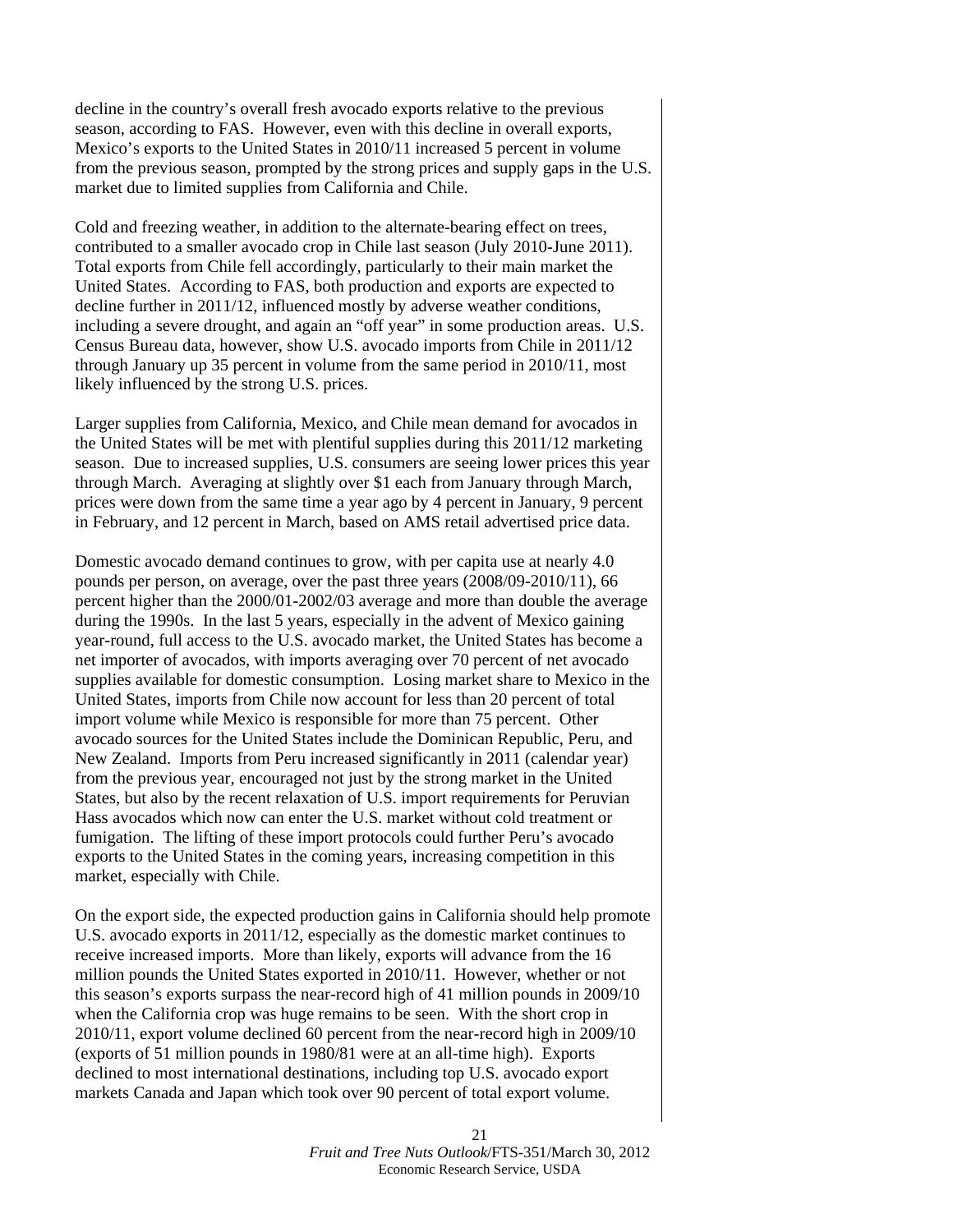#### <span id="page-20-0"></span>*Melon Per Capita Use Down in 2011*

In 2011, estimated domestic disappearance (also known as net domestic use, which is a proxy for consumption) of melons totaled 7.9 billion pounds, down 4 percent from a year earlier. With annual population growth at less than 1 percent last year, this disappearance estimate translates to 25.2 pounds per person, down from 26.6 pounds in 2010 and the lowest by far since the estimate of 24.9 pounds in 1993. Combined per capita use for the three major melon crops produced in the United States—watermelon, cantaloupe, and honeydew—totaled 24.9 pounds in 2011 (table 14). Although imports continued to trend upwards, overall domestic production of melons in 2011 (down by 5 percent from the previous year) declined to a 17-year low and exports took most of the gain in production.

All major melon crops in the United States experienced reduced production in 2011, consequently contributing to lower per capita use, except for cantaloupes which held relatively unchanged from the previous year due to higher imports. Acreage declines (both planted and harvested) across all three melon crops last year outpaced increases in their respective average yields, driving down production. Domestic disappearance includes both domestically produced melons and net imports. Lack of data, however, precludes this measure to account for the domestic production of miscellaneous melons such as Crenshaw (muskmelon).

**Watermelons:** Total U.S. watermelon supply (domestic production plus imports) and domestic disappearance (total supply minus exports) declined in 2011 following record highs the previous year. Production fell 7 percent from 2010 to 3.9 million pounds, more than offsetting the 6-percent gain in imports. In addition, strong exports in 2011 pulled away more supplies from the domestic market, pushing domestic disappearance down 5 percent from the previous year and per capita use down 6 percent to 14.7 pounds, moderately down from the previous 5-year average. Per capita use in 2010, at 15.7 pounds, was the highest in the last 13 years while previous peaks occurred in 1996 (16.6 pounds) and 1955 (20.7 pounds). U.S. watermelon exports, which have been mostly increasing overtime, rose to a 5-year high in 2011 to 342.9 million pounds, up almost 16 percent from the prior year and the third highest on record. Sharp export gains to Japan—the industry's second biggest international market—far exceeded export gains to Canada—the leading export market. Though minute in share of total exports, U.S. shipment volumes also rose to other foreign markets, mostly in the Caribbean.

| Table 14--0.5. melon crops: Per capita disappearance (net domestic use) 1/ |         |      |      |                   |      |       |  |  |  |
|----------------------------------------------------------------------------|---------|------|------|-------------------|------|-------|--|--|--|
|                                                                            | Average |      |      |                   |      |       |  |  |  |
| Item                                                                       | 2003-07 | 2008 | 2009 | 2010              | 2011 | 2012f |  |  |  |
|                                                                            |         |      |      | Pounds/person --- |      |       |  |  |  |
| Cantaloupe                                                                 | 9.8     | 8.9  | 9.1  | 8.7               | 8.7  | 8.6   |  |  |  |
| Honeydew                                                                   | 2.0     | 1.7  | 1.6  | 1.6               | 1.5  | 1.5   |  |  |  |
| Watermelon                                                                 | 13.9    | 15.6 | 14.9 | 15.7              | 14.7 | 14.8  |  |  |  |
| Top three melons                                                           | 25.7    | 26.1 | 25.6 | 26.0              | 24.9 | 24.9  |  |  |  |

 $T_{\rm eff}$  melon crops: Per capital disappearance (net domestic use) 1/4/2

f = ERS forecast. 1/ Disappearance is a proxy estimate for calendar year consumption. Source: Estimates developed by USDA, Economic Research Service.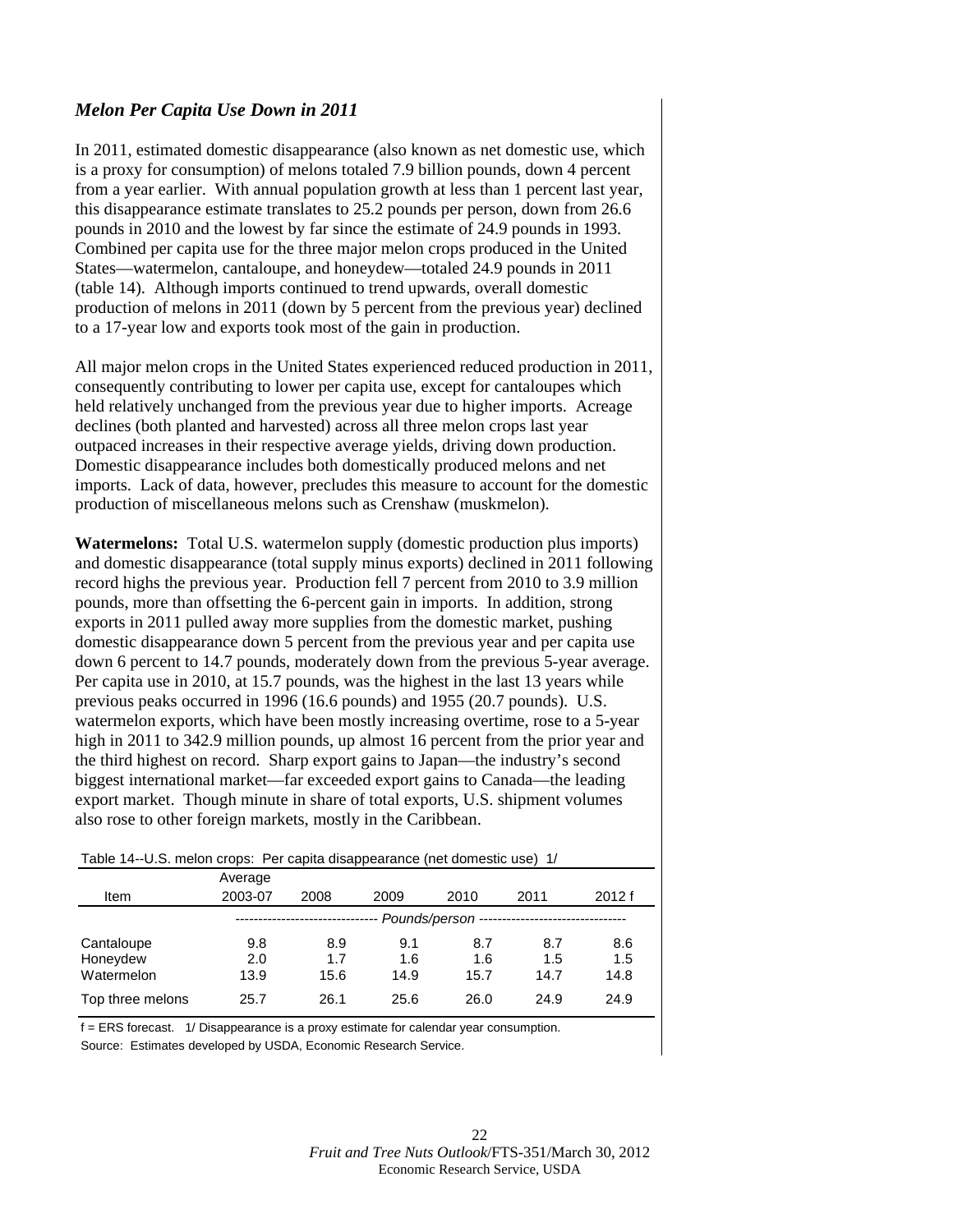**Cantaloupe:** Despite last summer's *Listeria* outbreak traced to contaminated cantaloupes from a farm in Colorado, domestic disappearance of cantaloupe in 2011 increased 1 percent from the previous year to 2.7 billion pounds. With the slight growth in population, per capita use remained unchanged from the estimated 8.7 pounds in 2010—still around 10 percent lower than the past 15-year average. Although average yields per acre were generally higher in most cantaloupeproducing States in 2011, overall harvested area was smaller by 5 percent, driving down production. Production was down in six of the nine States included in NASS's annual survey enumeration for cantaloupe, including top-producing States California, Arizona, and Georgia. Domestic production in 2011 declined 2 percent from the previous year to 1.88 million pounds but imports grew 9 percent, keeping net supplies for domestic use up slightly even as exports were at an all-time high. More than one-third of domestic disappearance is supplied by imports, a majority from Guatemala and Honduras. Imports in 2011 from both countries posted significant gains from the previous year. At the same time, exports continued to climb for the fifth consecutive year, increasing to a record 201.9 million pounds. A moderate increase to Canada was accompanied by much higher gains to Mexico and minor markets such as the Bahamas, United Arab Emirates, and Singapore.

**Honeydew:** Decreased imports of honeydew melons (down around 1 percent) combined with lower domestic production (down 11 percent) and higher exports (up 2 percent), resulted in a 9-percent decline in domestic disappearance. Per capita use of honeydew melons has been trending down since the record-high 2.5 pounds in 1989, declining to 2.3 pounds in 2000 and further to 1.5 pounds in 2011.

**All melons:** Given year-round melon demand in the United States and the absence of domestic production during the winter, imports both complement and compete with domestic production. U.S. melon imports continue to trend upward. In 2011, the import share of domestic disappearance for melons was estimated to be 31 percent—the highest on record. Broken down by specific melons, import shares in 2011 each posted record highs at 40 percent for honeydews, 38 percent for cantaloupe, and 23 percent for watermelon. Cantaloupe import volume far outweighed watermelon imports throughout the 1990s and into the mid-2000s but this trend has reversed since 2008 (except in 2009) although the gap is not as wide as in previous years. Growth in watermelon imports, especially since 2005 has closed the gap with cantaloupe imports. Watermelon imports have exceeded those of cantaloupe since 2008 (except in 2009). Presently, watermelon and cantaloupe imports each hold a 40-percent share of total import volume.

The export share of supply for all melons was at 7 percent in 2011, up slightly from the prior year. Canada remains the largest destination for U.S. melon exports, accounting for over 80 percent of total export volume. Mexico has replaced Japan as the second leading destination since 2004, mostly reflecting expanded cantaloupe sales to this neighboring market.

#### *Another Record-Breaking Almond Harvest for 2011/12*

The estimated almond harvest for 2011/12 has tallied in at 1.95 billion shelled pounds, the largest harvest on record. The season resulted in a 19-percent increase from the previous all-time-high harvest in 2010/11 and 38 percent higher than the 2009/10 harvest. This season's larger crop generated an overall preliminary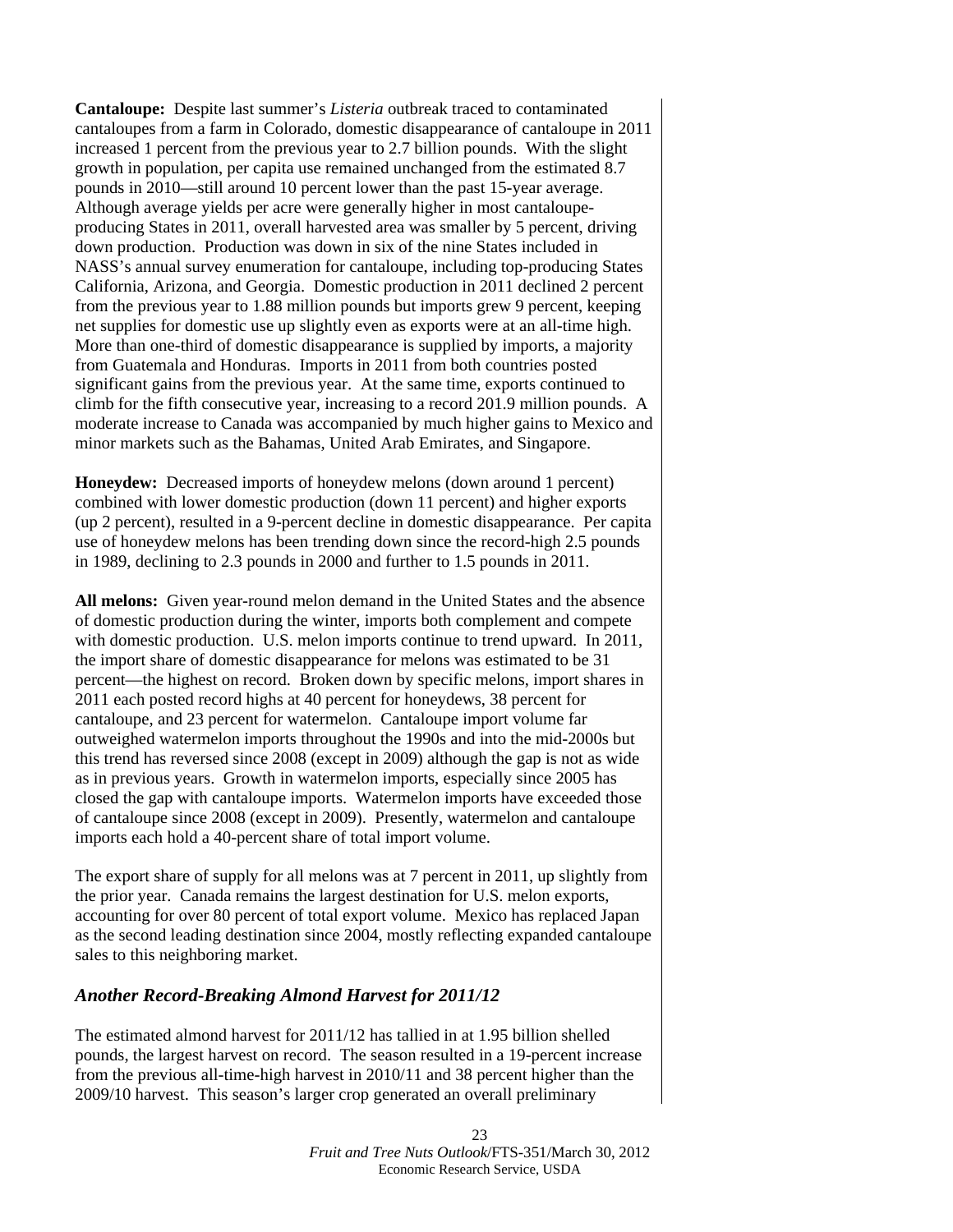production value of \$3.5 billion, again another record-setting crop value, with grower prices remaining high, averaging \$1.79 per pound. The overall crop value is up 19 percent over last season. Increased bearing acreage and good weather provided excellent conditions for the crop. Currently, almond orchards across California are in full bloom. As trees began to leaf-out in mid-March, bee hives were still in place for pollinating the upcoming 2012/13 crop.

#### *Total Utilized Tree Nut Production Up for 2011/12*

For the 2011 crop year, estimated utilized tree nut production is up 8 percent from last year at 2.56 million tons (inshell). Increased almond, hazelnut, and macadamia nut production offset declines from pistachios and walnuts. If realized, this could be the largest total production to date. Almond production was up 19 percent from 2010. Hazelnuts rebounded this season to 39,000 inshell tons, a 39 percent increase over last season but lower than 2009's harvest of 47,000 inshell tons. Macadamia production increased in 2011 as well, up 13 percent, while pistachios were down to 222,000 inshell tons, 15 percent less than last season. Walnut production also declined in 2011 to 461,000 inshell tons, a 9-percent decline. Although coming off an "off-year" in the alternate-bearing nature of pecan trees, pecan production was down 8 percent to 135,700 tons in 2011/12 from 2010/11 as drought issues in major pecan-producing States resulted in a low "on-year" harvest. The drought could have resounding effects for the 2012/13 pecan season.

Overall f.o.b. prices for tree nuts demonstrate an upward swing for this season through March 19, based on AMS data (table 14). Almonds received a wider range of prices throughout the 2011/12 season starting in August, with \$1.50 per pound average, up 7 percent from the previous year. This trend is noticed across the tree nuts included in the table, with most prices received above the previous year.

| Table 14--Average monthly terminal market inshell tree nut prices, 2007-12 |                          |               |               |           |           |           |                                 |                     |                     |           |                          |                     |
|----------------------------------------------------------------------------|--------------------------|---------------|---------------|-----------|-----------|-----------|---------------------------------|---------------------|---------------------|-----------|--------------------------|---------------------|
|                                                                            | Almonds                  |               |               |           | Pecans    |           |                                 |                     |                     |           |                          |                     |
| Month                                                                      |                          |               | (Peerless)    |           |           |           |                                 |                     | (Various varieties) |           |                          |                     |
|                                                                            | 2007                     | 2008          | 2009          | 2010      | 2011      | 2012      | 2007                            | 2008                | 2009                | 2010      | 2011                     | 2012                |
|                                                                            |                          |               |               |           |           |           | -Dollars per pound------------  |                     |                     |           |                          |                     |
| January                                                                    | 1.48-1.60                | 1.30-1.50     | 1.08-1.76     | 1.10-2.34 | 1.25-1.84 | 1.00-3.40 | 2.20-3.00                       | 1.20-2.90           | 1.50-3.00           | 1.20-3.04 |                          | 1.40-3.60 1.50-5.20 |
| February                                                                   | 1.50-1.60                | 1.30-1.40     | 1.10-1.50     | 1.20-1.30 | 1.50-1.80 | 1.25-1.87 | 2.20-3.00                       | 1.30-1.80           | 2.10-2.60           | 1.90-2.00 | 1.40-3.60                | 2.50-4.00           |
| March 1/                                                                   | 1.50-1.60                | 1.30-1.40     | 1.10-1.30     | 1.20-1.40 | 1.50      | 1.70-2.25 | 2.20                            | 1.40-1.80           | 2.10                | 1.90-2.00 | 2.00-3.20                | 3.40-4.00           |
| April                                                                      | 1.50-1.60                | 1.30-1.40     | 1.20-1.30     | 1.30-1.40 | 1.50      |           | 2.20                            | 1.40-1.80           | 2.10                | 1.90-2.00 | 3.10                     |                     |
| May                                                                        | 1.50-1.60                | 1.30          | 1.20-1.30     | 1.30-1.40 | 1.50      |           | 2.20-2.70                       | 1.40-1.80           | 2.10                | 1.90-2.20 | 2.00-3.10                |                     |
| June                                                                       | 1.50-1.60                | 1.30          | 1.20-1.30     | 1.40      | 1.50      |           | 2.60-2.70                       | 1.40-1.80           | 2.10                | 2.10-2.20 | 2.00-3.10                |                     |
| July                                                                       | 1.50                     | 1.30          | 1.20-1.30     | 1.40      | 1.50      |           | 2.60                            | 1.40-1.80           | 2.10                | 2.10-2.20 | 2.00-3.10                |                     |
| August                                                                     | 1.40-1.50                | 1.30          | 1.20-1.30     | 1.40      | 1.50      |           | $\overline{\phantom{a}}$        | 1.40-1.80           | 2.10                | 2.10-2.20 | 2.00-3.10                |                     |
| September                                                                  | 1.30-1.40                | 1.30          | 1.20-1.30     | 1.40      | 1.80      |           | ۰.                              | 2.80                | 2.10                | 2.10-2.20 | 2.00-4.30                |                     |
| October                                                                    | $0.94 - 1.97$            | 1.24-1.94     | $0.95 - 2.40$ | 1.40-1.80 | 1.27-3.40 |           | 1.40-2.96                       | 2.20-3.00           | 1.90-2.72           | 2.10-3.60 | 2.90-5.20                |                     |
| November                                                                   | $0.94 - 1.98$            | $0.93 - 1.76$ | $0.95 - 2.40$ | 1.25-1.80 | 1.27-3.40 |           | 1.30-3.34                       | 1.61-3.05           | 1.44-2.72           | 2.50-3.60 | 1.60-5.20                |                     |
| December                                                                   | 1.00-2.15                | 1.02-1.72     | 0.95-2.34     | 1.25-1.80 | 1.27-3.40 |           | 1.30-3.34                       | 1.60-3.05           | 1.20-3.04           | 2.50-3.60 | 2.00-5.20                |                     |
|                                                                            |                          |               | Walnuts       |           |           |           |                                 |                     | Pistachios          |           |                          |                     |
|                                                                            | (Mostly Hartley)         |               |               |           |           |           |                                 | (Various varieties) |                     |           |                          |                     |
|                                                                            | 2007                     | 2008          | 2009          | 2010      | 2011      | 2012      | 2007                            | 2008                | 2009                | 2010      | 2011                     | 2012                |
|                                                                            |                          |               |               |           |           |           | -Dollars per pound------------- |                     |                     |           |                          |                     |
| January                                                                    | 1.00-2.13                | 1.40-2.42     | 1.50-2.60     | 1.50-2.00 | 1.58-2.54 | 2.20-2.83 | 3.44-3.61                       | 2.88-3.44           | 2.44-4.40           | 3.89-4.20 | 4.20-5.83                | 4.80-5.00           |
| February                                                                   | 1.00-1.73                | 1.90-2.38     | 1.50-2.25     | 1.70-2.00 | 1.70-2.25 | 2.20-2.63 | 3.44-3.61                       | 3.20-3.44           | $3.00 - 4.40$       | 3.89-4.20 | 4.20                     | 5.00                |
| March 1/                                                                   | 1.40-1.50                | 2.20-2.38     | 1.50-2.25     | 1.80-2.00 | 1.70-2.71 | 2.50-2.63 | 3.44-3.68                       | 3.20-3.44           | 4.00-4.40           | 3.89-4.20 | --                       | 5.00                |
| April                                                                      | 1.44-1.50                | 2.20-2.38     | 1.50-2.25     | 1.80-2.00 | 1.70-2.71 |           | 3.44-3.68                       | 3.20-3.44           | 4.00-4.20           | 4.20      | 5.00                     |                     |
| May                                                                        | 1.44-1.50                | 2.20-2.38     | 1.50-2.00     | 1.80-2.05 | 2.50-2.70 |           | 3.20-3.61                       | 3.20-3.44           | 4.00-4.20           | 4.20      | 5.00                     |                     |
| June                                                                       | 1.44-1.60                | 2.30-2.33     | 1.60-2.00     | 2.00-2.05 | 2.50-2.70 |           | 3.20-3.61                       | 3.20-3.44           | 4.00-4.20           | 4.20      |                          |                     |
| July                                                                       | 1.60-1.70                | 2.30-2.33     | 1.60-2.00     | 2.00-2.05 | 2.50-2.70 |           | 3.20-3.61                       | 3.20-3.44           | 4.00-4.20           | 4.20      | $\overline{\phantom{a}}$ |                     |
| August                                                                     | 1.60                     | 2.60-2.50     | 1.60-2.00     | 2.00-2.05 | 2.50-2.70 |           | 3.20-3.61                       | 3.20-3.44           | 3.89-4.20           | 4.20      | 5.00                     |                     |
| September                                                                  | $\overline{\phantom{a}}$ | 2.60          | 1.60-2.00     | 2.00-2.05 | 2.20-2.70 |           | 2.88-3.61                       | 3.20-3.33           | 3.89-4.20           | 4.20      | 5.00-5.38                |                     |
| October                                                                    | 1.40-2.70                | 1.64-4.50     | 1.32-2.33     | 1.60-2.20 | 1.80-2.71 |           | 2.88-3.44                       | 2.44-4.40           | 1.76-4.20           | 4.20-5.00 | 2.64-5.38                |                     |
| November                                                                   | 1.40-2.70                | 1.52-2.60     | 1.32-2.33     | 1.58-2.19 | 1.80-5.94 |           | 2.88-3.44                       | 2.24-4.40           | 1.76-4.20           | 4.20-4.44 | 2.40-6.64                |                     |
|                                                                            |                          |               |               |           |           |           |                                 |                     |                     |           |                          |                     |

-- = Not available. 1/ March 2012 data are through March 19. Source: USDA, Agricultural Marketing Service.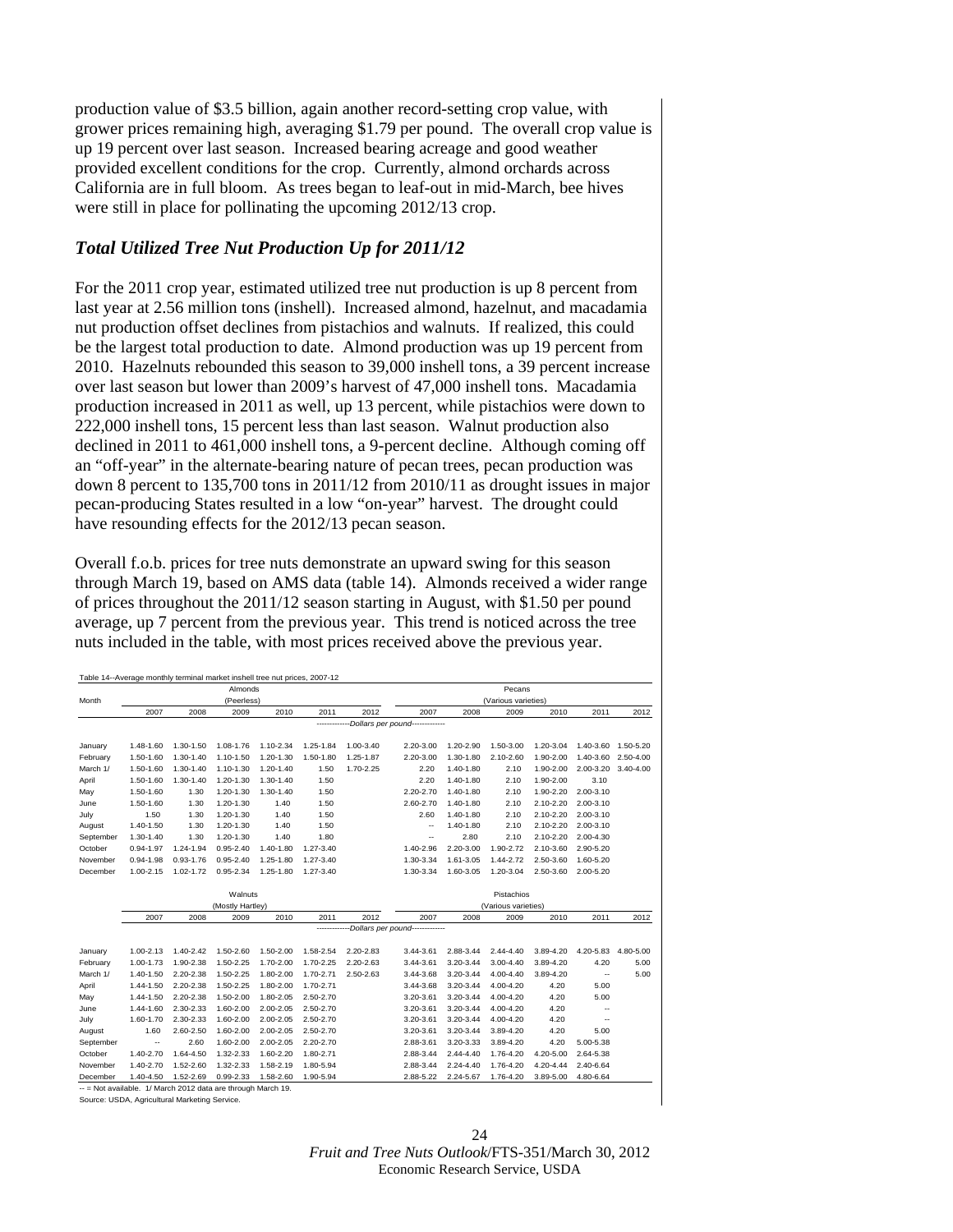#### *Fruit, Melon, and Tree Nuts Crop Value Up in 2011*

In tallying NASS crop value data, the preliminary estimate for the value of U.S. fruit, melon, and tree nut production rounds up to over \$22.0 billion in 2011, up 3 percent from the previous year (table 15). This preliminary estimate is likely understated as estimates for the value of Hawaiian banana, guava, and papaya production in 2011 as well as those for California figs and kiwifruit were not yet included in the total. Historically, these fruits comprise less than 1 percent of the total crop value for fruit and nuts. Initial reporting of official NASS 2011 estimates for the value of production for these five commodities, along with the estimates for apples and walnuts, will be available in the *Noncitrus Fruits and Nuts 2011 Summary* report scheduled for release on July 6, 2012. Preliminary 2011 estimates for other noncitrus fruit and tree nuts crops were published recently (March 15, 2012) in the *Noncitrus Fruits and Nuts 2011 Preliminary Summary* report.

Even though official NASS 2011 crop value estimates were not yet available for apples and walnuts, assumed crop values for these two commodities were included in the aggregated total for fruit and nuts. NASS included a walnut crop value estimate in the total for tree nuts based on the reported production of 461,000 tons in-shell equivalent in 2011 and the 2010 average walnut grower price. The Economic Research Service incorporated a crop value estimate for apples based on NASS's 2011 forecast for U.S. apple production reported in the October 2011 *Crop Productio*n report and the 2010 average apple grower price. Although not entirely depicting the all apple price (fresh and processed) situation, 2011/12 season to date (August through February) fresh apple grower prices are averaging 20 percent higher than the same period in 2010/11 which could drive up the 2011 seasonaverage grower price.

Estimated at \$2.98 billion, the U.S. citrus crop value in 2011 was only fractionally up from the previous year. Together, crop value increases for lemons, tangerines and mandarins, and Florida tangelos more than compensated for corresponding declines for oranges and grapefruit. Being the largest component in the U.S. citrus crop value (accounting for 66 percent of citrus total in 2011), the value of U.S. orange production declined 1 percent in 2011 from the previous year. The 2011 orange crop value was down only in California, mostly reflecting lower grower prices.

Among noncitrus fruit crops, the largest increases in crop value in 2011 were for tart cherries, boysenberries, blueberries (both wild and cultivated), Oregon blackberries, and apricots. While most of these fruit had increased production in 2011 (except for wild blueberries), their respective average grower prices also rose. Grapes ranked No. 1 among noncitrus fruit crops in crop value and also topped the list for U.S. fruit and tree nut crop value. The value of U.S. grape production totaled \$3.98 billion in 2011, up 10 percent from the previous year. The 3-percent decline in U.S. grape production in 2011 was more than offset by strong prices both for fresh-market and processing-use grapes, boosting the overall crop value last year. Almonds ranked second in U.S. fruit and tree nut crop value followed by strawberries in third place. At \$2.39 billion, U.S. strawberry production value increased 6 percent on strength of higher grower prices in the fresh and processed market and an overall bigger domestic crop produced last year.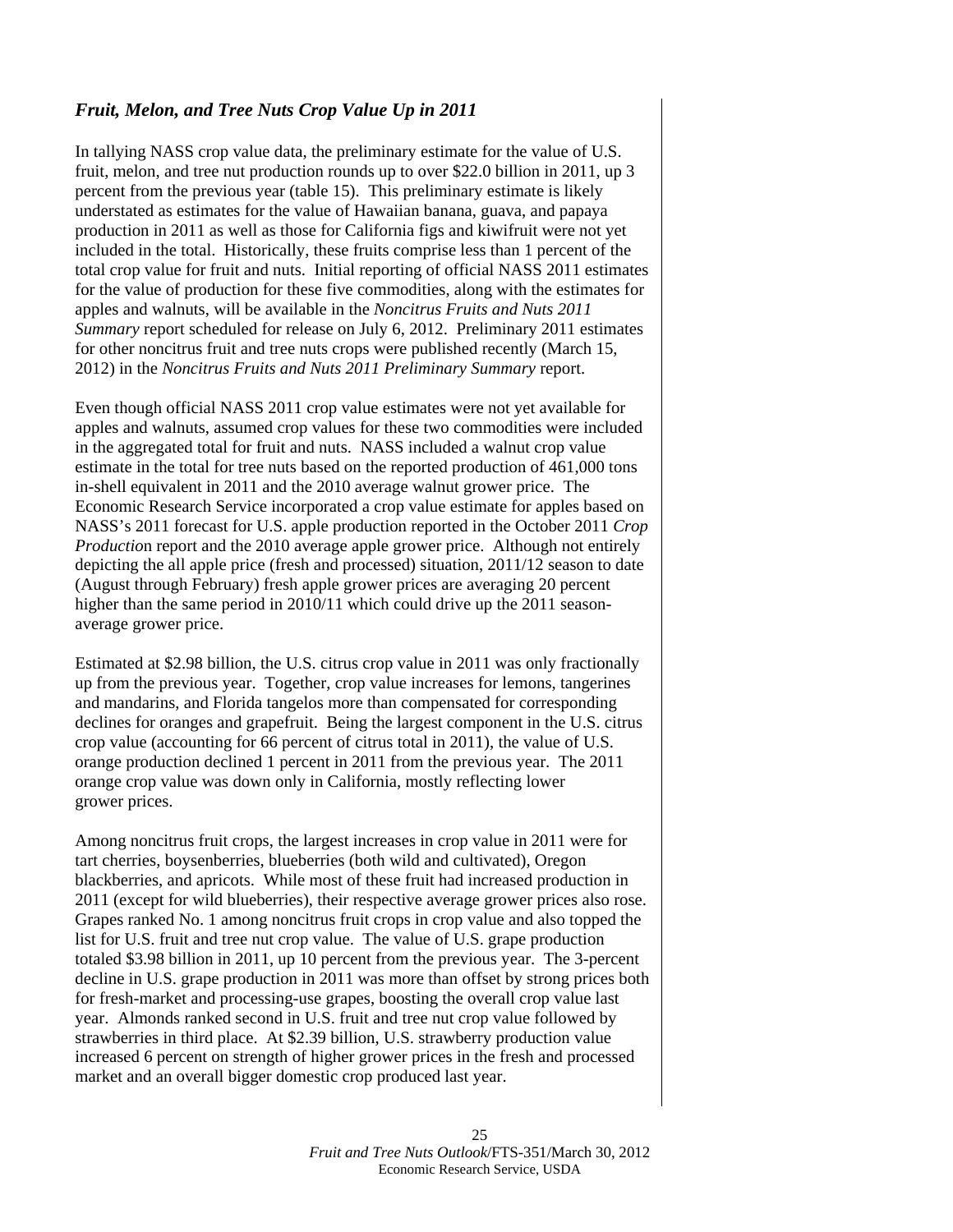|                                |                                    |                                               |                          | Share of total value |                                             |                          |                          |
|--------------------------------|------------------------------------|-----------------------------------------------|--------------------------|----------------------|---------------------------------------------|--------------------------|--------------------------|
| Commodity                      | Crop value<br>2011<br>2009<br>2010 |                                               |                          | 2009                 | change<br>2010-11                           |                          |                          |
|                                |                                    | ---------------1,000 dollars----------------- |                          |                      | 2010<br>------------- Percent ------------- | 2011                     | Percent                  |
|                                |                                    |                                               |                          |                      |                                             |                          |                          |
| Grapefruit                     | 224,098                            | 296,723                                       | 278,984                  | 1.1                  | 1.4                                         | 1.2                      | $-6.0$                   |
| Lemons                         | 335,065                            | 395,339                                       | 400,747                  | 1.7                  | 1.8                                         | 1.8                      | 1.4                      |
| Oranges                        | 1,970,070                          | 1,999,239                                     | 1,977,360                | 10.1                 | 9.1                                         | 8.7                      | $-1.1$                   |
| Tangelos (FL)                  | 5,528                              | 6,906                                         | 10,190                   | 1/                   | 1/                                          | 1/                       | 47.6                     |
| Tangerines & mandarins         | 207,249                            | 275,422                                       | 316,529                  | 1.1                  | 1.3                                         | 1.4                      | 14.9                     |
| Apples                         | 2,187,008                          | 2,220,817                                     |                          | 11.2                 | 10.1                                        | $\overline{\phantom{a}}$ | ٠.                       |
| Apricots                       | 44,912                             | 47,876                                        | 63,119                   | 0.2                  | 0.2                                         | 0.3                      | 31.8                     |
| Avocados                       | 429,586                            | 479,068                                       | Ξ.                       | 2.2                  | 2.2                                         | $\ddot{\phantom{a}}$     | Ξ.                       |
| Bananas (HI)                   | 10,175                             | 10,680                                        | $\overline{\phantom{a}}$ | 0.1                  | 0.0                                         | $\overline{\phantom{a}}$ | $\ddot{\phantom{a}}$     |
| Blackberries (OR)              | 30,842                             | 33,291                                        | 43,161                   | 0.2                  | 0.2                                         | 0.2                      | 29.6                     |
| <b>Cultivated blueberries</b>  | 485,380                            | 593,407                                       | 788,765                  | 2.5                  | 2.7                                         | 3.5                      | 32.9                     |
| Wild blueberries (ME)          | 31,945                             | 50,600                                        | 71,355                   | 0.2                  | 0.2                                         | 0.3                      | 41.0                     |
| <b>Boysenberries</b>           | 2,102                              | 1,834                                         | 2,638                    | 1/                   | 1/                                          | 1/                       | 43.8                     |
| Sweet cherries                 | 513,330                            | 721,154                                       | 890,898                  | 2.6                  | 3.3                                         | 3.9                      | 23.5                     |
| <b>Tart cherries</b>           | 61,628                             | 40,741                                        | 68,592                   | 0.3                  | 0.2                                         | 0.3                      | 68.4                     |
| Cranberries                    | 305,669                            | 297,896                                       | 344,219                  | 1.6                  | 1.4                                         | 1.5                      | 15.6                     |
| Dates (CA)                     | 27,966                             | 36,507                                        | 37,356                   | 0.1                  | 0.2                                         | 0.2                      | 2.3                      |
| Figs (CA)                      | 30,422                             | 22,185                                        |                          | 0.2                  | 0.1                                         |                          |                          |
| Grapes                         | 3,675,168                          | 3,635,144                                     | 3,984,886                | 18.8                 | 16.6                                        | 17.6                     | 9.6                      |
| Guavas (HI)                    | 294                                | 220                                           | Ξ.                       | 1/                   | 1/                                          |                          | −−                       |
| Kiwifruit (CA)                 | 21,084                             | 24,961                                        | $\overline{\phantom{a}}$ | 0.1                  | 0.1                                         | $\overline{\phantom{a}}$ | $\overline{\phantom{a}}$ |
| Loganberries (OR)              | 2l                                 | 2 <sup>1</sup>                                | 21                       | 1/                   | --                                          | --                       | Ξ.                       |
| Nectarines                     | 138,611                            | 129,075                                       | 142,186                  | 0.7                  | 0.6                                         | 0.6                      | 10.2                     |
| Olives (CA)                    | 32,209                             | 136,796                                       | 53,782                   | 0.2                  | 0.6                                         | 0.2                      | $-60.7$                  |
| Papayas (HI)                   | 14,186                             | 11,123                                        |                          | 0.1                  | 0.1                                         | $\ddotsc$                | $\overline{a}$           |
| Peaches                        | 593,653                            | 618,566                                       | 595,832                  | 3.0                  | 2.8                                         | 2.6                      | $-3.7$                   |
| Pears                          | 355,662                            | 380,647                                       | 386,947                  | 1.8                  | 1.7                                         | 1.7                      | 1.7                      |
| Plums (CA)                     | 57,568                             | 78,422                                        | 65,600                   | 0.3                  | 0.4                                         | 0.3                      | $-16.4$                  |
| Dried prunes (CA)              | 204,180                            | 149,500                                       | 150,800                  | 1.0                  | 0.7                                         | 0.7                      | 0.9                      |
| Prunes and plums (4 States) 3/ | 5,787                              | 4,915                                         | 4,546                    | 1/                   | 1/                                          | 1/                       | 1/                       |
| Black raspberries (OR)         | 1,181                              | 2,185                                         | 5,510                    | 1/                   | 1/                                          | 1/                       | 1/                       |
| Red raspberies                 | 64,110                             | 56,426                                        | 50,736                   | 0.3                  | 0.3                                         | 0.2                      | $-10.1$                  |
| Raspberries (CA)               | 357,055                            | 200,288                                       | 223,200                  | 1.8                  | 0.9                                         | 1.0                      | 11.4                     |
| Strawberries                   | 2,129,585                          | 2,262,353                                     | 2,399,389                | 10.9                 | 10.3                                        | 10.6                     | 6.1                      |
|                                |                                    |                                               |                          |                      |                                             |                          |                          |
| Melons                         |                                    |                                               |                          |                      |                                             |                          |                          |
| Cantaloupes                    | 350,392                            | 319,176                                       | 349,725                  | 1.8                  | 1.5                                         | 1.5                      | 9.6                      |
| Honeydews                      | 55,623                             | 55,007                                        | 70,681                   | 0.3                  | 0.3                                         | 0.3                      | 28.5                     |
| Watermelons                    | 450,713                            | 499,800                                       | 543,824                  | 2.3                  | 2.3                                         | 2.4                      | 8.8                      |
|                                |                                    |                                               |                          |                      |                                             |                          |                          |
| Tree nuts                      |                                    |                                               |                          |                      |                                             |                          |                          |
| Almonds                        | 2,293,500                          | 2,903,380                                     | 3,463,650                | 11.7                 | 13.2                                        | 15.3                     | 19.3                     |
| Hazelnuts                      | 79,430                             | 67,480                                        | 89,310                   | 0.4                  | 0.3                                         | 0.4                      | 32.4                     |
| Macadamia nuts                 | 29,400                             | 30,000                                        | 34,200                   | 0.2                  | 0.1                                         | 0.2                      | 14.0                     |
| Pecans                         | 430,388                            | 674,828                                       | 682,817                  | 2.2                  | 3.1                                         | 3.0                      | 1.2                      |
| Pistachios                     | 592,850                            | 1,158,840                                     | 879,120                  | 3.0                  | 5.3                                         | 3.9                      | $-24.1$                  |
| Walnuts                        | 747,270                            | 1,028,160                                     | ٠.                       | 3.8                  | 4.7                                         |                          | ۰.                       |
|                                |                                    |                                               |                          |                      |                                             |                          |                          |
| Totals 4/                      | 19.582.874                         | 21,956,977                                    | 22.684.094               | 100.0                | 100.0                                       | 100.0                    | 100.0                    |

-- Data not available until July 6, 2012.

1/ Less than 0.05 percent. 2/ Estimates discontinued in 2009.

3/ Idaho, Michigan, Oregon, and washington.

4/ Sum of all commodities listed on the table. In 2011, total includes crop value estimates for apples and walnuts using NASS 2011 production estimates (for walnuts from the California's NASS Field Office 2011 *California Walnut Objective Measurement Survey)* and 2010 price. Source: USDA, National Agricultural Statistics Service, *Crop Values 2011 Summary* and *Noncitrus Fruit and Nuts 2011 Preliminary Summary* .

Crop value increased for three major melon crops (watermelons, cantaloupes, and honeydews) produced in the United States. While watermelons account for the largest share of U.S. melon production value, of the three melons crops, the value of watermelon production in 2011 increased the least, up 9 percent from the previous year. Crop value increased the most for honeydews, up 28 percent. Although lower acreage drove production down for each of these melon crops in 2011, resulting higher average grower prices were more than enough to raise their respective crop values.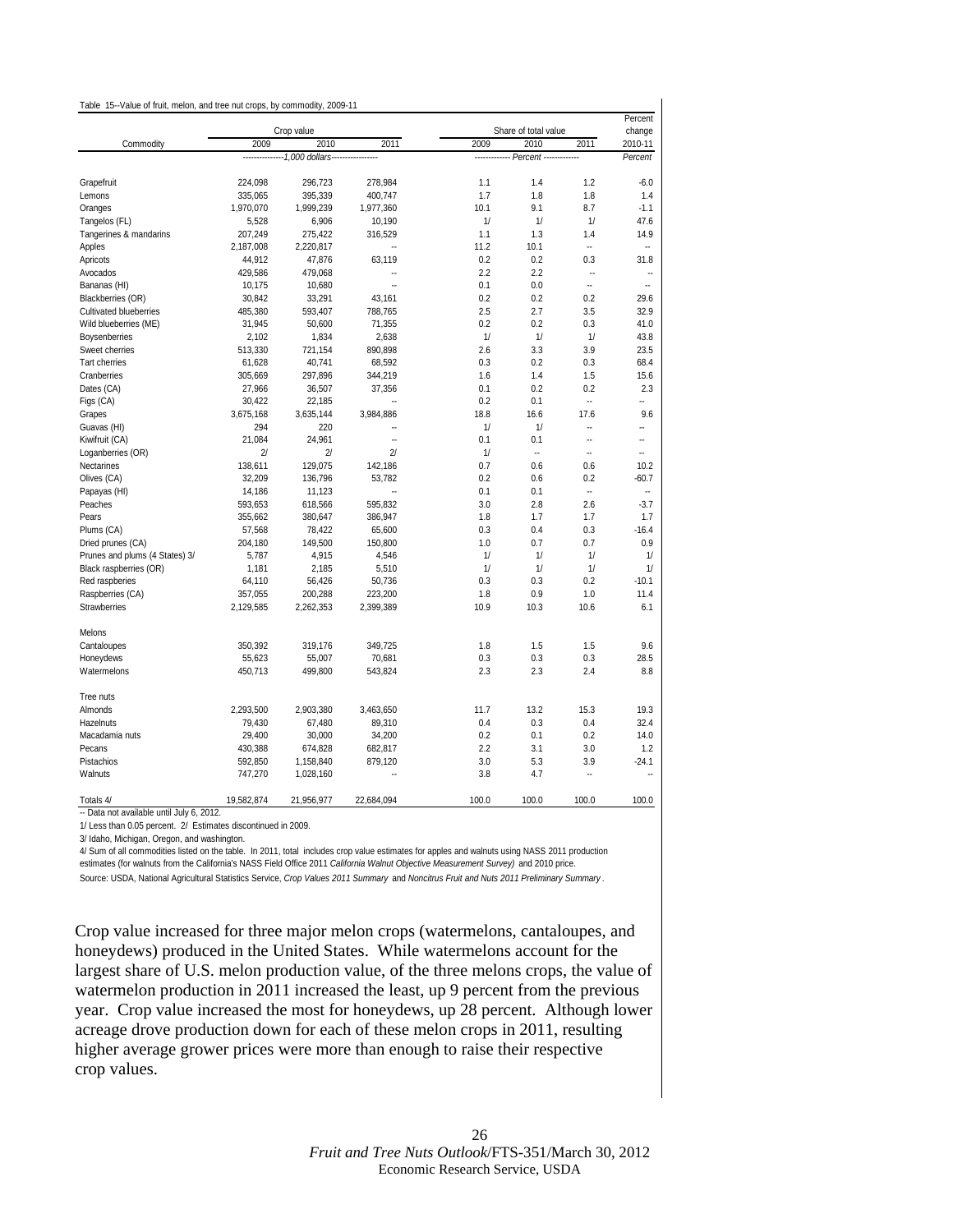The overall tree nut crop value in 2011 is estimated at \$6.09 billion, up 4 percent from last year's final value of \$5.86 billion. Excluding walnuts for which no official NASS 2011 crop value estimate has been provided, crop value increased for all tree nuts but pistachios. Almonds account for more than half of U.S. tree nut production value and in 2011, almond production value rose 19 percent from the previous year to \$3.46 billion. Strong demand kept the 2011 average almond grower price from falling below the previous year despite increased production. Tree nut crop value increases were largest for hazelnuts, up 32 percent to a record \$89.3 million, reflecting a bigger increase in production volume than the decline in the average grower price for this nut. Quantity produced was also up for Macadamia nuts but corresponding higher prices also contributed to increased grower returns in 2011 totaling \$34.2 million. Meanwhile, smaller crops were reported for pecans and pistachios. Large beginning stocks, however, diffused the lower production effect on the U.S. pistachio market, resulting in lower grower prices. Crop value for pistachios declined 24 percent to \$879 million in 2011 from the previous year while pecan crop value rose 1 percent to a record \$683 million on strength of higher grower prices.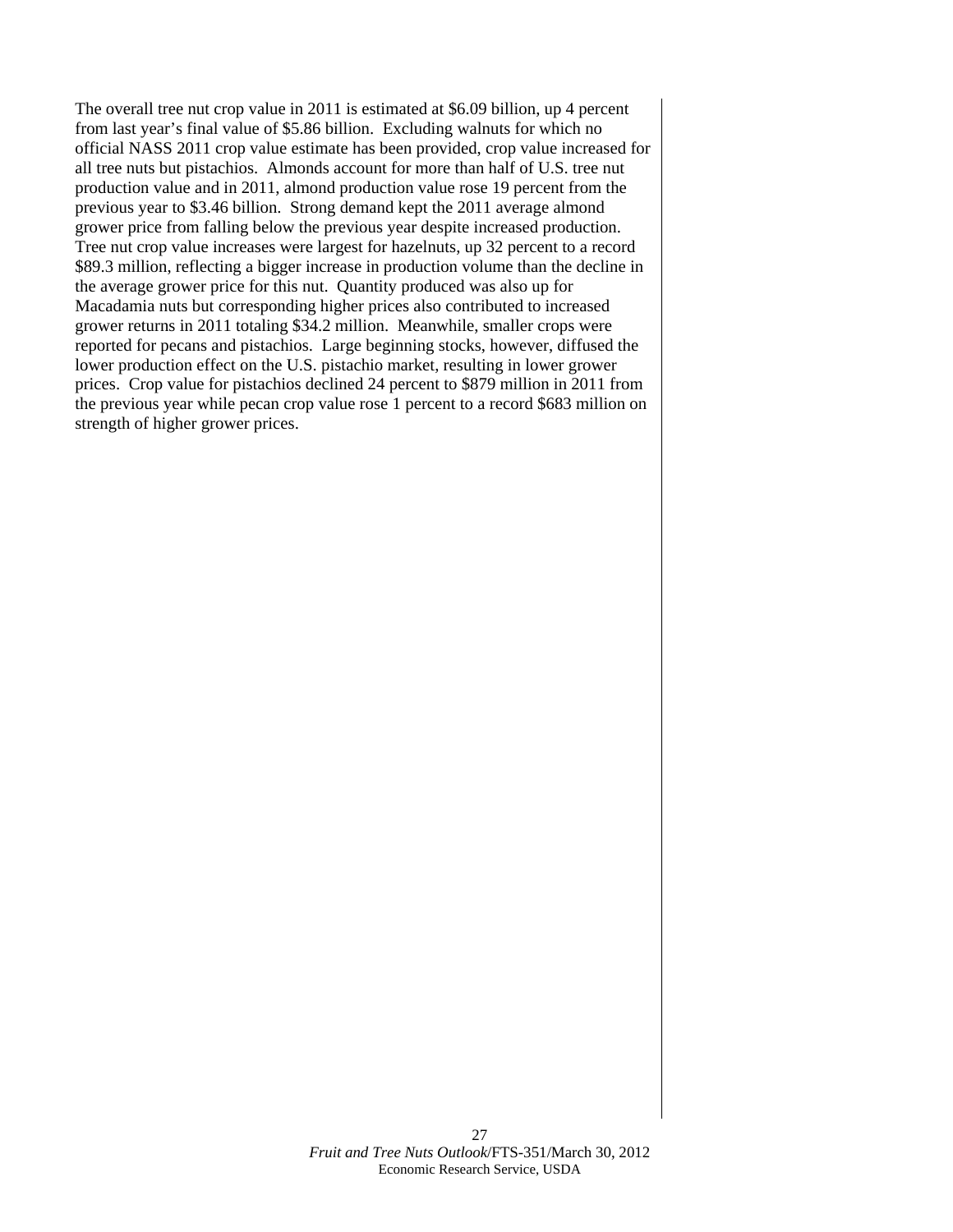# <span id="page-26-0"></span>**Fruit and Tree Nuts Trade Outlook**

#### *Overall Strong Export Market for 2011/12*

U.S. exports of fresh fruit and tree nuts through January 2012 have increased for current-season (2011/12) crops of grapefruit, grapes, pears, strawberries, almonds, pecans and walnuts compared with the same time last season (table 17). Fresh orange exports are down 10 percent season-to-date, consistent with current ERS forecasts of lower fresh orange exports this season due to the smaller crop. Canada will remain the top market for U.S. fresh oranges.

Lemon exports are down 14 percent this season through January, due to lower fresh market supplies. Grapefruit exports increased 2 percent through early 2012. Despite a smaller crop, excellent quality and small fruit size, which is preferred in European and Japanese markets, could be aiding export demand for U.S. grapefruit. Japan remains the top export market for grapefruit through January 2012.

U.S. fresh pear exports are up this season to date, partly due to increased production and lower prices. Mexico remains the United States' top export market for pears, accounting for over one-third of total export volume to date and receiving almost 50 percent more than the same time last season. Exports are also strong to several other markets in Latin America, including Brazil, Colombia, Venezuela, and Ecuador.

For January, strawberry exports are up 47 percent from the same time last year. Excellent winter weather has fostered ample supplies of good quality strawberries early into 2012, in both Florida and California. These plentiful supplies have translated to lower domestic strawberry prices compared to last year, both factors positively affecting exports. Exports are up to both Canada and Mexico—the United States' top two export markets for fresh strawberries.

|                                    |                                     | Season-to-date (through January)   |         | Year-to-date |
|------------------------------------|-------------------------------------|------------------------------------|---------|--------------|
| Commodity                          | Marketing season                    | 2011                               | 2012    | change       |
|                                    |                                     | ---------- 1,000 pounds ---------- |         | Percent      |
| Fresh-market:                      |                                     |                                    |         |              |
| Oranges                            | November-October                    | 328,070                            | 297,732 | $-9.2$       |
| Grapefruit                         | September-August                    | 244.170                            | 248.719 | 1.9          |
| Lemons                             | August-July                         | 106,846                            | 91,600  | $-14.3$      |
| Apples                             | August-July                         | 966,893                            | 925,216 | $-4.3$       |
| Grapes                             | May-April                           | 716,986                            | 761,438 | 6.2          |
| Pears                              | July-June                           | 243,475                            | 293.941 | 20.7         |
| Peaches (including nectarines)     | January-December                    | 771                                | 2.837   | 268.1        |
| <b>Strawberries</b>                | January-December                    | 9,482                              | 13,895  | 46.5         |
| Cherries                           | January-December                    | 142                                | 147     | 3.7          |
|                                    | ------ 1,000 sse gallons 1/ ------- |                                    |         |              |
| Processed:                         |                                     |                                    |         |              |
| Orange juice, frozen concentrate   | October-September                   | 24.956                             | 9.073   | $-63.6$      |
| Orange juice, not-from-concentrate | October-September                   | 22,587                             | 27,111  | 20.0         |
| Grapefruit juice                   | October-September                   | 3.901                              | 3.899   | $-0.1$       |
| Apple juice and cider              | August-July                         | 3,856                              | 4.088   | 6.0          |
| Wine                               | January-December                    | 7,028                              | 7.347   | 4.5          |
|                                    |                                     | --------- 1,000 pounds ----------  |         |              |
| Raisins                            | August-July                         | 162,303                            | 160,333 | $-1.2$       |
| Canned pears                       | June-May                            | 13,148                             | 13.270  | 0.9          |
| Canned peaches                     | June-May                            | 32,316                             | 44.663  | 38.2         |
| Frozen strawberries                | January-December                    | 2,450                              | 2,921   | 19.2         |
|                                    |                                     | --------- 1,000 pounds ----------  |         |              |
| Tree nuts:                         |                                     |                                    |         |              |
| Almonds (shelled basis)            | August-July                         | 777,021                            | 874,873 | 12.6         |
| Walnuts (shelled basis)            | September-August                    | 194,774                            | 184.722 | $-5.2$       |
| Pecans (shelled basis)             | October-September                   | 30,590                             | 39,262  | 28.3         |
| Pistachios (shelled basis)         | September-August                    | 59,643                             | 64,122  | 7.5          |

1/ Single-strength equivalent.

Source: U.S. trade data provided by U.S. Department of Commerce, U.S. Census Bureau.

 $28$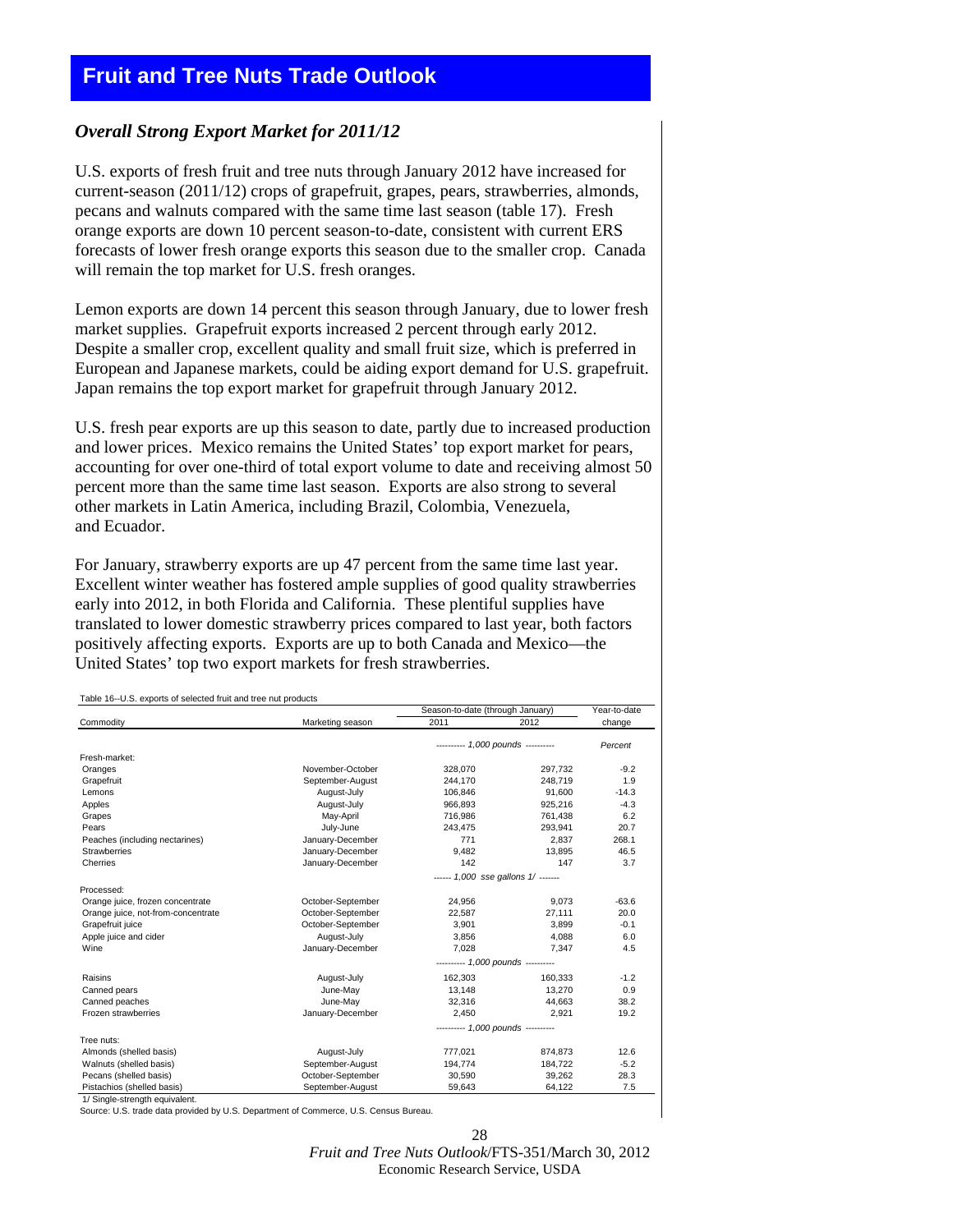Almond and pecan exports are 13 and 28 percent higher than last seasons' exports, respectively. A majority of U.S. almonds is sold in the international market. Utilized almond production is at a record-high 1.95 million pounds in 2011/12, meaning there should be ample supplies available for export. Hong Kong is the top export market for shelled and inshell U.S. almonds, with this season's exports through January consisting of 104 million pounds inshell and 79 million pounds shelled almonds. Pecan exports rose 28 percent from the previous season despite a lower domestic harvest for 2011/12. Inshell shipments were highest to Hong Kong while Canada received the most shelled shipments from October 2011 through January 2012.

#### *Ups and Downs for 2011/12 Import Season*

Imports are down this season through January for many fresh fruit (table 18). Tangerine imports are down 12 percent due mainly to the larger California fresh tangerine and mandarin crop. Pear imports are down 10 percent this season to date, also mainly attributed to increased domestic production. Pear shipment volumes are down from most leading countries supplying to the United States, including Argentina, Chile, China, and South Korea.

U.S. fresh grape imports are also lower thus far in 2011/12, with season-to-date volume down 7 percent to 596.5 million pounds from the same time last season. Imports are down from Chile and Mexico—the major suppliers of imported fresh grapes to the United States. Lower imports from Mexico partly reflect Mexico's slightly smaller grape crop in 2011/12. Meanwhile, early shipments of Chilean grapes this season faced strong competition in the U.S. market with large supplies from Peru, according to FAS. To date, imports from Peru are up 45 percent from the same time last season. Both Peru and Chile market their fresh grapes primarily in the United States but Peruvian grapes enter the U.S. market a bit earlier than Chilean grapes in the fall, taking advantage of the early-season high-price market.

Despite weather-induced production losses in some banana-producing countries in Latin America, U.S. banana imports in January rose 7 percent from the same time last year. Accounting for about one-third of total import volume thus far, imports from Guatemala— the No. 1 supplier of fresh bananas to the United States—posted gains of 37 percent over last year's January shipments. Imports from other sources posted increases except from Ecuador—the No. 2 source—where January shipments to the United States dropped 37 percent.

The smaller fresh orange crop has lent to an influx of imports through January. The total navel orange crop is down slightly but California fresh market navel production is down 8 percent this year, creating relatively strong prices for fresh oranges, promoting increased imports. Mexico supplied the largest volume imported in the United States so far this season, with 11 million pounds, followed by Chile and South Africa.

Lemons have also experienced increased imports this season, due to a substantially reduced domestic production in 2011/12. Imports are up 27 percent season-to-date, with 60 percent of total volume from Mexico. Chile and Spain round out the top three countries that supply fresh lemons to the United States.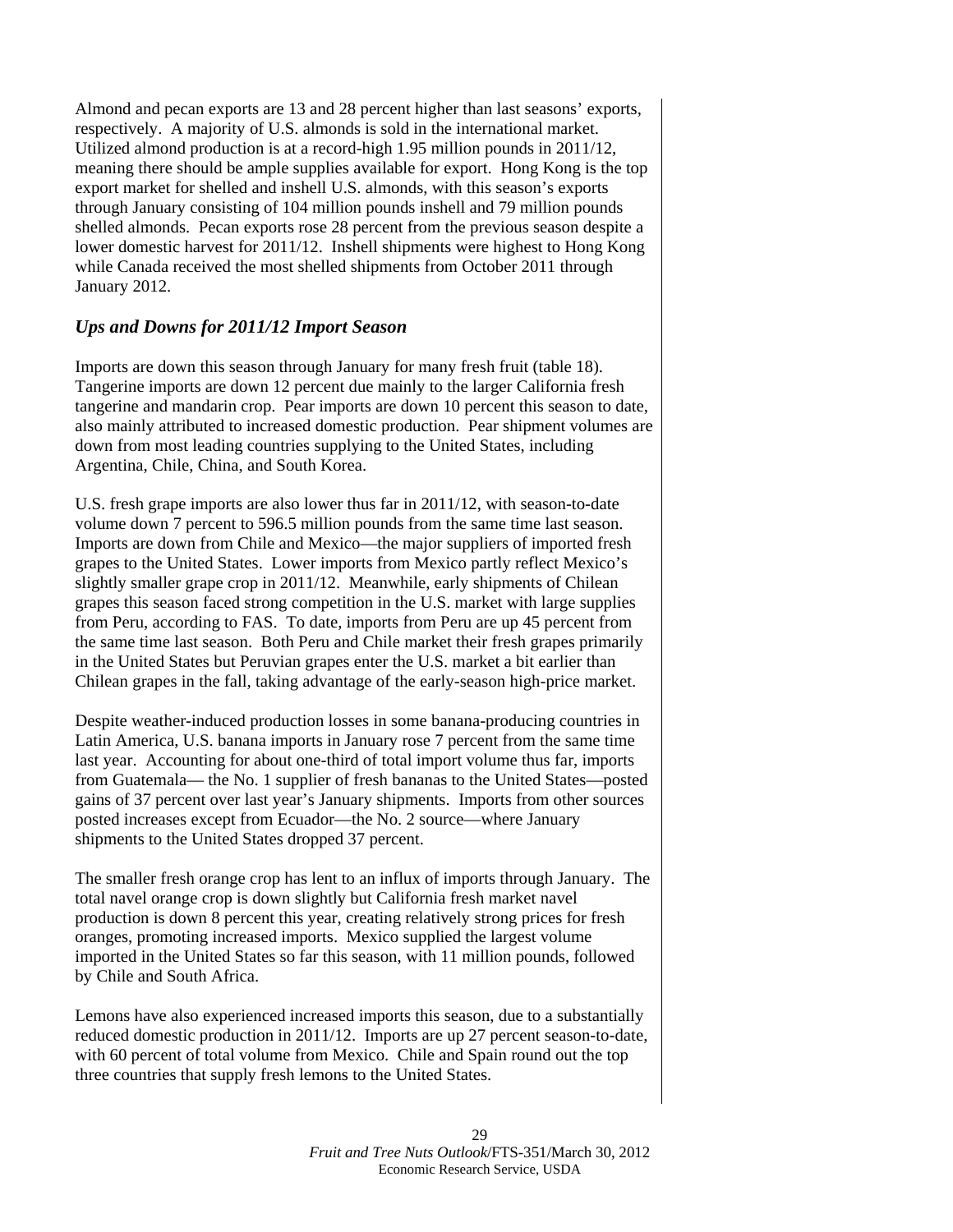<span id="page-28-0"></span>

|                                       |                   | Season-to-date (through January)    | Year-to-date |         |
|---------------------------------------|-------------------|-------------------------------------|--------------|---------|
| Commodity                             | Marketing season  | 2011                                | 2012         | change  |
|                                       |                   | --------- 1,000 pounds ---------    |              | Percent |
| Fresh-market:                         |                   |                                     |              |         |
| Oranges                               | November-October  | 8,524                               | 18,364       | 115.4   |
| Tangerines (including clementines)    | October-September | 180,767                             | 159,088      | $-12.0$ |
| Lemons                                | August-July       | 77,418                              | 98,404       | 27.1    |
| Limes                                 | January-December  | 44.725                              | 63.781       | 42.6    |
| Apples                                | August-July       | 76,258                              | 73,732       | $-3.3$  |
| Grapes                                | May-April         | 639,448                             | 596,534      | $-6.7$  |
| Pears                                 | July-June         | 33.005                              | 29.817       | $-9.7$  |
| Peaches (including nectarines)        | January-December  | 30,288                              | 23,876       | $-21.2$ |
| Bananas                               | January-December  | 745,177                             | 795,851      | 6.8     |
| Mangoes                               | January-December  | 36,999                              | 32.168       | $-13.1$ |
|                                       |                   | ------ 1,000 sse gallons 1/ ------- |              |         |
| Processed:                            |                   |                                     |              |         |
| Orange juice                          | October-September | 83,403                              | 112,841      | 35.3    |
| Apple juice and cider                 | August-July       | 314,720                             | 211.035      | $-32.9$ |
| Wine                                  | January-December  | 20.247                              | 26.915       | 32.9    |
|                                       |                   | --------- 1,000 pounds ---------    |              |         |
| Canned pears                          | June-May          | 40,970                              | 32.466       | $-20.8$ |
| Canned peaches (including nectarines) | June-May          | 105,479                             | 86.993       | $-17.5$ |
| Canned pineapple                      | January-December  | 70,491                              | 58,753       | $-16.7$ |
| Frozen strawberries                   | January-December  | 12.738                              | 15.863       | 24.5    |
|                                       |                   | --------- 1,000 pounds ---------    |              |         |
| Tree nuts:                            |                   |                                     |              |         |
| Brazil nuts (shelled basis)           | January-December  | 868                                 | 431          | $-50.4$ |
| Cashews (shelled basis)               | January-December  | 21,666                              | 18,190       | $-16.0$ |
| Pine nuts (shelled basis)             | January-December  | 218                                 | 19           | $-91.1$ |
| Pecans (shelled basis)                | October-September | 36,214                              | 39,738       | 9.7     |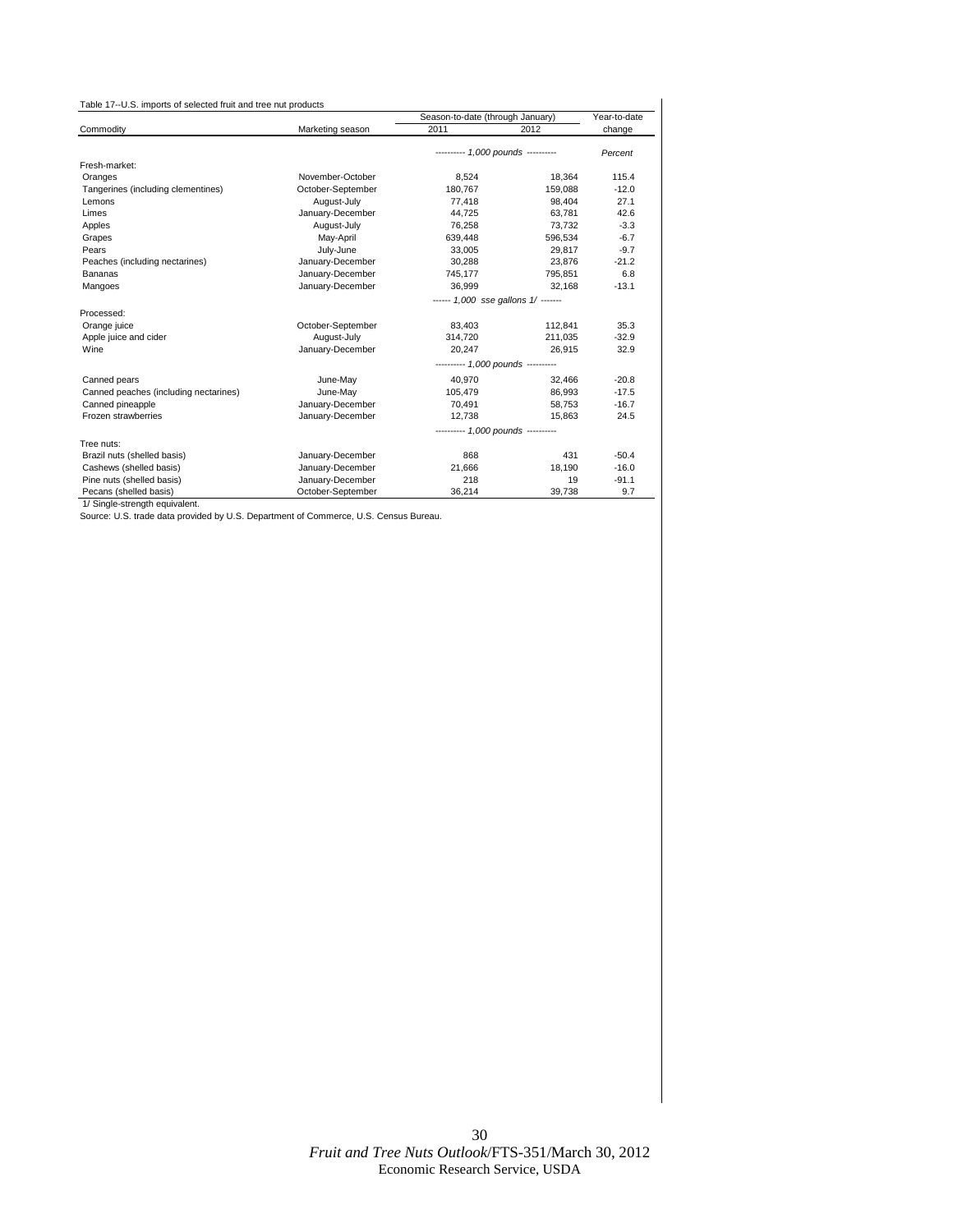# <span id="page-29-0"></span>**Highlight: Organic Trade**

#### *U.S. Organic Fruit, Coffee, and Tea Trade 1/*

As Americans have become more health conscious, the demand for organically grown food has increased. In response to this increased demand, the U.S. Department of Homeland Security, Customs and Border Protection began officially collecting data on trade of organic agricultural products as of January 1, 2011. This article provides a compilation of 2011 data now available for 23 export items covering fruit, vegetables, coffee, and tomato sauce. On the import side, information is available on fruits and vegetables (although a smaller list), as well as coffee, tea, grains, and soybeans, for a total of 20 items. For calendar year 2011, organic agricultural export products totaled \$412 million and imports totaled \$670 million.

#### *Organic Exports*

Organic exports of selected fruit in 2011 totaled nearly \$200 million (table 18). The leading organic export product in terms of value was grapes. At nearly \$60 million, grapes were just ahead of apples, valued at \$46 million. These values corresponded to export volumes of 81 million pounds for apples and 47 million for grapes. Other export categories were cherries, strawberries, blueberries, oranges, and coffee.

Table 18--U.S. exports of selected organic agricultural products, 2011

| Commodity           | Jan-Mar                              | Apr-Jun | Jul-Sep             | Oct-Dec        | 2011 Total |  |  |  |
|---------------------|--------------------------------------|---------|---------------------|----------------|------------|--|--|--|
|                     |                                      |         | ---1,000 dollars--- |                |            |  |  |  |
| Coffee              | 2,479                                | 3,579   | 4,135               | 4,990          | 15,183     |  |  |  |
| Oranges             | 5,459                                | 5,186   | 2,084               | 1,364          | 14,093     |  |  |  |
| Lemons              | 1,721                                | 1,910   | 915                 | 1,736          | 6,282      |  |  |  |
| Grapes              | 147                                  | 702     | 26,016              | 32,990         | 59,855     |  |  |  |
| Apples              | 9.564                                | 9,479   | 8.693               | 18,465         | 46,201     |  |  |  |
| Pears               | 1,613                                | 537     | 2,328               | 4,445          | 8,923      |  |  |  |
| Cherries            |                                      | 10,745  | 19,840              | 4              | 30,589     |  |  |  |
| <b>Strawberries</b> | 1,867                                | 5,543   | 5,775               | 2,590          | 15,775     |  |  |  |
| <b>Blueberries</b>  | 478                                  | 12,002  | 3,670               | 461            | 16,611     |  |  |  |
| Total Fruit 1/      | 20,849                               | 46,104  | 69,321              | 62,055         | 198,329    |  |  |  |
|                     | Percentage Share of Total Exports 2/ |         |                     |                |            |  |  |  |
| Commodity           | Jan-Mar                              | Apr-Jun | Jul-Sep             | Oct-Dec        | 2011 Total |  |  |  |
|                     |                                      |         | Percent             |                |            |  |  |  |
| Coffee              | $\mathbf{1}$                         | 1       | $\overline{2}$      | $\overline{2}$ | 2          |  |  |  |
| Oranges             | 2                                    | 4       | 7                   | $\overline{2}$ | 3          |  |  |  |
| Lemons              | 5                                    | 7       | 6                   | 5              | 6          |  |  |  |
| Grapes              | 2                                    | 3       | 8                   | $\overline{7}$ | 8          |  |  |  |
| Apples              | 3                                    | 5       | 6                   | 5              | 5          |  |  |  |
| Pears               | 4                                    | 3       | $\overline{7}$      | 5              | 5          |  |  |  |
| Cherries            | $\mathbf 0$                          | 6       | 8                   | 0              | 7          |  |  |  |
| <b>Strawberries</b> | 2                                    | 5       | 6                   | 4              | 4          |  |  |  |
| <b>Blueberries</b>  | 20                                   | 19      | 14                  | 12             | 17         |  |  |  |
| Total Fruit 1/      | 2                                    | 4       | 6                   | 5              | 4          |  |  |  |
|                     |                                      |         |                     |                |            |  |  |  |

1/ Excludes coffee. 2/ Total includes organic and conventionall exports.

Source: Compiled by USDA, Economic Research Service from U.S. Department of Commerce, U.S. Census Bureau.

1/ Nora Brooks, Agriculture Policy and Models Branch, Markets and Trade Division, Economic Research Service.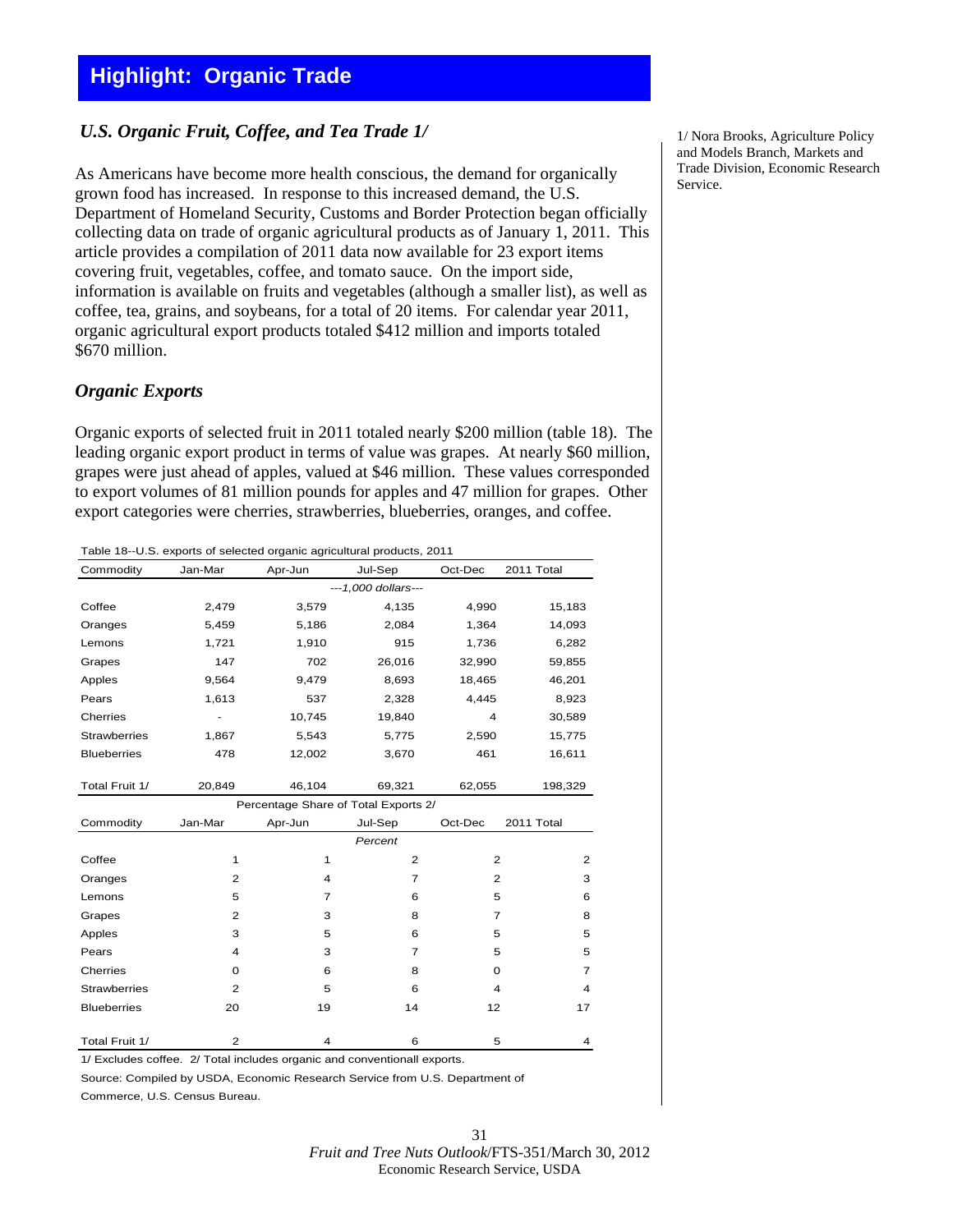As a share of total exports, blueberries had the highest total share at 17 percent, while most other products had shares in the single digits. Blueberries also showed the most seasonal variation in export value among the fruits identified, with most value occurring around peak harvest.

#### *Organic Imports*

Coffee dominates total U.S. organic import value for selected commodities in 2011 (table 19). Just over \$526 million in coffee was imported, with the majority of it unroasted. Coffee imports tended to be concentrated in the first quarter of 2011, with imports falling each quarter thereafter. Unroasted coffee imports were valued at \$442 million (for 177 million pounds), making up the bulk of the total selected organic coffee imported. There were also \$42 million (17 million pounds) of "other soybean" imports, accounting for 46 percent of 2011 total imports. The selected organic products also accounted for relatively large shares of imports of black and green tea, with organic black and green teas accounting for 31 percent and 20 percent respectively of total imports of those items.

Table 19-- U.S. imports of selected organic agricultural products, 2011

| Commodity          | Jan-Mar | Apr-Jun        | Jul-Sep                              | Oct-Dec | 2011 Total   |
|--------------------|---------|----------------|--------------------------------------|---------|--------------|
|                    |         |                | --- 1,000 dollars ---                |         |              |
| Avocado            | 7,917   | 1,477          | 2,139                                | 5,686   | 17,219       |
| Apples             | 520     | 2,984          | 1,705                                | 530     | 5,738        |
| Pears              | 1,927   | 1,320          | 102                                  | 320     | 3,669        |
| <b>Blueberries</b> | 1,911   | 115            | 26                                   | 869     | 2,921        |
| Coffee:            | 198,006 | 142,663        | 101,256                              | 84,271  | 526,193      |
| Unroasted          | 173,998 | 116,670        | 82,912                               | 68,800  | 442,379      |
| Roasted            | 18,303  | 14,354         | 10,448                               | 6,124   | 49,228       |
| Decaf              | 5,705   | 11,639         | 7,896                                | 9,347   | 34,586       |
| Green tea          | 4,697   | 4,586          | 5,695                                | 7,071   | 22,049       |
| <b>Black tea</b>   | 6,963   | 6,524          | 4,790                                | 6,149   | 24,426       |
| Durum wheat        | 96      | 72             | 234                                  | 293     | 695          |
| Rice               | 6,963   | 6,524          | 4,790                                | 6,149   | 24,426       |
| Soybeans, other    | 10,202  | 12,869         | 10,240                               | 8,409   | 41,720       |
|                    |         |                | Percentage Share of Total Imports 1/ |         |              |
| Commodity          | Jan-Mar | Apr-Jun        | Jul-Sep                              | Oct-Dec | 2011 Total   |
|                    |         |                | Percent                              |         |              |
| Avocado            | 3       | 1              | 1                                    | 3       | 2            |
| Apples             | 5       | 5              | 3                                    | 6       | 4            |
| Pears              | 6       | 4              | 2                                    | 2       | 4            |
| <b>Blueberries</b> | 1       | $\overline{c}$ | 0                                    | 1       | $\mathbf{1}$ |
| Coffee:            | 11      | 7              | 6                                    | 4       | 7            |
| Unroasted          | 12      | 7              | 6                                    | 4       | 7            |
| Roasted            | 14      | 9              | 7                                    | 3       | 8            |
| Decaf              | 4       | 8              | 5                                    | 6       | 6            |
| Green tea          | 17      | 18             | 20                                   | 24      | 20           |
| Black tea          | 35      | 34             | 23                                   | 34      | 31           |
| Durum wheat        | 0       | 0              | 1                                    | 0       | 0            |
| Rice               | 6       | 5              | 4                                    | 4       | 4            |
| Soybeans, other    | 47      | 48             | 47                                   | 41      | 46           |

1/ Total includes organic and conventional imports.

Source: Compiled by USDA, Economic Research Service from U.S. Department of Commerce, U.S. Census Bureau.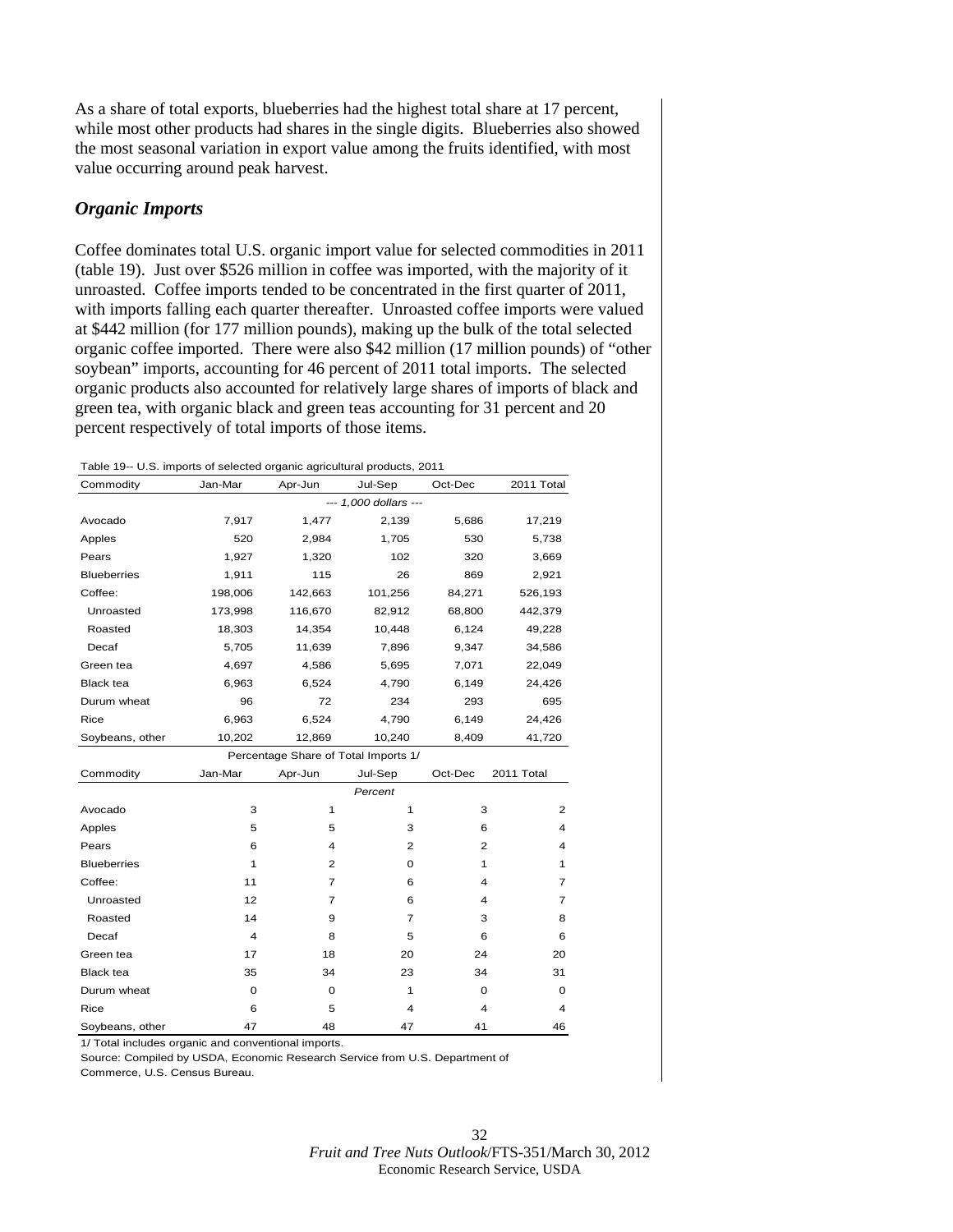#### *Organic Exports by Destination*

Australia was the largest market for U.S. organic grapes, the leading U.S. organic fruit export. Australia received 29 percent of U.S. organically grown grapes. Mexico was the destination for 14 percent of U.S. organic grapes, followed by Japan (11 percent), New Zealand (9 percent), and Canada (8 percent). Together these five markets accounted for 69 percent of organic grape exports in 2011.

The second largest organic export fruit in terms of value was organic apples, with major markets in Mexico (56 percent of organic exports), and Canada (28 percent). For cherries— the third-largest organic fruit export in terms of value— the leading markets accounted for 63 percent of U.S. exports. Hong Kong was the leading market with a 24-percent share, Japan with 17 percent, Taiwan with 12 percent, and Australia with 10 percent. The largest market for organic blueberries was Canada, with 98 percent of shipments.

#### *Organic Imports by Origin*

Most imported organic coffee is not roasted. Major suppliers of unroasted coffee include Peru, Colombia, Brazil, Mexico, and Indonesia. These five countries account for 64 percent of unroasted organic coffee imports. Roughly two-thirds of roasted organic coffee comes from Switzerland. Organic decaffeinated coffee comes primarily from Switzerland, Peru, and Mexico.

Major suppliers to the United States of organic black tea were India (supplied 19 percent), United Kingdom (14 percent), Canada (12 percent), and Sri Lanka (11 percent). There were three types of green tea imported: flavored in bags less than 3 kilograms, not flavored in bags less than 3 kilograms, and not flavored in other sized bags. The leading green tea was not flavored and in bags less than 3 kilograms. Japan was the source for 60 percent of this tea and China supplied 30 percent. China was the leading source for the other types of green tea.

Among the organic fruits imported, apples were the leading import item in terms of value and share. The leading sources of imported organic apples were Chile (57 percent) and Canada (18 percent). Chile was also the No. 1 source for organic blueberries, accounting for 78 percent of U.S. imports while Argentina was the leading source of organic pears. Mexico accounted for 98 percent of U.S. organic avocado imports, while Chile supplied most of the remainder.